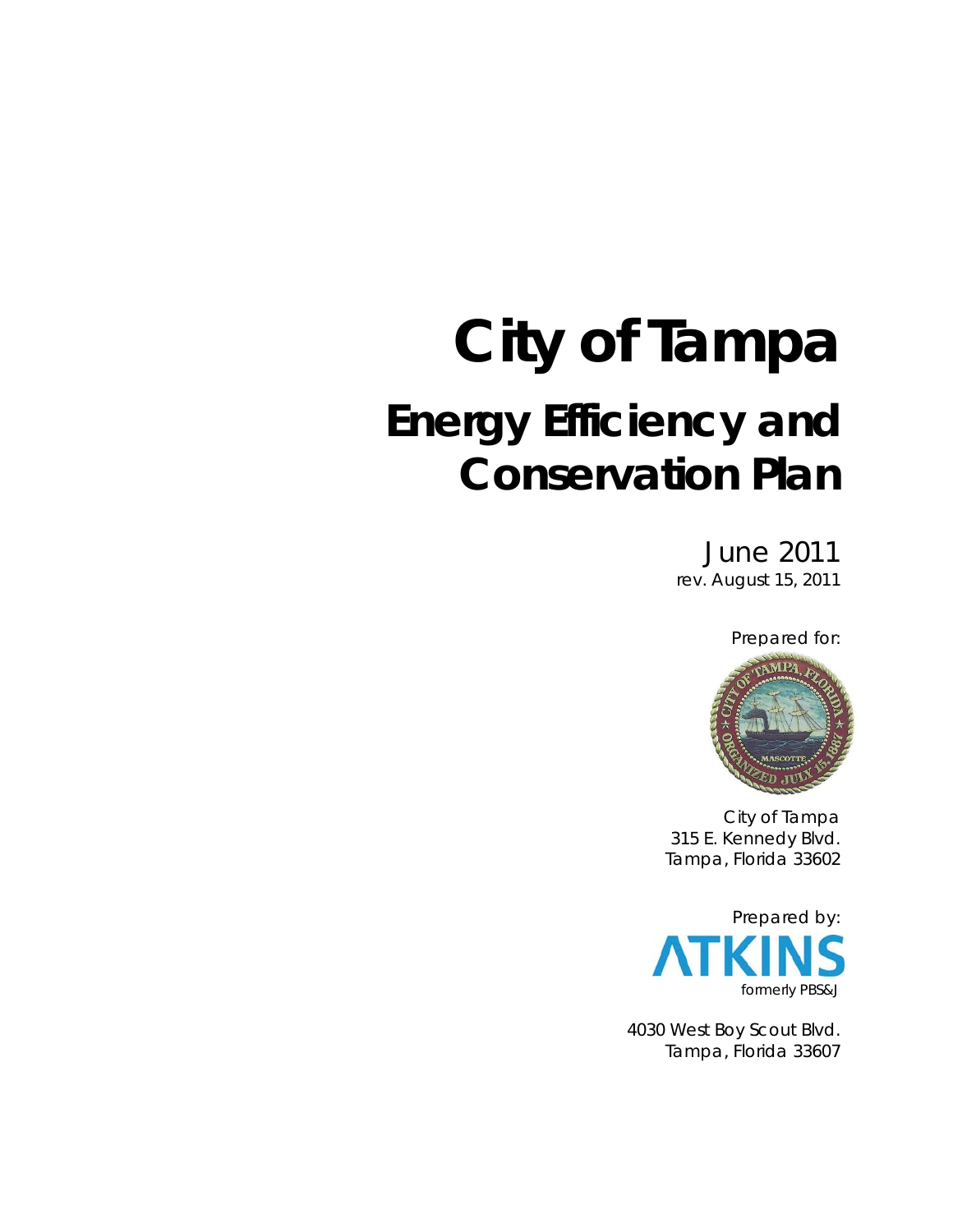## <span id="page-1-0"></span>**ACKNOWLEDGEMENTS**

This City of Tampa Energy Efficiency and Conservation Plan is the outcome of work contributed by a number of individuals. We wish to thank all individuals who contributed to the success of this report, in particular:

- Thomas Snelling, City of Tampa, Deputy Director of Growth Management and Development Services and City of Tampa's Green Officer
- **■** Loralee Morrow, Urban Designer, Land Development Coordination, City of Tampa
- **■** Tim Perry, Fleet Manager, City of Tampa
- Greig Grotecloss, Engineer II, McKay Bay Refuse-to-Energy Facility, City of Tampa
- **■** Frank Pfister, Maintenance and Specifications Officer, Tampa Fire Rescue, City of Tampa
- Brad L. Baird, Director, Water Department, City of Tampa
- Andrea Roshaven, Environmental Specialist I/Water Conservation Coordinator, Water Department, City of Tampa
- **■** Jim Corbett, Parking Division Manager, City of Tampa
- David Bracciano, Demand Management Coordinator, Tampa Bay Water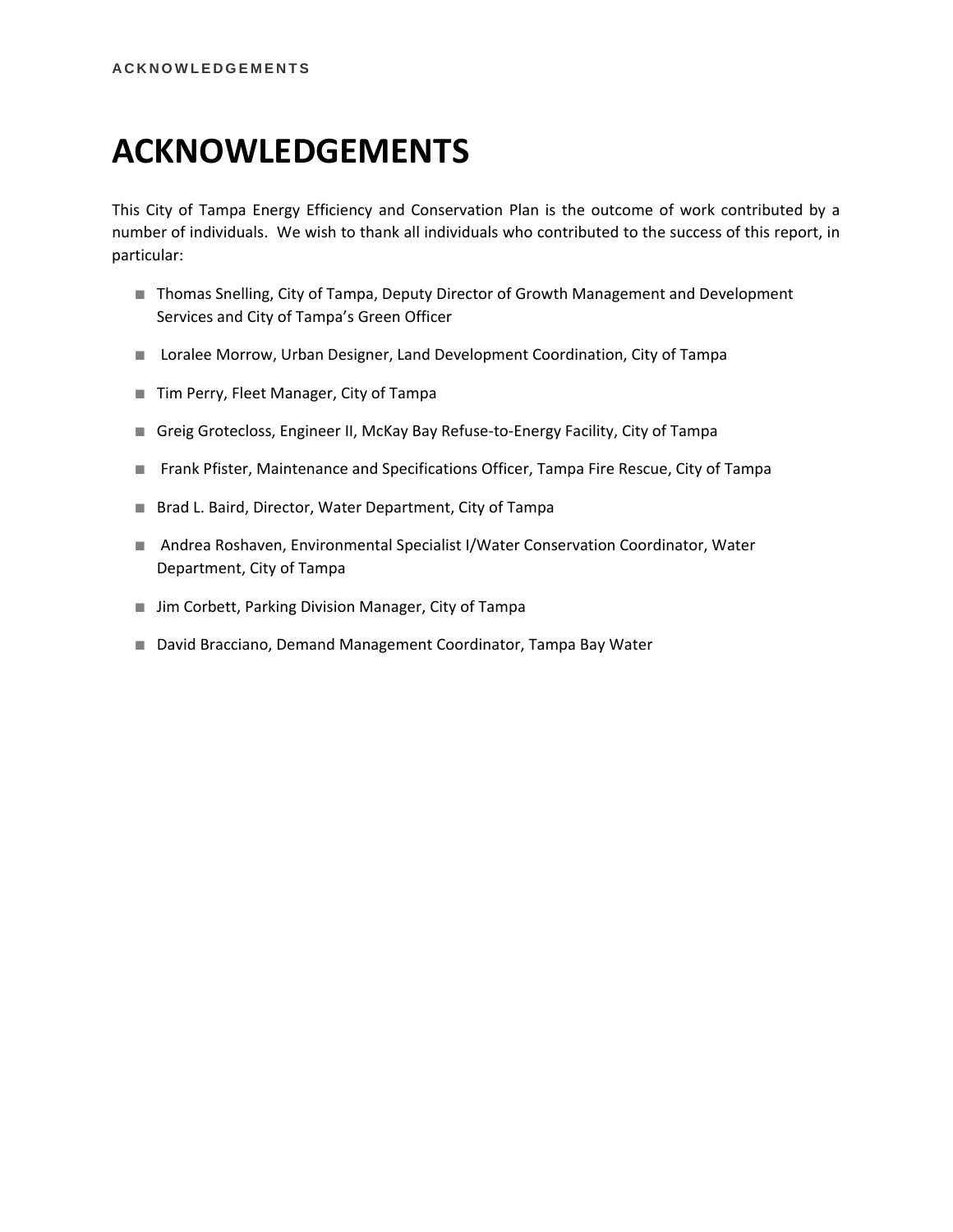## **CONTENTS**

| <b>CHAPTER 1</b> |     |  |  |
|------------------|-----|--|--|
|                  | 1.1 |  |  |
|                  | 1.2 |  |  |
|                  | 1.3 |  |  |
|                  | 1.4 |  |  |
| <b>CHAPTER 2</b> |     |  |  |
|                  | 2.1 |  |  |
|                  | 2.2 |  |  |
|                  | 2.3 |  |  |
| <b>CHAPTER 3</b> |     |  |  |
|                  | 3.1 |  |  |
|                  | 3.2 |  |  |
|                  | 3.3 |  |  |
| <b>CHAPTER 4</b> |     |  |  |
|                  | 4.1 |  |  |
|                  | 4.2 |  |  |
| <b>CHAPTER 5</b> |     |  |  |
|                  | 5.1 |  |  |
|                  | 5.2 |  |  |
| <b>CHAPTER 6</b> |     |  |  |
| <b>CHAPTER 7</b> |     |  |  |
|                  | 7.1 |  |  |
|                  | 7.2 |  |  |
|                  | 7.3 |  |  |
|                  | 7.4 |  |  |
|                  | 7.5 |  |  |
|                  | 7.6 |  |  |
|                  | 7.7 |  |  |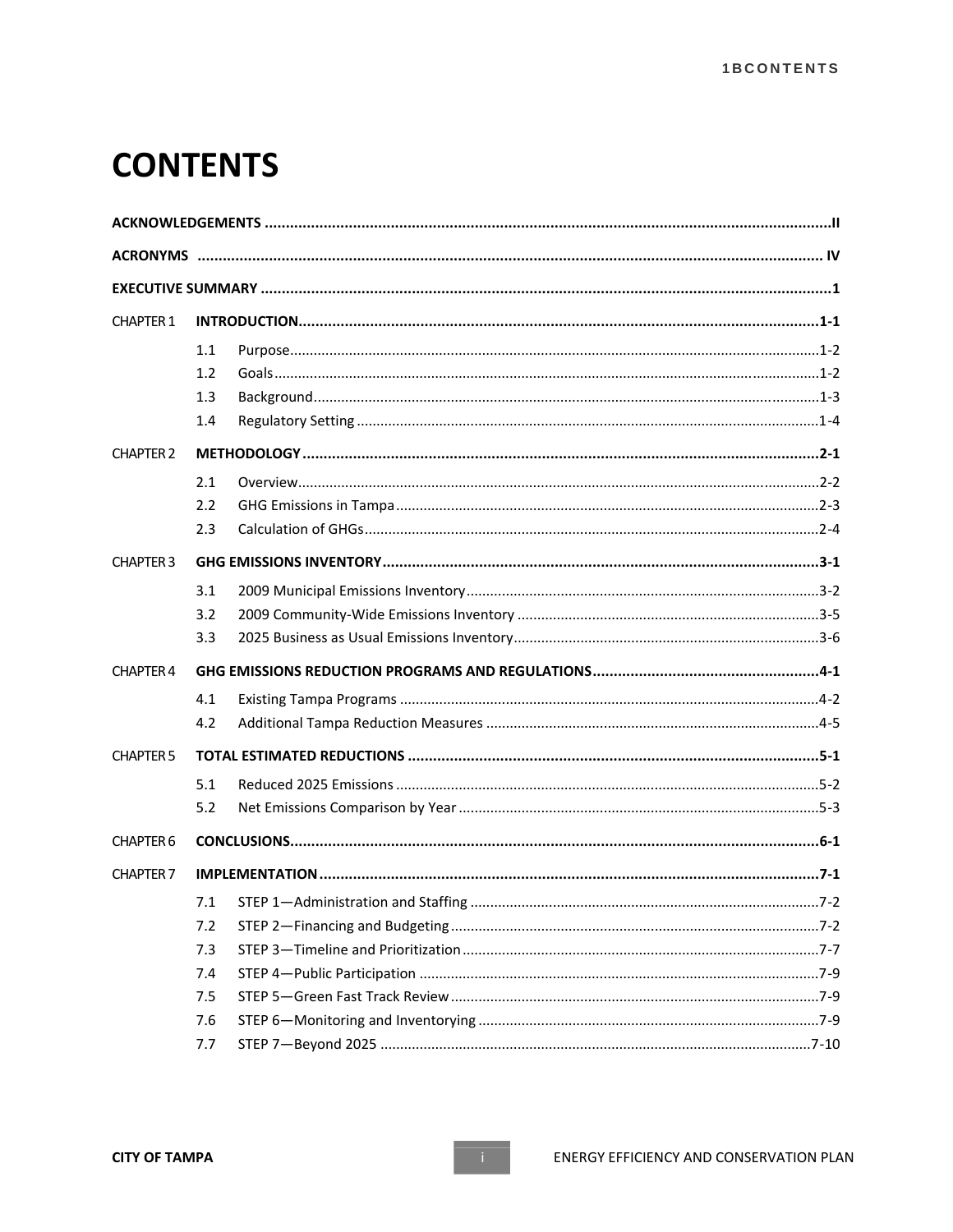| APPENDIX A: THE GREENHOUSE EFFECT, GREENHOUSE GASES, AND CLIMATE CHANGE IMPACTS  8-1 |  |
|--------------------------------------------------------------------------------------|--|
|                                                                                      |  |
|                                                                                      |  |
|                                                                                      |  |
|                                                                                      |  |
|                                                                                      |  |

## **APPENDICES**

| Appendix A: | The Greenhouse Effect, Greenhouse Gases, and Climate Change Impacts |  |  |  |  |
|-------------|---------------------------------------------------------------------|--|--|--|--|
|-------------|---------------------------------------------------------------------|--|--|--|--|

- Appendix B: Modeling Coefficients and Data Assumptions
- Appendix C: Community-Wide Data Inputs
- Appendix D: Municipal Inventory GHG Calculations
- Appendix E: Community-Wide Inventory GHG Calculations
- Appendix F: Reduction Measures, Assumptions and Attributed Reductions

## **TABLES**

| Table ES-1 |  |
|------------|--|
| Table 3-1  |  |
| Table 3-2  |  |
| Table 3-3  |  |
| Table 3-4  |  |
| Table 3-5  |  |
| Table 3-6  |  |
| Table 3-7  |  |
| Table 3-8  |  |
| Table 4-1  |  |
| Table 5-1  |  |
| Table 5-13 |  |
| Table 7-1  |  |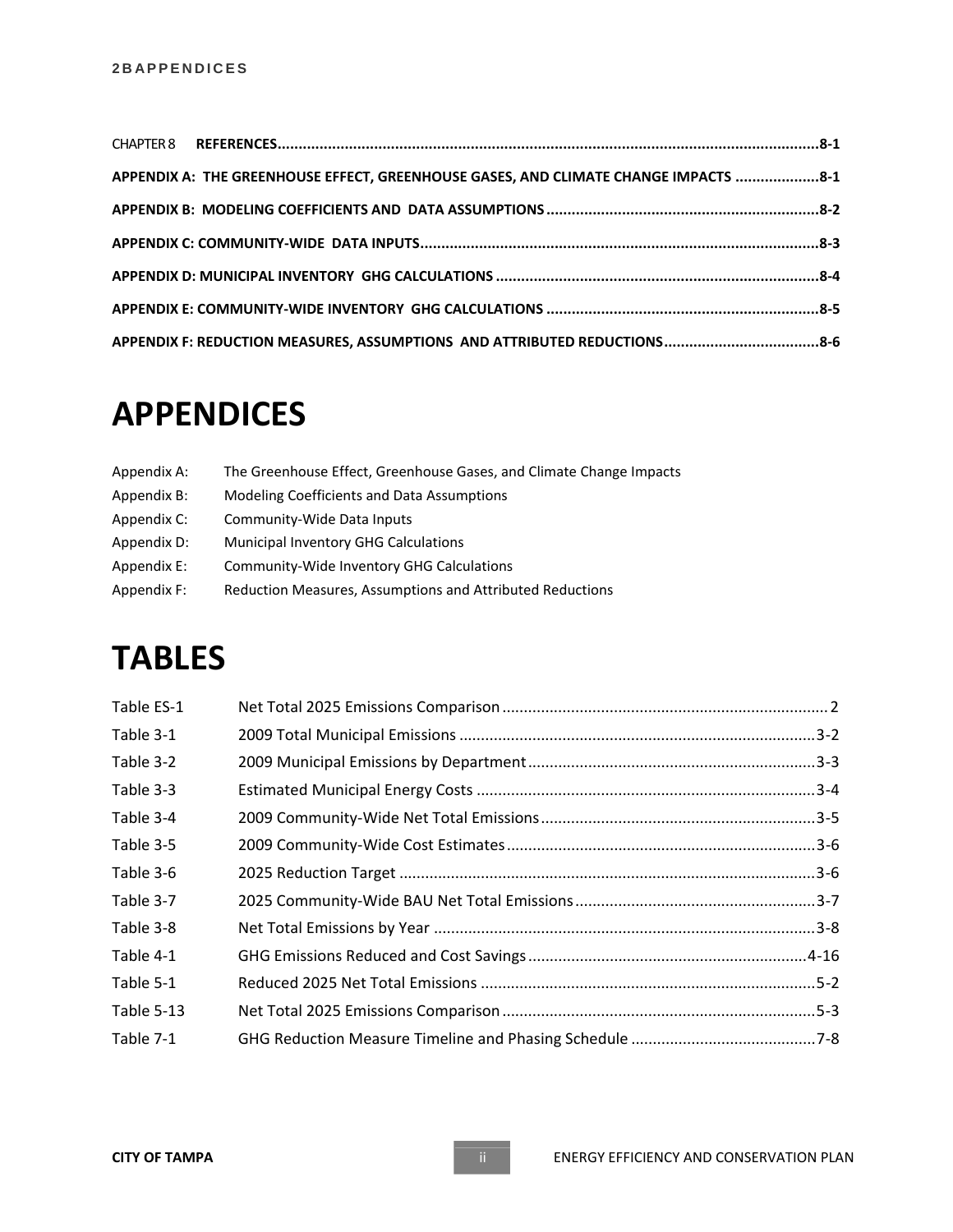## **FIGURES**

| Figure 3-1 |                                                                                 |  |
|------------|---------------------------------------------------------------------------------|--|
| Figure 3-2 |                                                                                 |  |
| Figure 3-3 |                                                                                 |  |
| Figure 3-4 | 2025 Community-Wide BAU Emissions by Source (metric tons CO <sub>2</sub> e) 3-7 |  |
| Figure 5-1 | Reduced 2025 Emissions by Emissions Category (metric tons CO <sub>2</sub> e)5-3 |  |
| Figure 6-1 |                                                                                 |  |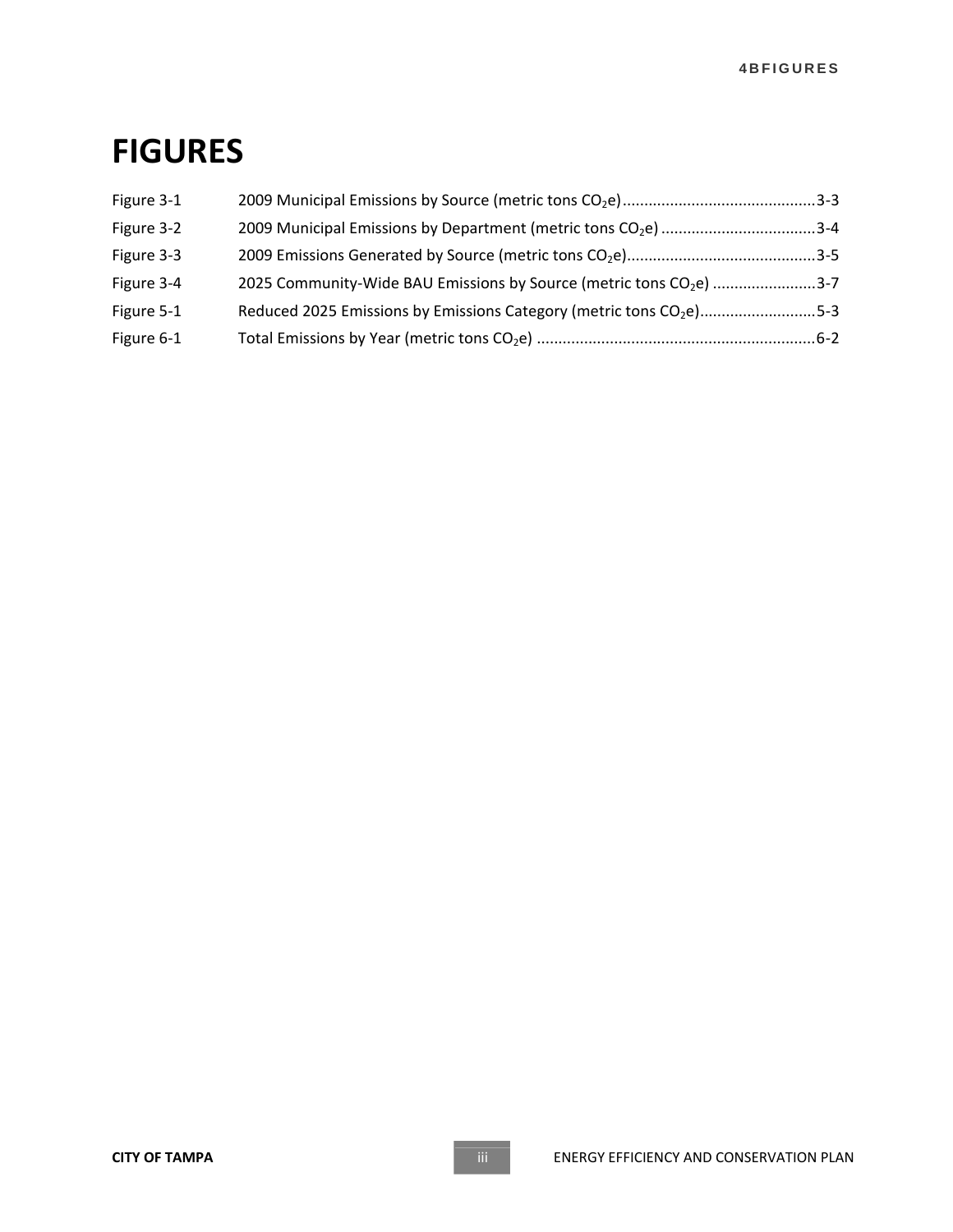## <span id="page-5-0"></span>**ACRONYMS**

| ADWF              | Average Daily Wastewater Flow                         |
|-------------------|-------------------------------------------------------|
| ARRA              | American Recovery & Reinvestment Act                  |
| <b>BAU</b>        | Business as usual                                     |
| <b>BACT</b>       | Best Available Control Technology                     |
| <b>BOD</b>        | Biochemical oxygen demand                             |
| <b>BTU</b>        | British thermal unit                                  |
| CAA               | Clean Air Act                                         |
| <b>CAFE</b>       | Corporate Average Fuel Economy                        |
| <b>CCTP</b>       | Climate Change Technology Program                     |
| <b>CFC</b>        | Chlorofluorocarbons                                   |
| $C_2F_6$          | Hexafluoroethane                                      |
| CF <sub>4</sub>   | Carbon Tetrafluoride                                  |
| CH <sub>4</sub>   | Methane                                               |
| CO                | <b>Carbon Monoxide</b>                                |
| CO <sub>2</sub>   | Carbon Dioxide                                        |
| CO <sub>2</sub> e | Carbon Dioxide equivalent                             |
| <b>COT</b>        | City of Tampa                                         |
| <b>CREB</b>       | Clean Renewable Energy Bonds                          |
| <b>CSD</b>        | <b>Community Services District</b>                    |
| <b>DEP</b>        | Department of Environmental Protection                |
| <b>DPM</b>        | Diesel Particulate Matter                             |
| EECGB             | <b>Energy Efficiency Community Block Grant</b>        |
| eGRID             | Emissions and Generation Resource Integrated Database |
| <b>EISA</b>       | Energy Independence and Security Act of 2007          |
| <b>ESCO</b>       | <b>Energy Service Company</b>                         |
| <b>FGBC</b>       | Florida Green Building Council                        |
| FSC               | Forest Stewardship Council                            |
| GCC               | <b>Global Climate Change</b>                          |
| GHG               | <b>Greenhouse Gas</b>                                 |
| <b>GMDS</b>       | <b>Growth Management and Development Services</b>     |
| GWh               | <b>Gigawatt Hours</b>                                 |
| <b>GWP</b>        | <b>Global Warming Potential</b>                       |
| HВ                | House Bill                                            |
| <b>HFC</b>        | Hydrofluorocarbons                                    |
| <b>HFC-23</b>     | Trifluoromethane                                      |
| <b>HFC-134</b>    | Hydrofluorocarbon 134                                 |
| <b>HFC-152a</b>   | Difluoroethane                                        |
|                   |                                                       |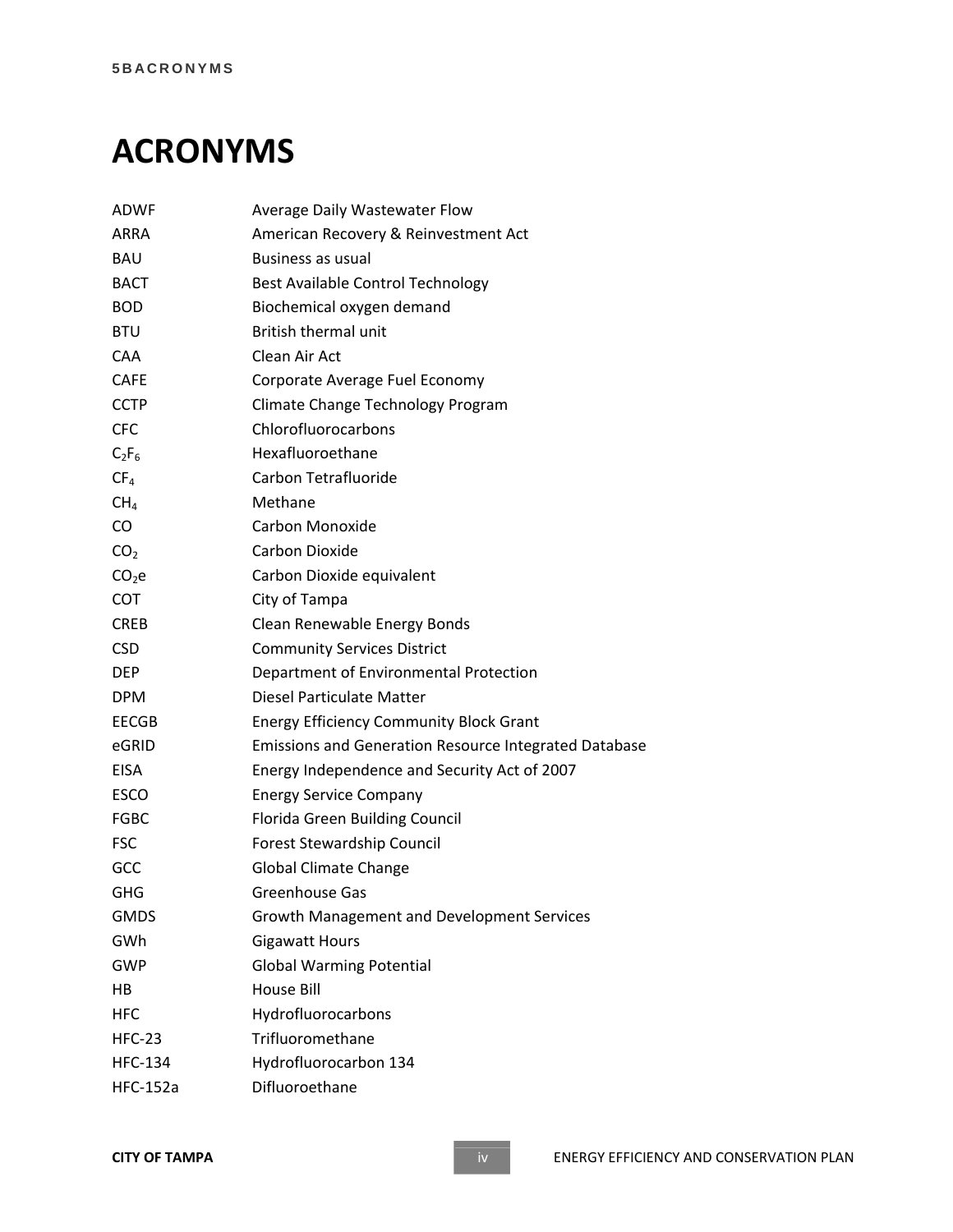| <b>HOV</b>            | <b>High Occupancy Vehicle</b>                             |
|-----------------------|-----------------------------------------------------------|
| <b>IPCC</b>           | Intergovernmental Panel on Climate Change                 |
| <b>ITS</b>            | <b>Intelligent Transportation Systems</b>                 |
| <b>LED</b>            | <b>Light Emitting Diode</b>                               |
| <b>LEED</b>           | Leadership in Energy and Environmental Design             |
| <b>LGOP</b>           | <b>Local Government Operations Protocol</b>               |
| <b>LRTP</b>           | Long Range Transportation Plan                            |
| <b>MMBTU</b>          | <b>Million BTUs</b>                                       |
| <b>MMT</b>            | <b>Million Metric Tons</b>                                |
| MMT CO <sub>2</sub> e | Million Metric Tons Carbon Dioxide Equivalent             |
| <b>MOVES</b>          | <b>Motor Vehicle Emission Simulator</b>                   |
| <b>MPO</b>            | Metropolitan Planning Organization                        |
| МT                    | <b>Metric Tons</b>                                        |
| MT CO <sub>2</sub> e  | Metric Tons Carbon Dioxide Equivalent                     |
| <b>MWh</b>            | Megawatt hours                                            |
| MWh/year              | Megawatt hours per year                                   |
| <b>MY</b>             | Model Year                                                |
| $N_2O$                | Nitrous Oxide                                             |
| <b>NHTSA</b>          | National Highway Traffic Safety Administration            |
| $O_3$                 | Ozone                                                     |
| <b>PACE</b>           | Property Assessed Clean Energy                            |
| <b>PFC</b>            | Tetrafluoromethane                                        |
| <b>PSC</b>            | <b>Public Service Commission</b>                          |
| <b>PSD</b>            | Prevention of Significant Deterioration                   |
| <b>SIP</b>            | State Implementation Plan                                 |
| SF <sub>6</sub>       | Sulfur Hexafluoride                                       |
| <b>STIP</b>           | <b>State Transportation Improvement Plan</b>              |
| <b>TBARTA</b>         | Tampa Bay Area Regional Transportation Authority          |
| <b>TBW</b>            | Tampa Bay Water                                           |
| <b>TCEA</b>           | <b>Transportation Concurrency Exception Area</b>          |
| <b>TCR</b>            | The Climate Registry                                      |
| <b>TECO</b>           | Tampa Electric Company                                    |
| tpy                   | Tons per year                                             |
| <b>EECP</b>           | Tampa Energy Efficiency and Conservation Plan             |
| <b>TWD</b>            | Tampa Water Department                                    |
| <b>ULEV</b>           | <b>Ultra Low Emissions Vehicle</b>                        |
| <b>UNFCCC</b>         | United Nations Framework Convention on Climate Change     |
| URBEMIS 2007          | Urban Emissions Model, version 9.2 published in June 2007 |
| <b>USEPA</b>          | United States Environmental Protection Agency             |
| <b>VMT</b>            | Vehicle miles traveled                                    |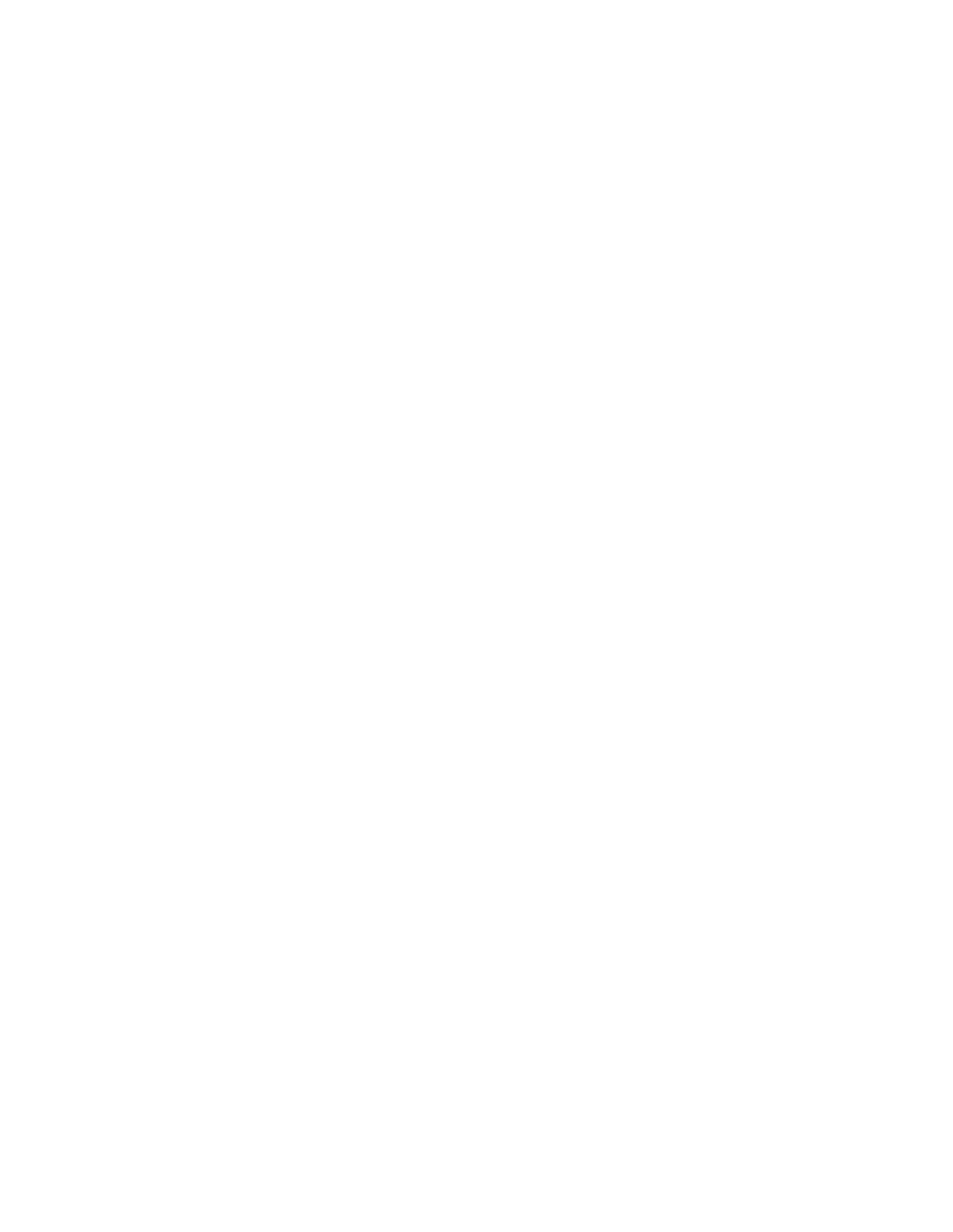## <span id="page-8-0"></span>**EXECUTIVE SUMMARY**

The City of Tampa is committed to providing a more livable, equitable, and economically vibrant community through the incorporation of sustainability features and reduction of greenhouse gas (GHG) emissions. By using energy more efficiently, harnessing renewable energy to power our buildings, recycling our waste, conserving water, and enhancing access to sustainable transportation modes, Tampa will keep dollars in our local economy, create new green jobs, increase energy independence, and improve community quality of life. These efforts toward reducing GHG emissions described in this report must be done in coordination with the City's land use decisions. The foundation of planning land use decisions is found in the Comprehensive Plan policies and programs.

Through this Energy Efficiency and Conservation Plan, Tampa has established goals and policies for the year 2025 that continue to incorporate efficient use of resources into its daily management of residential, commercial and industrial growth, education, energy and water use, air quality, transportation, waste reduction, economic development, and open space and natural habitats to further their commitment.

The first step in completing the Tampa Energy Efficiency and Conservation Plan was to inventory the City's GHG emissions. Two annual inventories for the year 2009 are included in this report: one representing the community‐wide emissions and the other representing only emissions from the City government's municipal operations. Sources of emissions include transportation, electricity and natural gas use, landscaping, water and wastewater pumping and treatment, and treatment and decomposition of solid waste. Tampa's inventories amounted to 8,972,139 metric tons of  $CO<sub>2</sub>e$  community-wide and 246,087 metric tons of  $CO<sub>2</sub>e$  from municipal operations.

Following the state's adopted GHG reduction target, Tampa has set a goal to reduce emissions back to 1990 levels by the year 2025. The projected business‐as‐usual emissions for the year 2025, based on population and housing growth estimates, are 11,830,892 metric tons of  $CO<sub>2</sub>e$ . In order to reach the reduction target, Tampa must offset this growth in emissions and reduce community‐wide emissions to 7,777,281 metric tons  $CO<sub>2</sub>e$  by the year 2025.

The City of Tampa has already demonstrated its commitment to sustainability through a variety of programs and policies. These programs include the Tampa Green Resolution, EECBG-funded energy upgrade projects, collaboration with TECO Energy, Tampa Green Fast Track Review, and Tampa's Water Conservation Program.

Various state and federal policies have enacted programs that will also contribute to reduced GHG emission in Tampa by the year 2025. Some of these policies are: updated building codes for energy efficiency, statewide recycling goals, renewable fuel standard, and federal CAFE standards for vehicles. By supporting the state in the implementation of these measures, Tampa will experience substantial emissions reductions.

In order to reach the reduction target laid out in this Energy Efficiency and Conservation Plan, Tampa needs to implement the additional reduction measures described in this report by the year 2025. These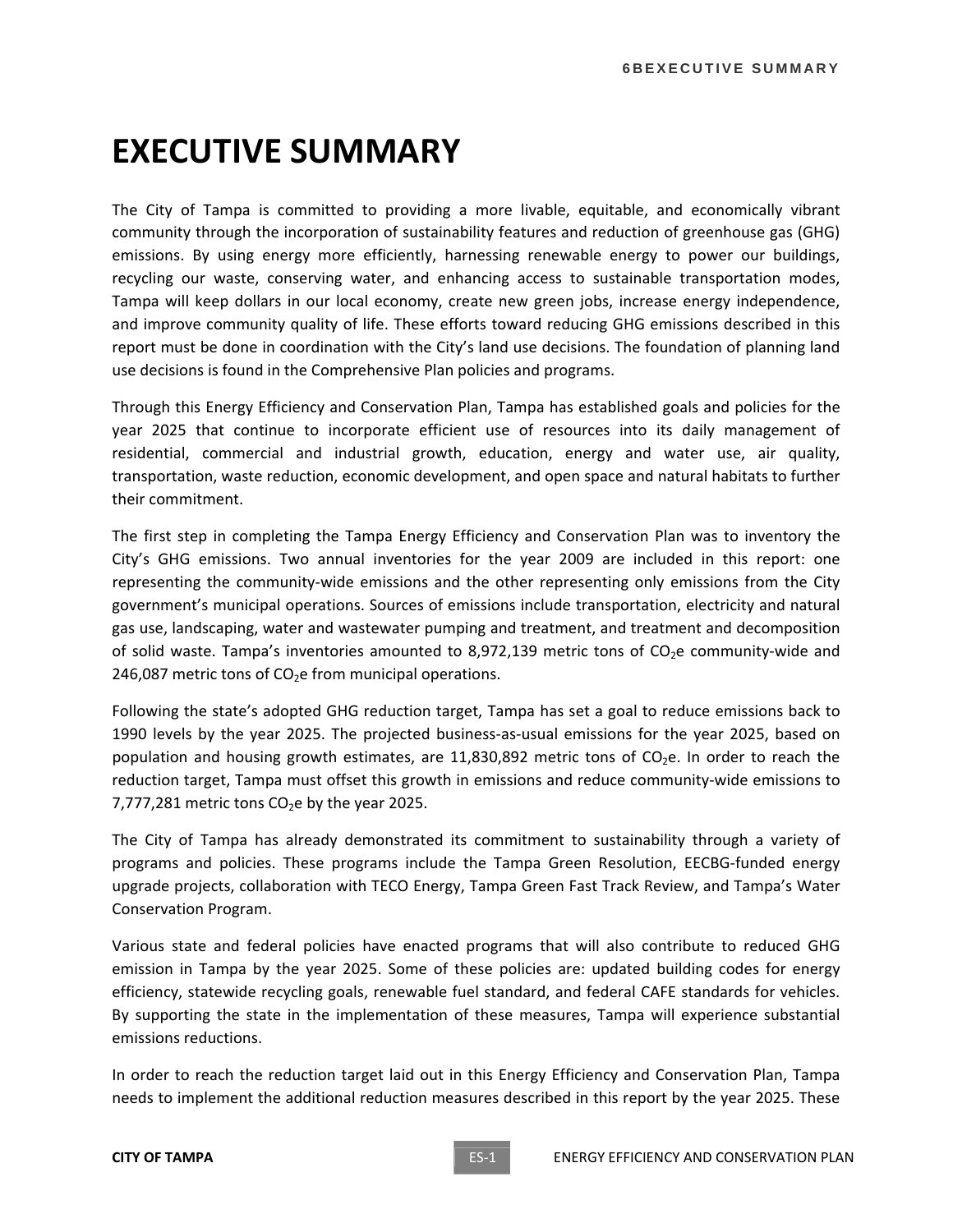measures encourage energy efficient retrofits, transportation oriented planning, water conservation, increased efficiency of the waste‐to‐energy process, and use of low emission landscaping equipment. Table ES-1, below, summarizes the community wide emissions for 2009, 2025 business-as-usual (BAU), and the reduced 2025 inventory with the inclusion of the reduction measures.

<span id="page-9-0"></span>

| <b>Table ES-1</b>                                                                                    | <b>Net Total 2025 Emissions Comparison</b> |                                  |              |            |
|------------------------------------------------------------------------------------------------------|--------------------------------------------|----------------------------------|--------------|------------|
|                                                                                                      |                                            | Metric tons of CO <sub>2</sub> e |              |            |
| <b>Source Category</b>                                                                               | 2009                                       | <b>BAU 2025</b>                  | Reduced 2025 | <b>BAU</b> |
| Transportation                                                                                       | 4,396,028                                  | 6,101,312                        | 4,184,739    | 31.5%      |
| Energy                                                                                               | 4,191,885                                  | 5,248,340                        | 3,221,160    | 38.6%      |
| Area Sources                                                                                         | 132,272                                    | 161,870                          | 117,077      | 27.7%      |
| Water and Wastewater                                                                                 | 91,031                                     | 113,263                          | 91,031       | 19.6%      |
| Solid Waste                                                                                          | 160,923                                    | 200,107                          | 154,438      | 22.8%      |
| <b>Total</b>                                                                                         | 8,972,139                                  | 11,830,892                       | 7,768,444    | 34.3%      |
| <b>2025 Emission Reduction Target</b>                                                                |                                            | 7,777,281                        | 7,777,281    |            |
| let ulges amissions of CO o shown in the table are reunded to the pearset whole number. Totals shown |                                            |                                  |              |            |

Note: Mass emissions of CO<sub>2</sub>e shown in the table are rounded to the nearest whole number. Totals shown may not add up due to rounding.

In addition to the emission reductions, this plan describes the cost savings associated with each of the reduction measures. The financing opportunities and strategies for implementing the reduction measures are described in Chapter 7.

Tampa has elected to be a green and sustainable community. To accomplish this, Tampa 's community of residents, neighbors, workers, and visitors strive together to balance ecological, economic, and social needs to ensure a clean, healthy and safe environment for all current members of society and for generations to come.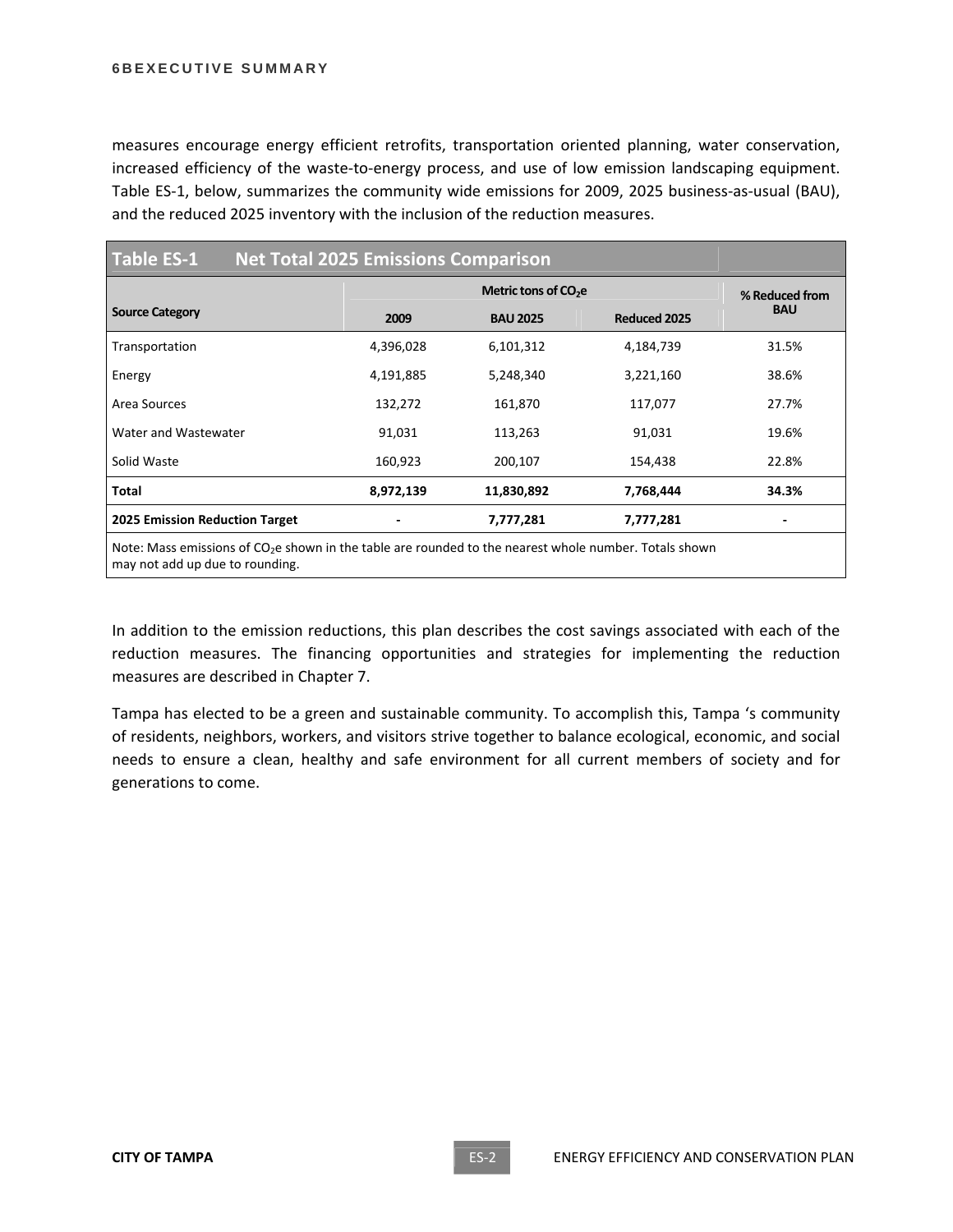## <span id="page-10-0"></span>**CHAPTER 1 Introduction**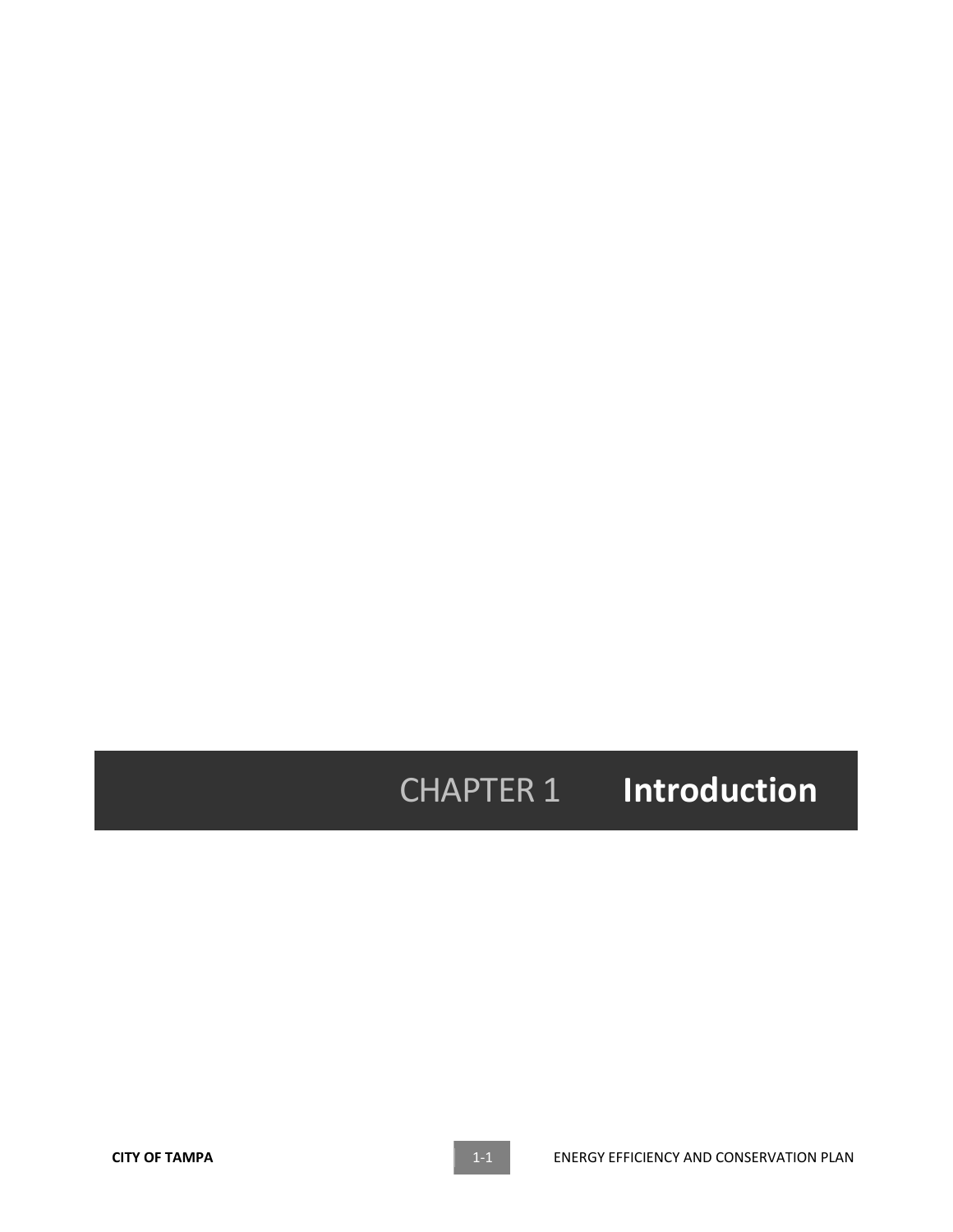The City of Tampa is committed to providing a more livable, sustainable, and economically vibrant community through the preservation of natural resources and reduction of greenhouse gas (GHG) emissions. By using energy more efficiently, harnessing renewable energy to power buildings, recycling waste, and enhancing access to sustainable transportation modes, Tampa will keep dollars in the local economy, create new green jobs and improve community quality of life. These efforts toward reducing GHG emissions must be done in coordination with the City's land use decisions. The foundation of planning land use decisions is found in the Comprehensive Plan policies and programs. The Tampa Energy Efficiency and Conservation Plan (EECP) considers the Comprehensive Plan policies and programs as the GHG emissions are inventoried and reduction strategies are recommended.

This section describes the purpose and goals of the EECP, provides background information on GHG emissions, and summarizes the regulatory framework surrounding GHG emissions and climate change.

#### <span id="page-11-0"></span>**1.1 Purpose**

The EECP was designed under the premise that the City and the community it represents are uniquely capable of addressing both emissions from the City's municipal operations as well as community‐wide emissions from sources under the City's jurisdiction. The City's emission reduction efforts should coordinate with the state strategies in order to accomplish emission reductions in an efficient and cost effective manner. The City developed this document with the following purposes in mind:

- Create a GHG baseline of both municipal emissions and community-wide emissions from which to benchmark GHG reductions
- Provide a plan that is consistent with and complementary to the GHG emissions reduction efforts being conducted by the Florida Department of Environmental Protection (DEP), the federal government through the actions of the Environmental Protection Agency (EPA), and the global community through the Kyoto Protocol
- **■** Guide the development, enhancement, and implementation of actions that reduce GHG emissions and promote economic and environmental sustainability
- Provide a policy document with specific implementation measures meant to be considered as part of the planning process for future development projects

## <span id="page-11-1"></span>**1.2 Goals**

To fulfill the purposes of the EECP, the City identified the following goals to be achieved:

■ Provide a list of specific actions that will reduce GHG emissions, giving the highest priority to actions that provide the greatest reduction in GHG emissions and benefits to the community at the least cost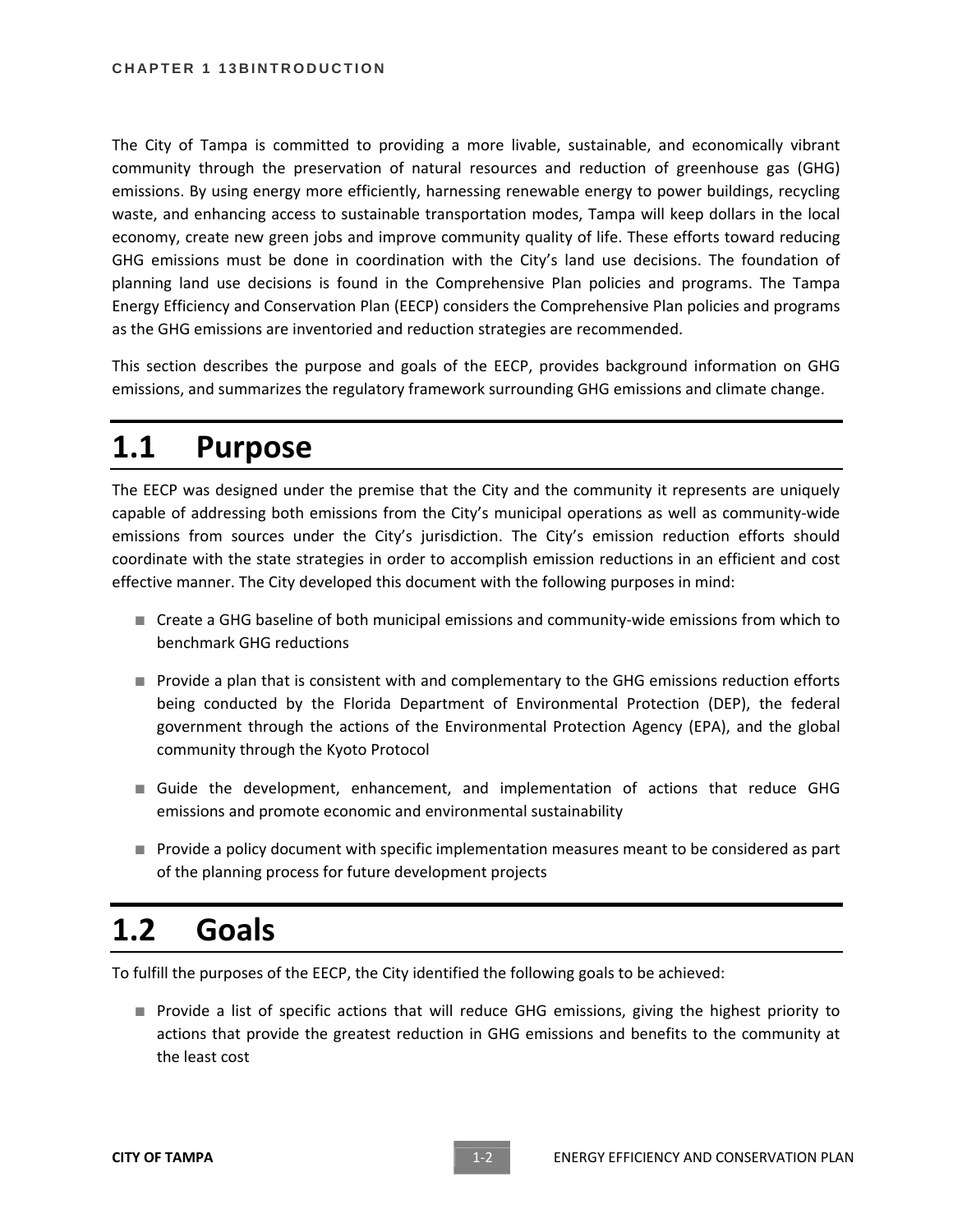■ Reduce community-wide emissions attributable to Tampa to levels at or below 1990 GHG emissions by year 2025

## <span id="page-12-0"></span>**1.3 Background**

The EECP achieves the purpose and goals described above by providing:

- An analysis of GHG emissions and sources attributable to the City of Tampa.
- Estimates on how those emissions are expected to increase.
- Recommended policies and actions that can reduce GHG emissions to meet state, federal and international targets.
- A timeline of implementation.
- A defined tracking and reporting mechanism that will measure progress toward the goals.

In order to understand this process, the reader needs to know a few facts about GHG emissions, the climate change impacts anticipated within the City of Tampa, and the international, federal, state, and regional regulatory framework designed to address climate change. The following information provides a brief background on these topics. A more complete description of the greenhouse effect, GHG emissions, and general climate change impacts can be found in Appendix A of this document.

#### **Greenhouse Gases**

Parts of the Earth's atmosphere act as an insulating "blanket" of just the right thickness, trapping sufficient solar energy to keep the global average temperature in a suitable range. This blanket is a collection of atmospheric gases called greenhouse gases, based on the idea that these gases also trap heat similar to the glass walls of a greenhouse. These gases, consisting mainly of water vapor, carbon dioxide (CO<sub>2</sub>), methane (CH<sub>4</sub>), nitrous oxide (N<sub>2</sub>O), ozone (O<sub>3</sub>), and chlorofluorocarbons (CFC), all act as effective global insulators, reflecting back to earth infrared radiation. EPA has identified sources of GHG emissions from activities such as producing electricity and driving internal combustion vehicles.

Tampa does not generate significant emissions of CFCs (primarily used as refrigerants, aerosol propellants, and cleaning solvents) due to the successful global bans on these GHGs. This also includes other synthesized gases such as hydrofluorocarbons (HFC) and carbon tetrafluoride ( $CF<sub>4</sub>$ ), which have been banned and are no longer available on the market. Because of the ban, the City will not generate emissions of these GHGs and, therefore, they are not considered further in this document.

Another GHG is sulfur hexafluoride ( $SF<sub>6</sub>$ ), which is mainly used as a gaseous dielectric medium in electric switchgear of high-voltage electric transmission lines, and for medical use in retinal detachment surgery and ultrasound imaging. However, in both uses,  $SF<sub>6</sub>$  is not released to the atmosphere and, therefore, it is not considered further in this document.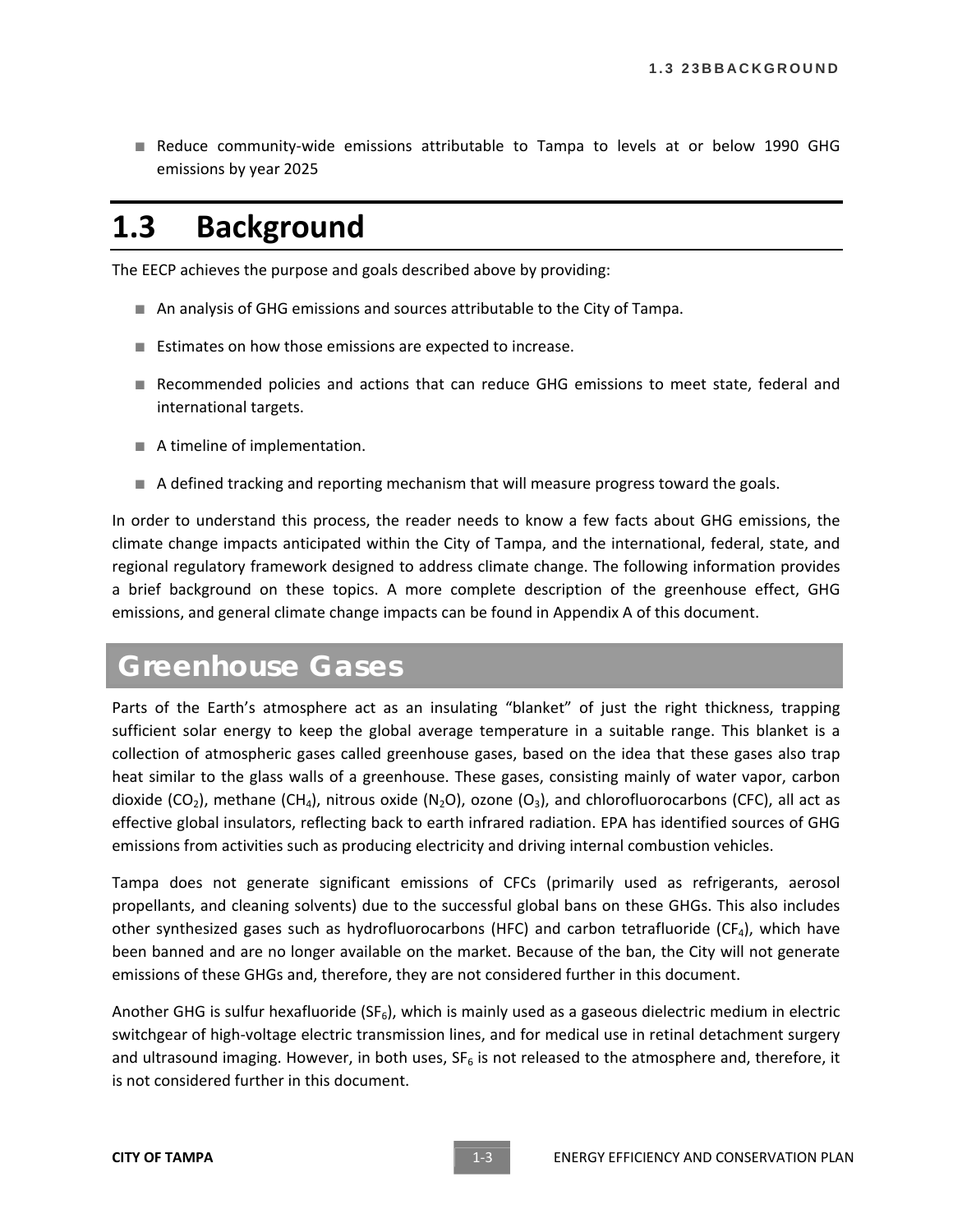Because GHGs have variable potencies, a common metric of carbon dioxide equivalents ( $CO<sub>2</sub>e$ ) is used to report the combined potency from all of the GHGs. The potency each GHG has in the atmosphere is measured as a combination of the volume of its emissions and its global warming potential (GWP), $^1$  $^1$  and is expressed as a function of the potency with respect to the same mass of  $CO<sub>2</sub>$ . Thus, by multiplying the individual gas by its global warming potential, the emissions of each individual gas can be measured in terms of metric tons of  $CO<sub>2</sub>e$  (MT  $CO<sub>2</sub>e$ ). For example, methane has a GWP of 21, meaning it is 21 times more effective at trapping heat as  $CO<sub>2</sub>$ . One metric ton of methane is equal to 21 metric tons of  $CO<sub>2</sub>e$ .

## <span id="page-13-0"></span>**1.4 Regulatory Setting**

In an effort to stabilize GHG emissions and reduce impacts associated with climate change, international agreements as well as federal and state actions were implemented beginning as early as 1988. The international, federal, state, regional, and local government agencies discussed below work jointly, as well as individually, to address GHG emissions through legislation, regulations, planning, policy-making, education, and a variety of programs.

#### **International and Federal**



#### KYOTO PROTOCOL

The United States participated in the United Nations Framework Convention on Climate Change (UNFCCC) signed on March 21, 1994. The Kyoto Protocol is a treaty made under the UNFCCC and was the first international agreement to regulate GHG emissions. It has been estimated that if the commitments outlined in the Kyoto Protocol are met, global GHG emissions could be reduced by an estimated 5 percent from 1990 levels during the first commitment period of 2008–2012 (UNFCCC 1997). It should be noted that although the United States is a signatory to the Kyoto Protocol, Congress has not ratified the Protocol and the United States is not bound by the Protocol's commitments.

In anticipation of providing an updated international treaty for the reduction of GHG emissions, representatives from 170 countries met in Copenhagen in December 2009 to ratify an updated UNFCCC agreement (Copenhagen Accord). The Copenhagen Accord, a voluntary agreement between the United

<span id="page-13-1"></span><sup>&</sup>lt;sup>1</sup> The potential of a gas or aerosol to trap heat in the atmosphere.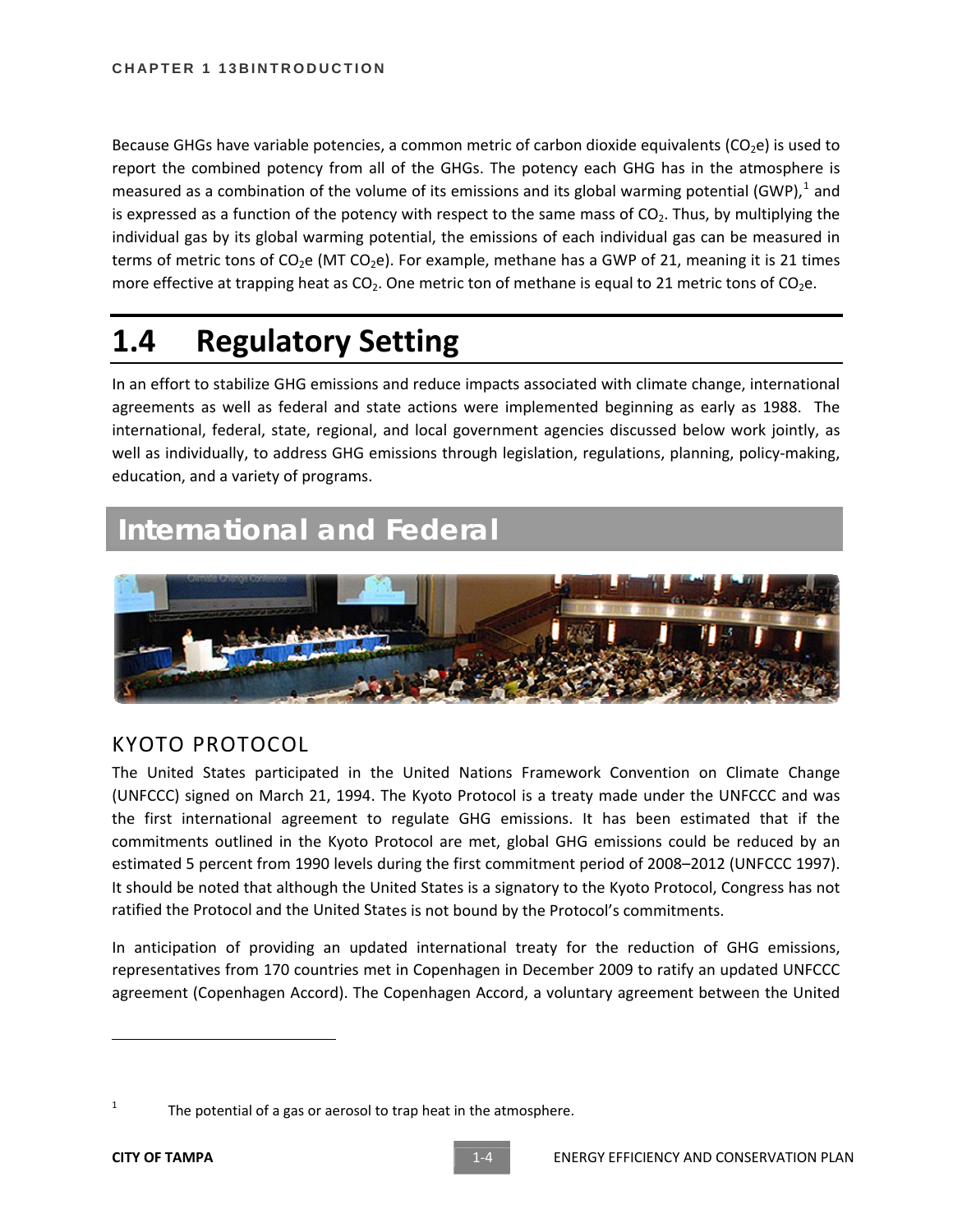States, China, India, and Brazil, recognizes the need to keep global temperature rise to below 2  $^0$ C and obliges signatories to establish measures to reduce greenhouse gas emissions and prepare to help poorer countries in adapting to climate change. The countries met again in Cancun in December 2010 and adopted the Cancun Agreements, which reinforces and builds upon the Copenhagen Accord. The nations agreed to recognize country targets, develop low‐carbon development plans and strategies, and report inventories annually. In addition, agreements were made regarding financing for developing countries and technology support and coordination among all nations. The next conference of the parties is scheduled for December 2011 in South Africa.

#### CLIMATE CHANGE TECHNOLOGY PROGRAM

The United States has opted for a voluntary and incentive‐based approach toward emissions reductions in lieu of the Kyoto Protocol's mandatory framework. The Climate Change Technology Program (CCTP) is a multi-agency research and development coordination effort (led by the Secretaries of Energy and Commerce) that is charged with carrying out the President's National Climate Change Technology Initiative.

#### U.S. ENVIRONMENTAL PROTECTION AGENCY

The EPA is responsible for implementing federal policy to address global climate change. The federal government administers a wide array of public‐private partnerships to reduce GHG intensity generated by the United States. These programs focus on energy efficiency, renewable energy, methane, and other non‐CO<sub>2</sub> gases, agricultural practices, and implementation of technologies to achieve GHG reductions. EPA implements several voluntary programs that substantially contribute to the reduction of GHG emissions. Programs include the State Climate and Energy Partner Network that allows for the exchange of information between federal and state agencies regarding climate and energy, the Climate Leaders program for companies, the Energy Star labeling system for energy-efficient products, and the Green Power Partnership for organizations interested in buying green power. All of these programs play a significant role in encouraging voluntary reductions from large corporations, consumers, industrial and commercial buildings, and many major industrial sectors.

#### **State**

#### EXECUTIVE ORDERS OF 2007

In July 2007, Governor Charlie Crist issued three Executive Orders that outlined Florida's commitment to addressing climate change.

- Executive Order 07-126 directed state government to "lead by example" by quantifying operational emissions and meeting specific reduction targets by implementing a range of GHG emission reduction efforts.
- Executive Order 07-127 set emission reduction targets for the state as follow: by 2017, reduce GHG emissions to 2000 levels; by 2025, reduce GHG emissions to 1990 level; and by 2050, reduce GHG emissions by 80% of 1990 levels. The Order also assigned tasks to the Florida Department of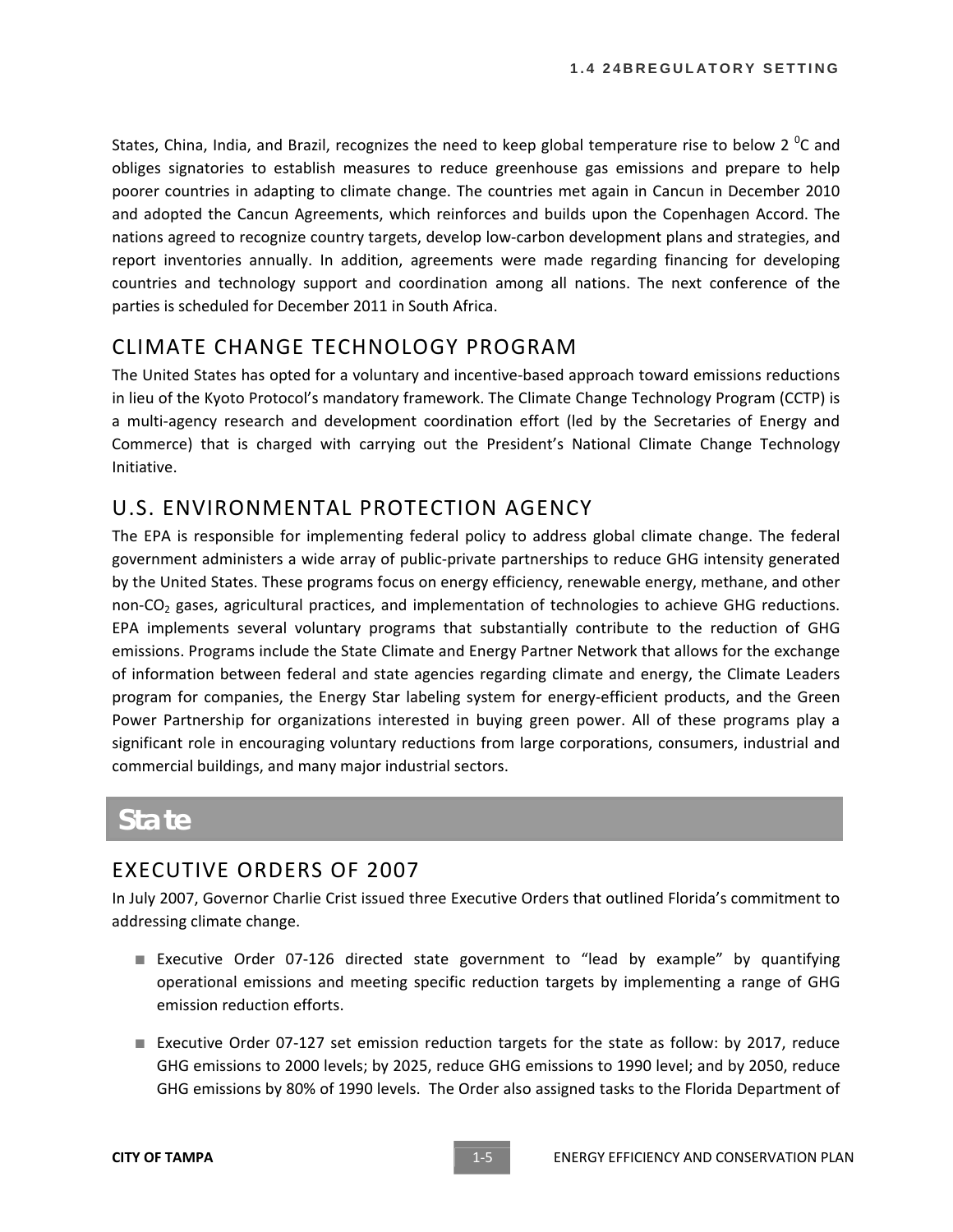Environmental Protection (DEP) and the Florida Public Service Commission (PSC) to work toward adopting rules and regulations to achieve the reduction targets.

■ Executive Order 07-128 instigated the formation of the Florida Climate Action Team whose main objective was to create a comprehensive Energy and Climate Change Action Plan for the state of Florida to achieve the state reduction target.

#### ENERGY, CLIMATE CHANGE, AND ECONOMIC SECURITY ACT OF 2008

The Energy, Climate Change, and Economic Security Act (House Bill 7135), passed in 2008, amended several sections of the Florida Statutes to enact climate change and greenhouse gas reduction initiatives and policies. Policies include the Florida Climate Protection Act, which authorizes the Department of Environmental Protection to develop an electric‐utility GHG cap‐and‐trade program. The bill also directs the Public Service Commission to adopt a Renewable Portfolio Standards for public utilities and establishes the Florida Energy and Climate Commission, which will execute many of the statute's provisions. The Florida Energy Systems Consortium was established as a collaboration of the state universities and tasked to develop and implement a strategic plan for the state. The bill also sets a statewide 10‐percent ethanol Renewable Fuel Standard, increases energy efficiency targets in the Florida Building Code by 50 percent by 2019, and mandates that all state‐financed building construction and renovation comply with green building standards. The bill also amended Section 339.175 of the Florida Statutes by stating, "Each MPO is encouraged to consider strategies that integrate transportation and land use planning to provide for sustainable development and reduce greenhouse gas emissions."

#### FLORIDA ENERGY AND CLIMATE CHANGE ACTION PLAN

The final Energy and Climate Change Action Plan, finished in 2008, provides 50 separate policy recommendations that will reduce harmful GHG emissions and provide a framework for climate change adaptation strategies for the state. The Plan acknowledges Florida's unique susceptibility to impacts of climate change and encourages early actions toward energy conservation, energy efficiency, investments in low‐carbon energy sources, and market‐oriented regulations to reduce GHG emissions.

The plan revealed that "in 2005, Florida's gross emissions accounted for approximately 337 million metric tons of carbon dioxide equivalent, this was a growth of 35 percent from 1990 to 2005 (roughly twice the national average of 16 percent), driven largely by the growth of population and emissions associated with economic development." Emissions are also projected to rise steeply to about 463 million metric tons by 2025 (86 percent above 1990 levels) without the incorporation of actions to control emissions. (CCS 2008a)

The Action Plan policy recommendations include a 20% by 2020 Renewable Portfolio Standard, increased energy efficiency in buildings, forest restoration and management, increased municipal solid waste technology, development and expansion of low-GHG fuels, improved transportation management, and transportation and land use planning policies among others. Florida is considered especially susceptible to the impacts of climate change due to its low sea level, miles of coastline, and delicate wildlife habitat. Strategies to adapt include addressing the following elements: protection of ecosystems and biodiversity, water resource management, flood protection, emergency preparedness,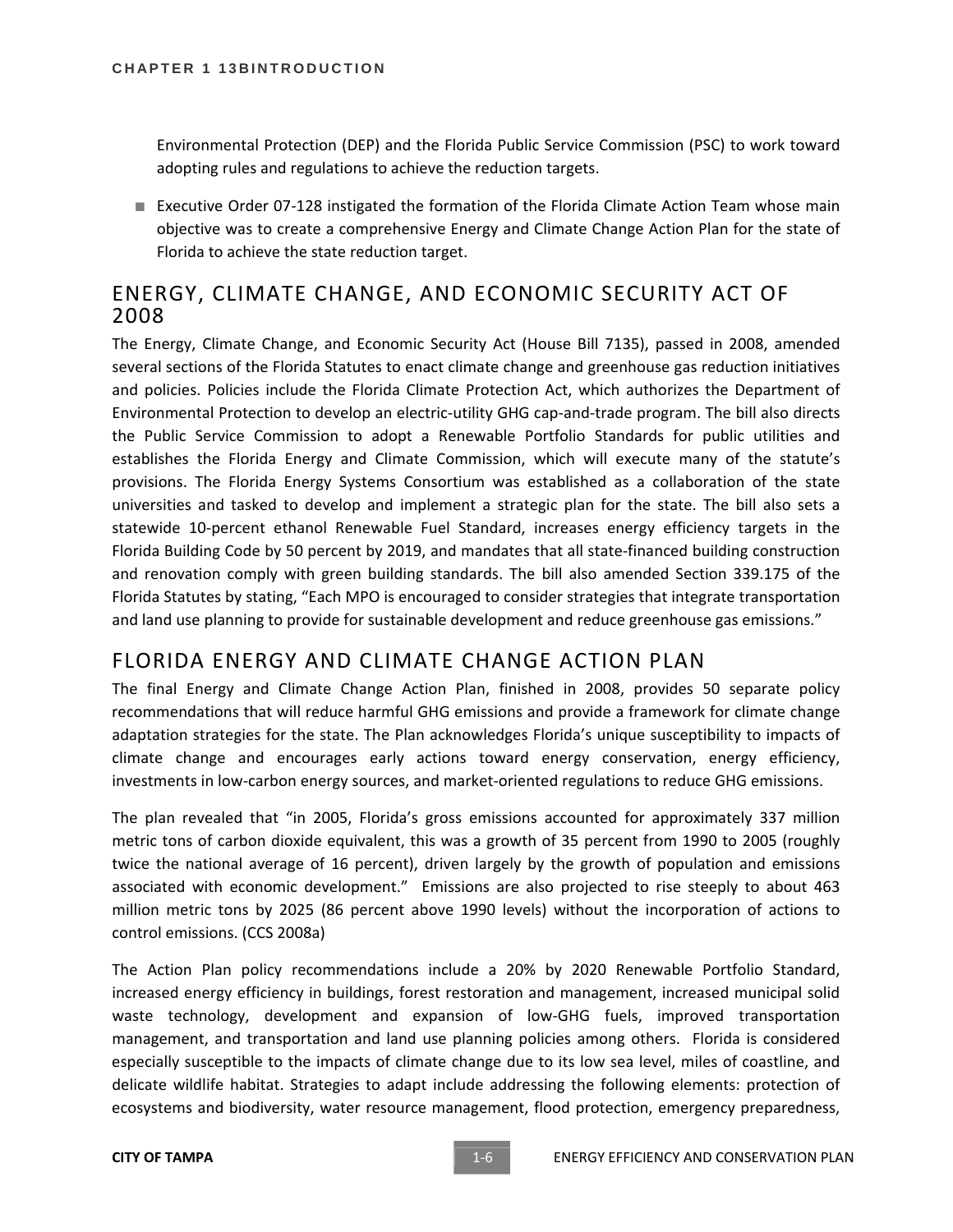human health considerations, social effects, state funding and financing, and public education and outreach. (CCS 2008a)

#### ENERGY EFFIFICIENT LAND USE, ENERGY CONSERVATION, AND REDUCTION OF GREENHOUSE GASES, 2008

House Bill 697 (HB 697), signed by the Governor on June 17, 2008, made amendments to the Growth Management Act which now requires several of the mandatory local comprehensive plan elements to address greenhouse gas reduction and energy conservation. The following elements must now consider greenhouse gas reduction strategies:

- **■** Future Land Use Element
- Traffic Circulation Element
- **■** Transportation Element
- Conservation Element
- Housing Element

Efforts are currently being made at the state level to develop minimum criteria for compliance with HB 697.

#### FLORIDA DEPARTMENT OF ENVIRONMENTAL PROTECTION

Following Executive Order 07‐127, the Florida Department of Environmental Protection (DEP) adopted three rules addressing GHG emissions reduction.

- Rule 62-285.400 Adopts California Motor Vehicle Emission Standards
- Rule 62-285.420 is the Heavy-Duty Vehicle Idling Reduction Rule
- Rule 62-285.421 initiates the Clean Diesel Rebate Program

The US EPA granted California their waiver request to regulate GHG emissions from motor vehicles under the Clean Air Act. Other states can either follow the federal standards or choose to adopt California's emissions standards for passenger vehicles. Although the Florida DEP has adopted Rule 62‐ 285.400, the Florida legislature has not yet ratified the California Motor Vehicle Standards. The Heavy Duty Vehicle Idling Reduction Rule sets a limit of 5 consecutive minutes for a heavy‐duty vehicle to be stopped with its engine running. Florida's Clean Diesel Rebate Program allowed rebates in the amount of \$1,500 per qualifying vehicle to equip the vehicle with an auxiliary power unit. Applications were accepted beginning March 15, 2009 and 55 rebates were issued during the first year; rebates are currently available through June 30, 2011.

#### PROPERTY ASSESSED CLEAN ENERGY, 2010

HB 7179, passed in 2010, created a financing mechanism for energy improvements that is often referred to as Property Assessed Clean Energy (PACE). Specifically, the legislation authorizes a property owner to voluntarily enter into a financing agreement with a local government for the purpose of providing financing for qualifying improvements to residential, commercial, or industrial property. Under the program, property owners can elect to invest in energy efficiency retrofits or renewable energy, and the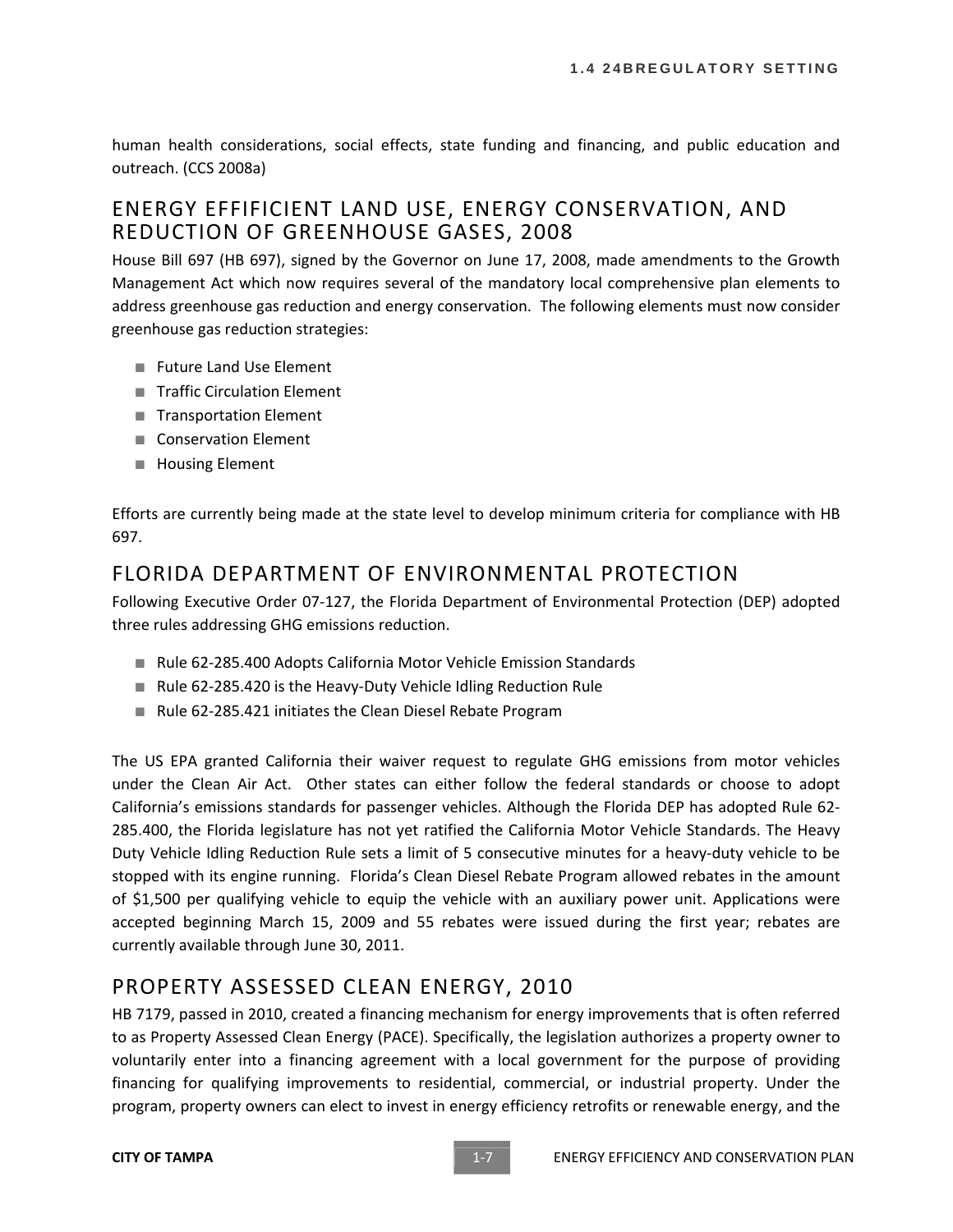local government will then issue bonds or other lawful debt and pay for those improvements to an owners' property. The local government will then be paid back by the property owners through non‐ad valorem assessments on participating property owners' tax bills.

#### **Regional**

#### HILLSBOROUGH COUNTY METROPOLITAN PLANNING ORGANIZATION

The City of Tampa is located within the geographical jurisdiction of the Hillsborough County Metropolitan Planning Organization (MPO). MPOs are responsible for maintaining and updating regional transportation plans and will play a vital role in planning transportation policies for addressing climate change. In Hillsborough County, the MPO completed a 2035 Long Range Transportation Plan (LRTP) in April 2009. The LRTP includes a report on Sustainability and GHG Reduction Strategies which explains the prominence of GHG emissions from transportation and the approach the MPO will take to reduce those emissions.

The LRTP describes how the integration of transportation and land use planning efforts are critical for reducing vehicles miles traveled (VMT) and hence, GHG emissions. Some strategies highlighted by the MPO to reduce emissions include: pricing signals through tolling, fuel prices, fuel efficiency, and parking costs; alternate mode infrastructure through highway operation, transit, carpool/vanpool, and bike/pedestrian infrastructure; land use though concurrency initiatives, density, mix of uses, and design; and transportation conservation programs such as incentives to drive less, demand management, and education.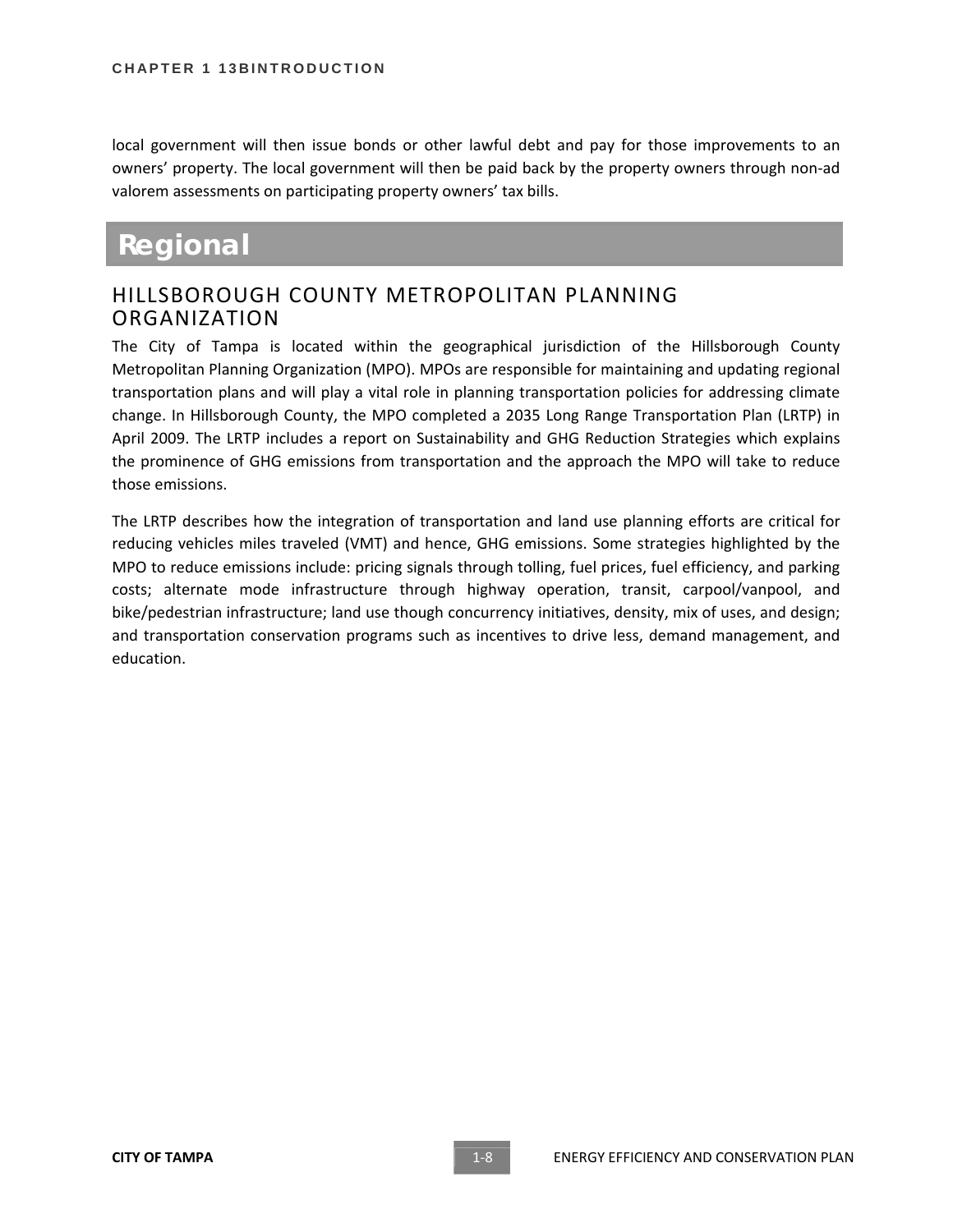This page intentionally left blank.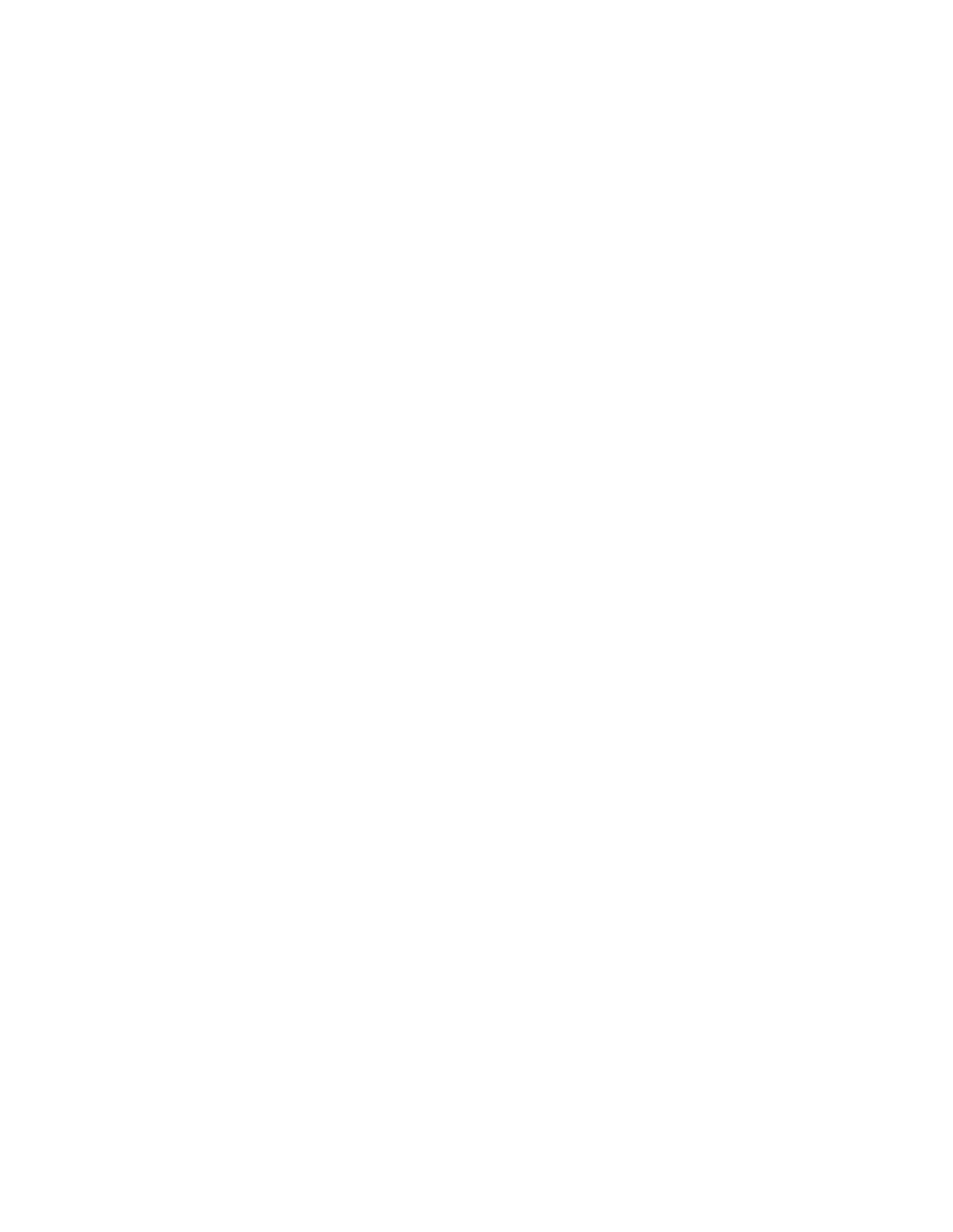## <span id="page-20-0"></span>CHAPTER 2 **Methodology**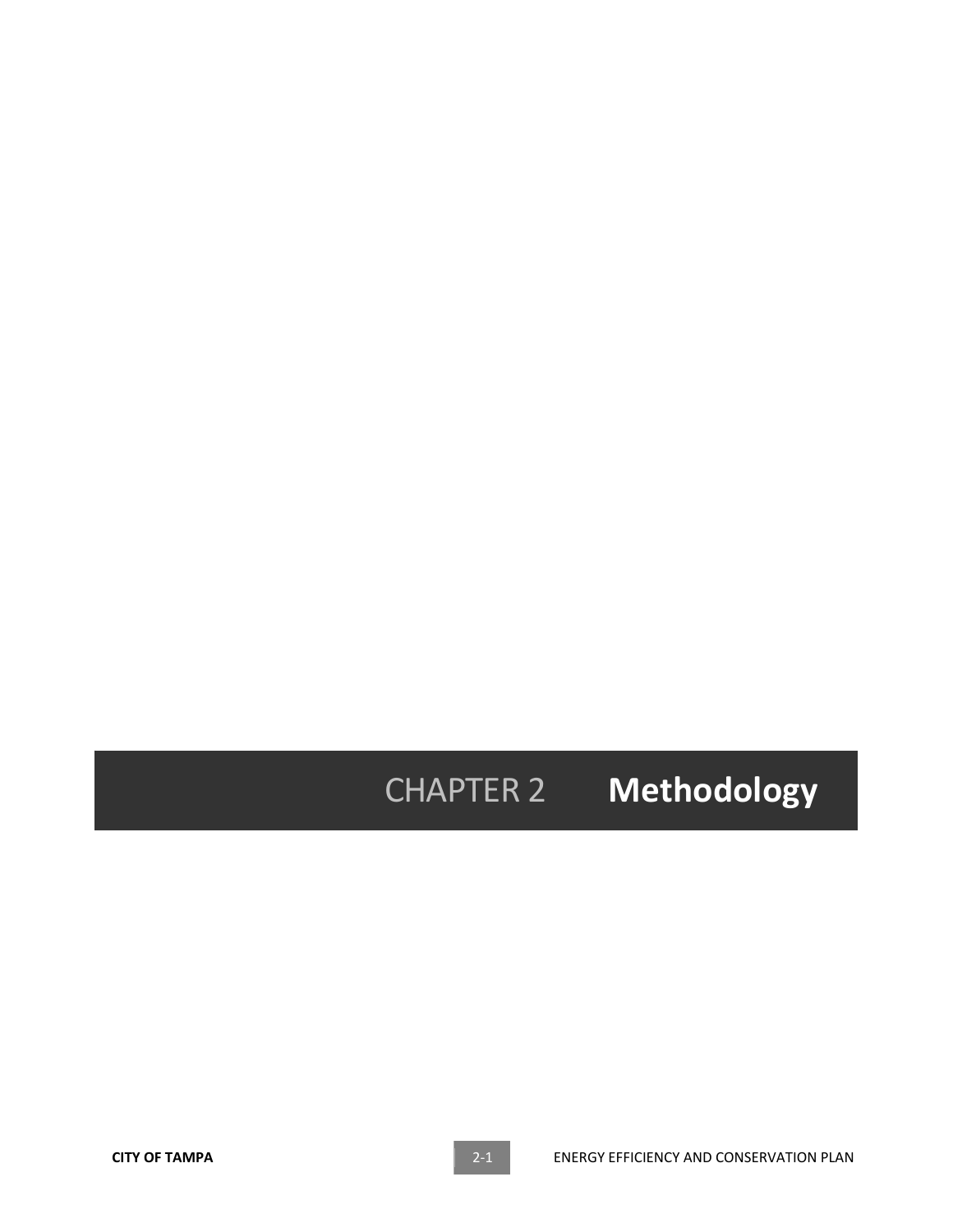## <span id="page-21-0"></span>**2.1 Overview**

The methodology to prepare the GHG inventories in the EECP incorporates the protocols, methods and emission factors found in The Climate Registry (TCR) General Reporting Protocol and the Local Government Operations Protocol (LGOP). The LGOP categorizes GHG emissions into three distinct scopes that provide a way of organizing the EECP's development.

Definition of Local Government Protocol:

- Scope 1 Emissions includes all "direct" sources of community-wide GHG emissions from sources within the jurisdictional boundaries of the City. This includes fuel burned onsite in buildings and equipment such as natural gas or diesel fuel; transportation fuels burned in motor vehicles and airplanes; and wood-burning emissions from household hearths. For inventories of only municipal operations, these emissions are limited to activities under the operational control of the local government.
- Scope 2 Emissions account for "indirect" sources of GHG emissions resulting from the consumption of purchased electricity that is electricity used by the residents, businesses, and City's facilities. These emissions are "indirect" as the GHG emissions arise distantly, for example at an electric generating station in another city, county, or even state. Thus they are distinguished from *direct* emissions (i.e., Scope 1 emissions), which are reported by the utility itself, in order to avoid double counting.
- Scope 3 Emissions is considered an optional reporting category that encompasses all other "indirect emissions" that are a consequence of activities of the City's residents and businesses, but occur from sources out of the jurisdictional control of the local government. For example, emissions from trucks hauling waste under a City contract. The inventory will include this category if the emissions are "indirect or embodied emissions over which the local government exerts significant control or influence."

Scope 1 emissions are characterized in this report as "direct emissions" While Scope 2 emissions are characterized as "indirect source emissions." The Scope 3 emissions are only included in the government operations inventory for the City, these include emissions from government employees' commutes.

The analysis relative to the EECP employs both quantitative and qualitative components. The quantitative analysis contains an inventory of the City's GHG emissions, while the qualitative component involves compliance with the emission reduction strategies contained in federal, state, and local legislation. The analysis is tailored to include all historic, existing, and projected emission sources within the City while providing, to the fullest extent feasible, a comprehensive analysis of GHG impacts and mitigation measures available to reduce impacts.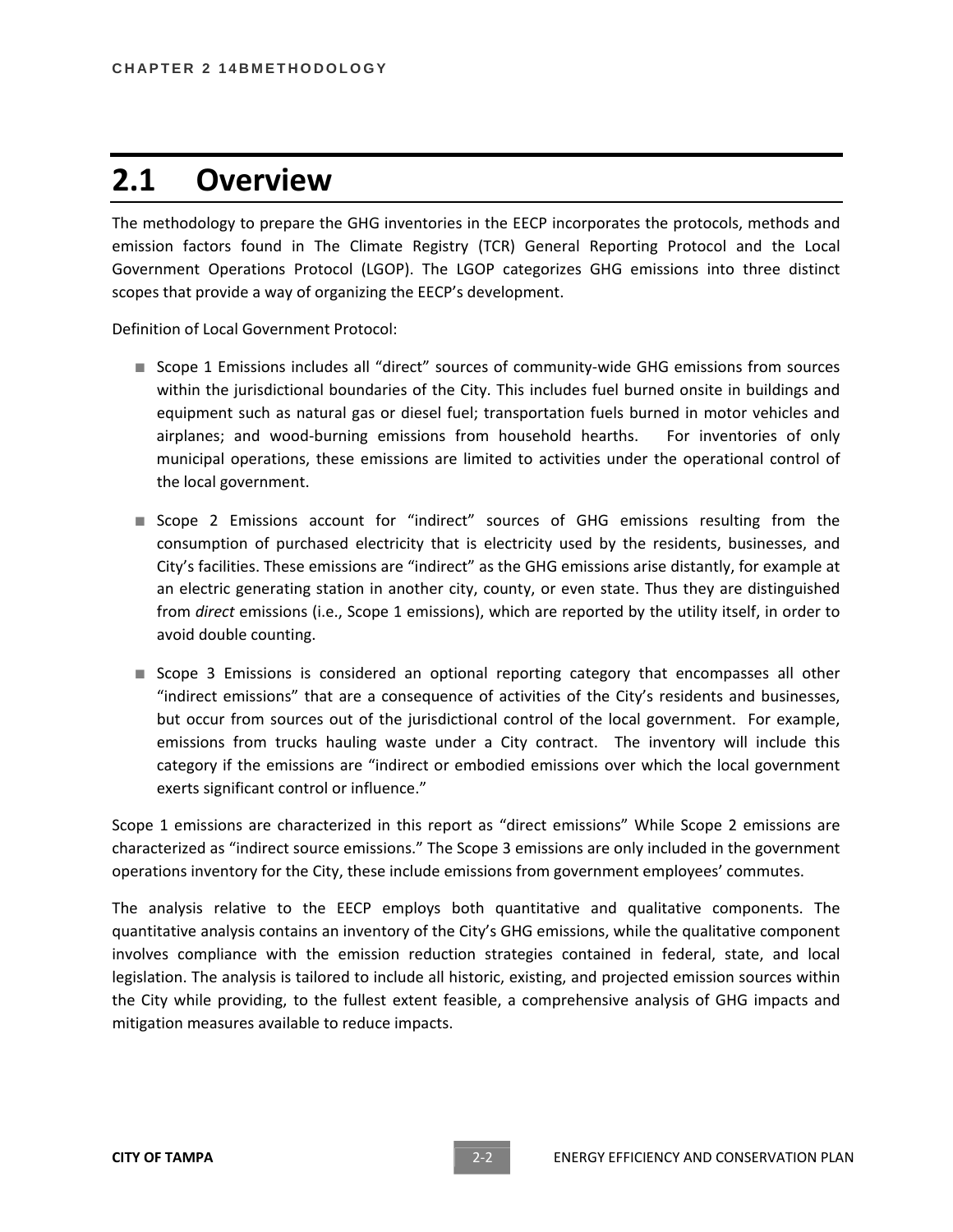### **2.2 GHG Emissions in Tampa**

<span id="page-22-0"></span>

This EECP includes both an inventory of Tampa's municipal operations and an inventory of community‐wide emissions in the City's jurisdiction. The municipal inventory categorizes the major sources and quantities of GHG emissions produced by the City's energy and fuel use in city-owned or operated buildings, facilities, and vehicles. The City's municipal emissions are also tabulated for each government department. The community‐ wide inventory identifies and categorizes the major sources and quantities of GHG emissions currently being produced by the City's residents, businesses and municipal operations. The EECP

established 2009 as the year on which to base the existing inventories; this is the most recent year for which reliable data is available. Both inventories are presented in this report for the year 2009; additionally, the community-wide emissions are forecasted to 2025 in order to establish a business-asusual (BAU) scenario for Tampa's future emissions. These inventories provide a framework on which to design programs and actions that specifically target reductions by emissions sources. The inventories also serve as references against which to measure the City's progress towards reducing GHG emissions over time, and documentation for potential emission trading opportunities. Regional GHG trading programs already exist in the U.S. and a national cap‐and‐trade program could be implemented in the future. The inventories included in this report will serve as a basis for Tampa to participate in a regional or national carbon trading program.

Following the state's reduction target laid out in Executive Order 07-127, the EECP establishes a return to 1990 emissions levels by 2025 as the reduction target for community-wide emissions. Due to a lack of sufficient fuel use and transportation data from 1990, Tampa's 1990 emissions were estimated based on the population change over the time period from 1990 to 2009; this value is also referred to as the reduction target throughout this report. Finally, the EECP estimates the anticipated community‐wide emissions for 2025 based on expected growth in population and employment.

In estimating Tampa's total greenhouse gas emissions, data sources from the City, regional, and state agencies were used. In cases where specific data for 2009 was not available, estimates were made by extrapolating from data available. General estimate calculations and assumptions are compiled in Appendices B through F. All of the contributors to greenhouse gas emissions (kilowatt-hours of electricity generated by fossil fuel combustion in power plants, natural gas in therms, vehicle travel in vehicle miles traveled, and solid waste in tons) are expressed in the common unit of metric tons of carbon dioxide equivalent (MT CO<sub>2</sub>e) released into the atmosphere in a given year.

Tampa's main contribution to GHGs is carbon dioxide (CO<sub>2</sub>). The City directly generates emissions of CO<sub>2</sub> primarily in the form of vehicle exhaust and consumption of natural gas for heating. Tampa also generates methane (CH<sub>4</sub>) and nitrous oxide (N<sub>2</sub>O) emissions. Methane is directly generated from natural gas and petroleum systems and wastewater treatment while nitrous oxide results predominantly from motor vehicle use.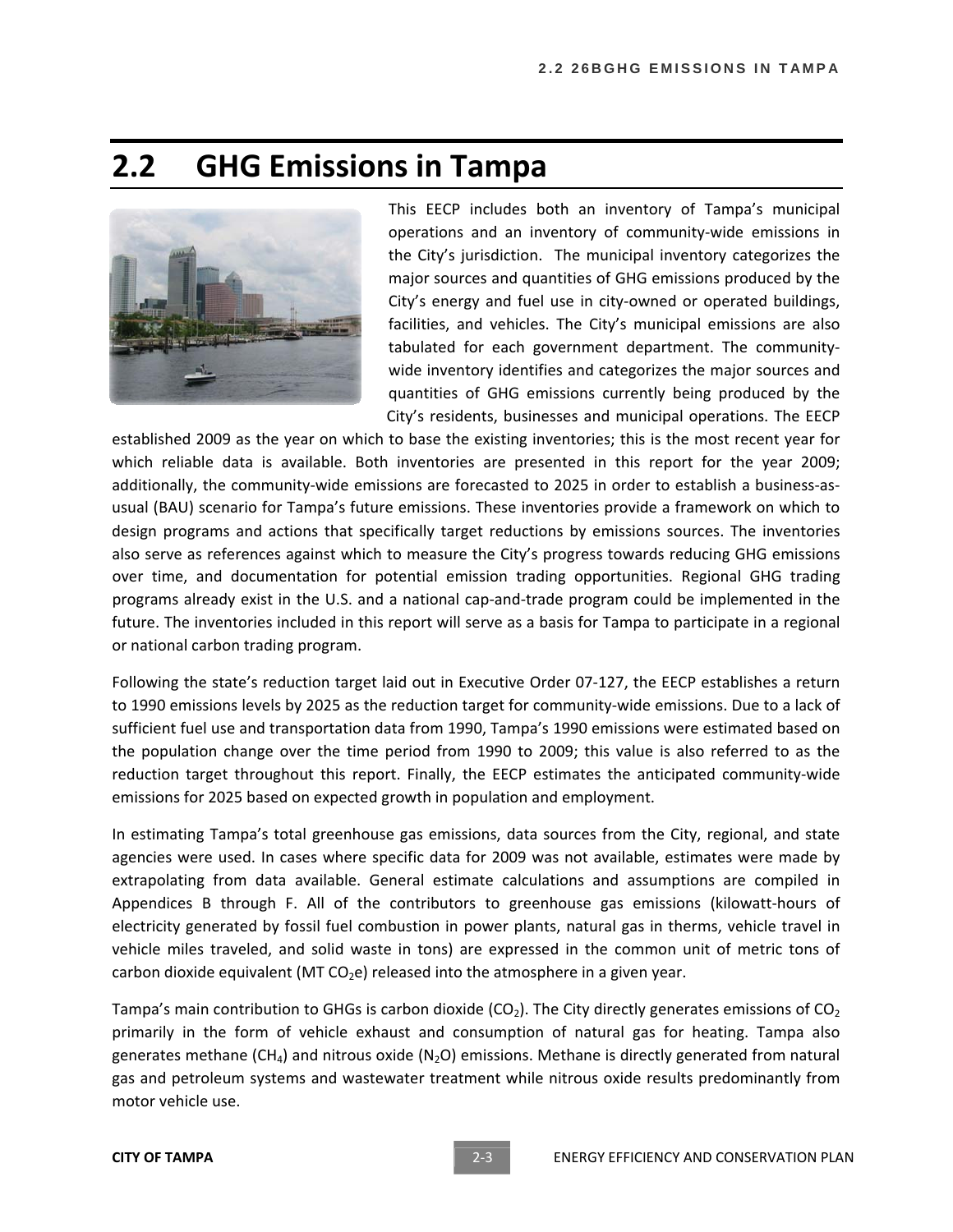## <span id="page-23-0"></span>**2.3 Calculation of GHGs**

The following summarizes the basis of the GHG calculations by emission source. The emissions calculations follow The Climate Registry (TCR) General Reporting Protocol and the Local Government Operations Protocol; these protocols are consistent with the methodology and emission factors endorsed by EPA. In cases where these protocols do not contain specific source emission factors, current industry standards or the US EPA's AP 42 Compilation of Air Pollution Emission Factors were used. Equations and coefficients used in the calculations of GHG's are included in Appendix B and the



community-wide data inputs for the inventories are included in Appendix C. Appendices D and E contain the inventory calculations for the municipal and community‐wide inventories, respectively.

GHG emissions are typically segregated into direct and indirect sources as discussed above. However, direct and indirect sources are not completely independent of each other and are often combined into other more encompassing categories. For example, although natural gas combustion is a direct source and electricity generation is an indirect source, they both are typically discussed under a heading of "Energy" when policies are put in place to reduce emissions. Therefore, this EECP discusses community‐ wide emissions with respect to the general source categories of Transportation, Energy, Area Source, Water, and Solid Waste. The municipal operations are reported in the categories of electricity, natural gas, vehicle fleet, employee commute, wastewater, and waste‐to‐energy.

In this EECP, BAU refers to continued operations and development of the City without the inclusion of recently‐adopted or proposed sustainability initiatives. The BAU scenario describes how emissions would be in year 2025, if the emissions continued to grow strictly based upon the population and employment growth projections for the City and the naturally occurring events that might change the character of emissions. Therefore, BAU follows a predominantly linear growth pattern.

In addition to emissions, where possible, the total costs were calculated for each sector. The costs were based on the consumer fees for each fuel type included in the inventory. By including the costs, the City of Tampa is able to see where consumers and local government departments are spending the most money and utilize the information in making decisions on reduction measures.

#### **Energy**

#### **ELECTRICITY**

The City emits  $CO<sub>2</sub>$ , CH<sub>4</sub>, and N<sub>2</sub>O indirectly through the use of electricity provided by Tampa Electric Company (TECO). For the municipal inventory, electricity use in government facilities and streetlights was obtained from the City and categorized by department. The City also operates McKay Bay Refuseto-Energy facility. The energy produced by the facility is used in-house, and excess energy is sold back to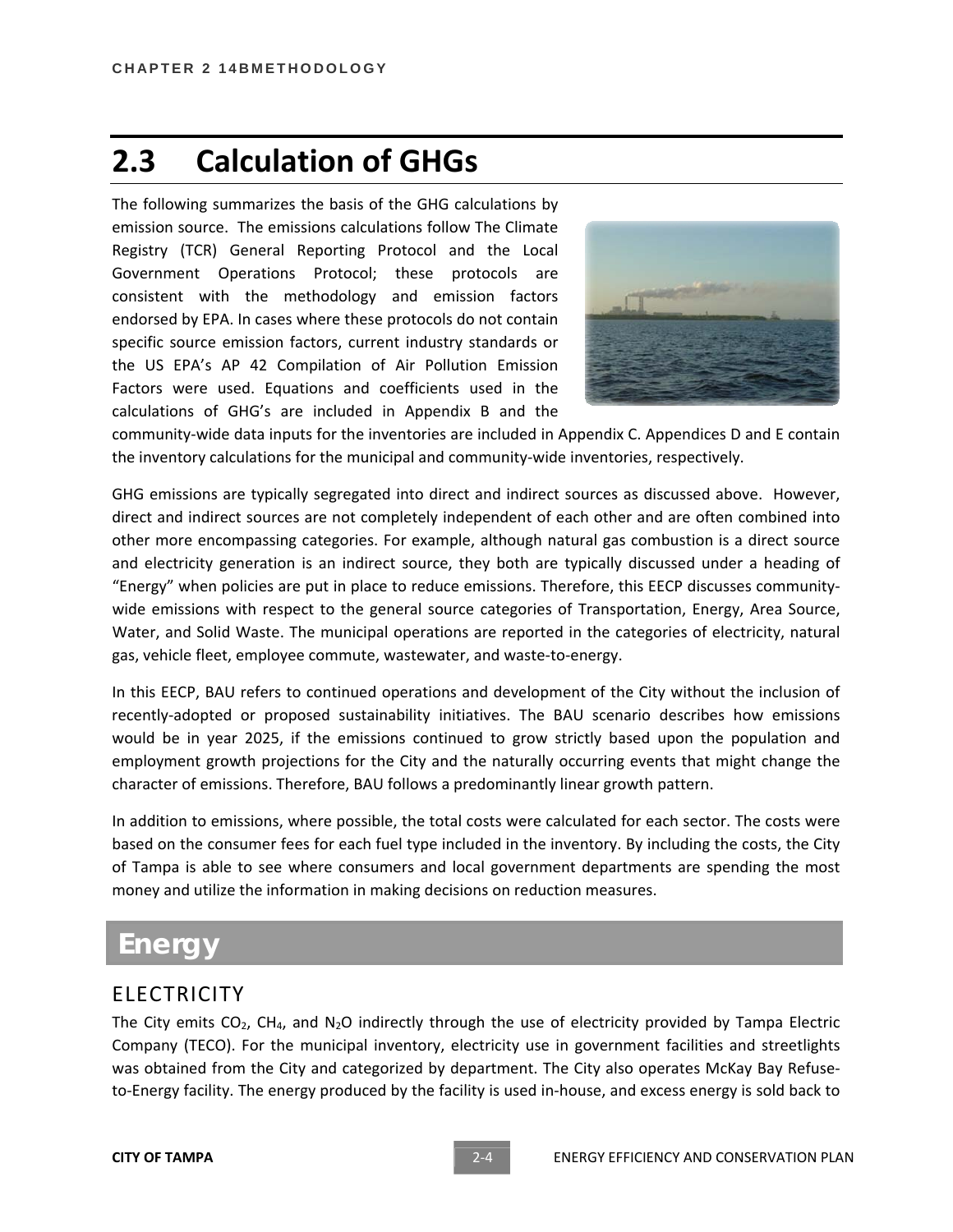the grid. 2009 community-wide energy use was obtained from TECO, and 2025 BAU electricity use was estimated based on anticipated growth in population and employment for the City.

TECO provides electricity from a variety of sources including natural gas, oil, and coal. Each of these sources of electricity emits different levels of GHGs. The annual usage in megawatt hours per year (MWh/year) was multiplied by the emission factors, obtained from EPA's Emissions and Generation Resource Integrated Database (eGRID), appropriate to the inventory year for  $CO<sub>2</sub>$ , CH<sub>4</sub>, and N<sub>2</sub>O to determine emissions from these sources. Costs of electricity calculations were based on the annual kWh use and price per kWh for each rate class. Electricity rates fluctuate throughout the year, so average values were used.

#### NATURAL GAS COMBUSTION

The City emits GHGs from the combustion of natural gas. The annual natural gas usage for the City in therms was converted to million British Thermal Units (MMBTUs) and multiplied by the respective emissions factors for  $CO<sub>2</sub>$ ,  $CH<sub>4</sub>$ , and N<sub>2</sub>O to determine the emissions from natural gas combustion, typically used for heating. Natural gas usage for both municipal and community‐wide activities for 2009 was obtained from Peoples Gas Company. Anticipated 2025 natural gas data was based on per unit usage in 2009 and the anticipated unit growth by 2025. The costs associated with natural gas use were calculated using the People Gas rate schedule.

#### **Water**

#### WATER USE

Electricity is needed to move and treat water. Tampa produces more than 26 billion gallons of drinking water annually to meet Tampa's drinking water needs. Raw water is obtained through the Hillsborough River Reservoir, and then the water is treated at the David L. Tippin Water Treatment Facility before being pumped through the 2,230 miles of pipe to distribute the water to the residents and businesses of Tampa. The emissions associated with the electricity used to pump and treat the local water are included in the electricity sections of both the community-wide and municipal inventories described above; the electricity data received from TECO includes this electricity.

When the reservoir is low, raw water is purchased from Tampa Bay Water (TBW) to replenish it; this water is pumped from the Harney Canal to the Hillsborough River. Additionally, the Tampa Water Department (TWD) purchases treated water from TBW via the connection at Morris Bridge. TBW water is made up of a combination of groundwater, river water, and desalinated seawater. There is additional electricity consumed outside the city boundaries and GHG emissions associated with this purchased water, particularly the desalinated water, which is not accounted for in the community-wide electricity consumption data for the City of Tampa provided from TECO. The Water section of the communitywide inventory includes the emissions from the additional electricity used to pump the purchased water from TBW to into TWD's system. TWD provided data for the total gallons of water purchased from TBW during the year 2009 and emission coefficients for  $CO<sub>2</sub>$ , CH<sub>4</sub>, and N<sub>2</sub>O were obtained from TBW's GHG Emissions Associated with Water Production Report presented in their Compilation of Members' Five Year Conservation Plans (TBW 2011).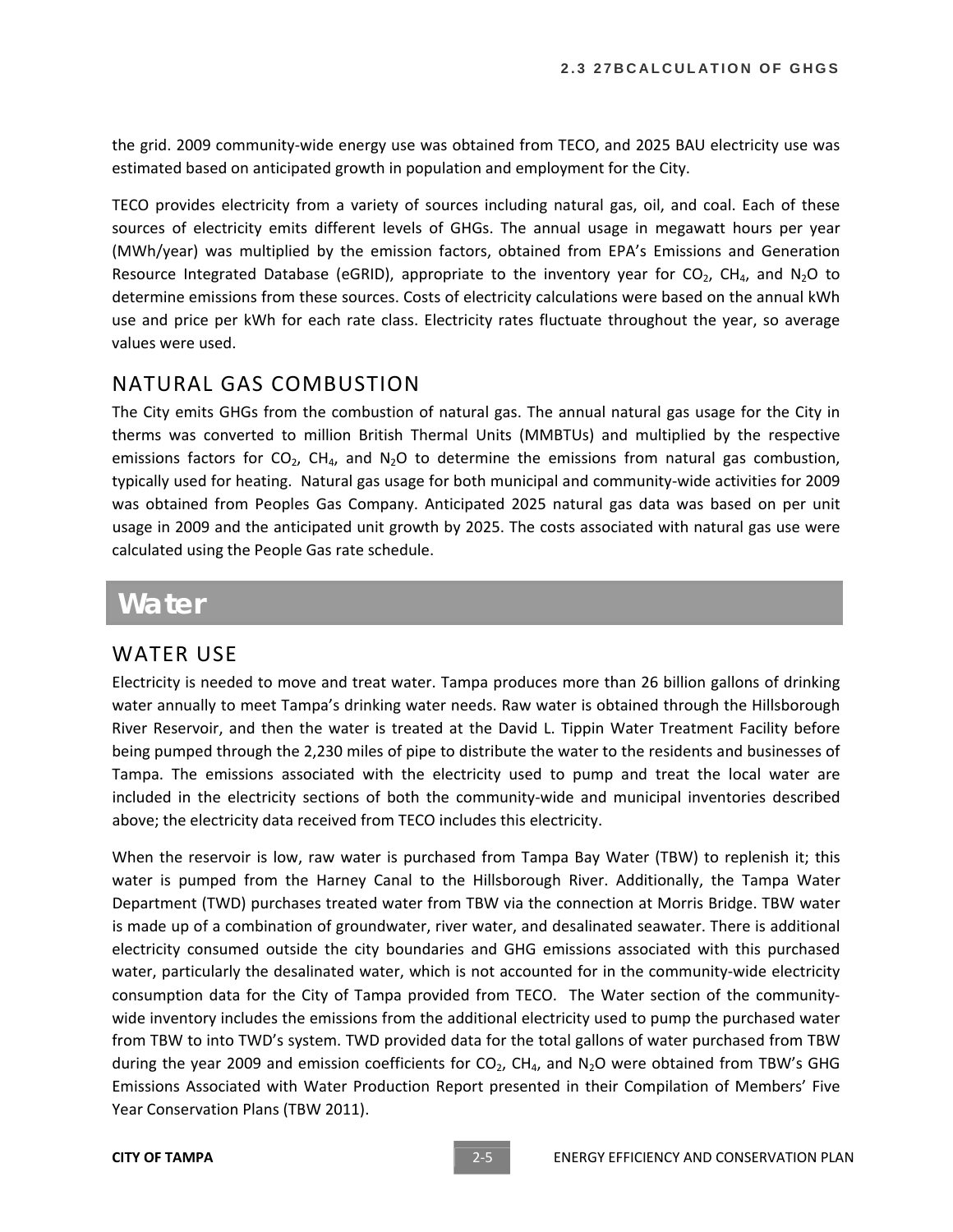#### WASTEWATER TREATMENT

All of the wastewater discharged to the City of Tampa system is treated in the Howard F. Curren Advanced Wastewater Treatment Plant. The final product, or effluent water, is discharged to Hillsborough Bay or used as reclaimed water for cooling and irrigation. GHG emissions arise from the electricity used to pump and treat the effluent, the transportation fuel used to truck the biosolids to an off‐site disposal area, and the direct methane emissions from the anaerobic digesters used in the treatment process. The electricity and transportation emissions are included in their respective categories. The emissions presented here are the direct emissions calculated based on the amount of methane gas produced by the anaerobic digester and the amount of biochemical oxygen demand (BOD) removed from the water.

#### **Solid Waste Management**

Most of the municipal solid waste from the City's residents and businesses is converted into electrical energy at the McKay Bay Refuse‐to‐Energy Facility. A small portion of the City's waste is transported to the Southeast County Landfill. In the northern part of the City, the New Tampa Area has waste management services provided by the County; this waste is converted to electrical energy as well at the County's waste‐to‐energy facility. Emissions from the refuse to energy facility are determined by the annual tons of waste converted and the composition of the waste, which is a combination of fossil fuel and non-fossil fuel derived waste. Waste derived from fossil fuel includes petroleum products, plastics, etc. Non‐fossil fuel waste is biogenic waste, derived from naturally occurring biomaterial. Emissions included in the inventory include  $CO<sub>2</sub>$ , CH<sub>4</sub>, and N<sub>2</sub>O from the fossil fuel derived waste, and only CH<sub>4</sub> and  $N_2$ O from the non-fossil fuel derived waste. CO<sub>2</sub> from biogenic waste can be reported, but it is not included in the inventory because the  $CO<sub>2</sub>$  would naturally release into the atmosphere as the material decomposes; there is no additional  $CO<sub>2</sub>$  injected into the atmosphere through the burning process.

Emissions from landfilled solid waste are determined as the sum of emissions generated by transportation from its source to the landfill, the equipment used in its disposal at the landfill, and fugitive emissions from decomposition in landfills. The City of Tampa does not own a landfill, so the emissions included in this inventory are only from the transportation and decomposition of the waste; the emissions from on‐site equipment are out of the control of the City. The transportation emissions are included in the transportation section discussed above.

Fugitive emissions of methane from the decomposition of solid waste are calculated based on the annual waste generation multiplied by the EPA emission factor for waste production for CH<sub>4</sub>. The emission factor to determine  $CH<sub>4</sub>$  generation varies if the landfill operations are known to operate a methane flare or to generate electricity from methane capture. Carbon dioxide generated by decomposition of waste in landfills is not considered anthropogenic because it would be produced through the natural decomposition process regardless of its disposition in the landfill. Nitrous Oxide is not a bi‐product of decomposition and therefore no fugitive emissions of nitrous oxide are anticipated from this source.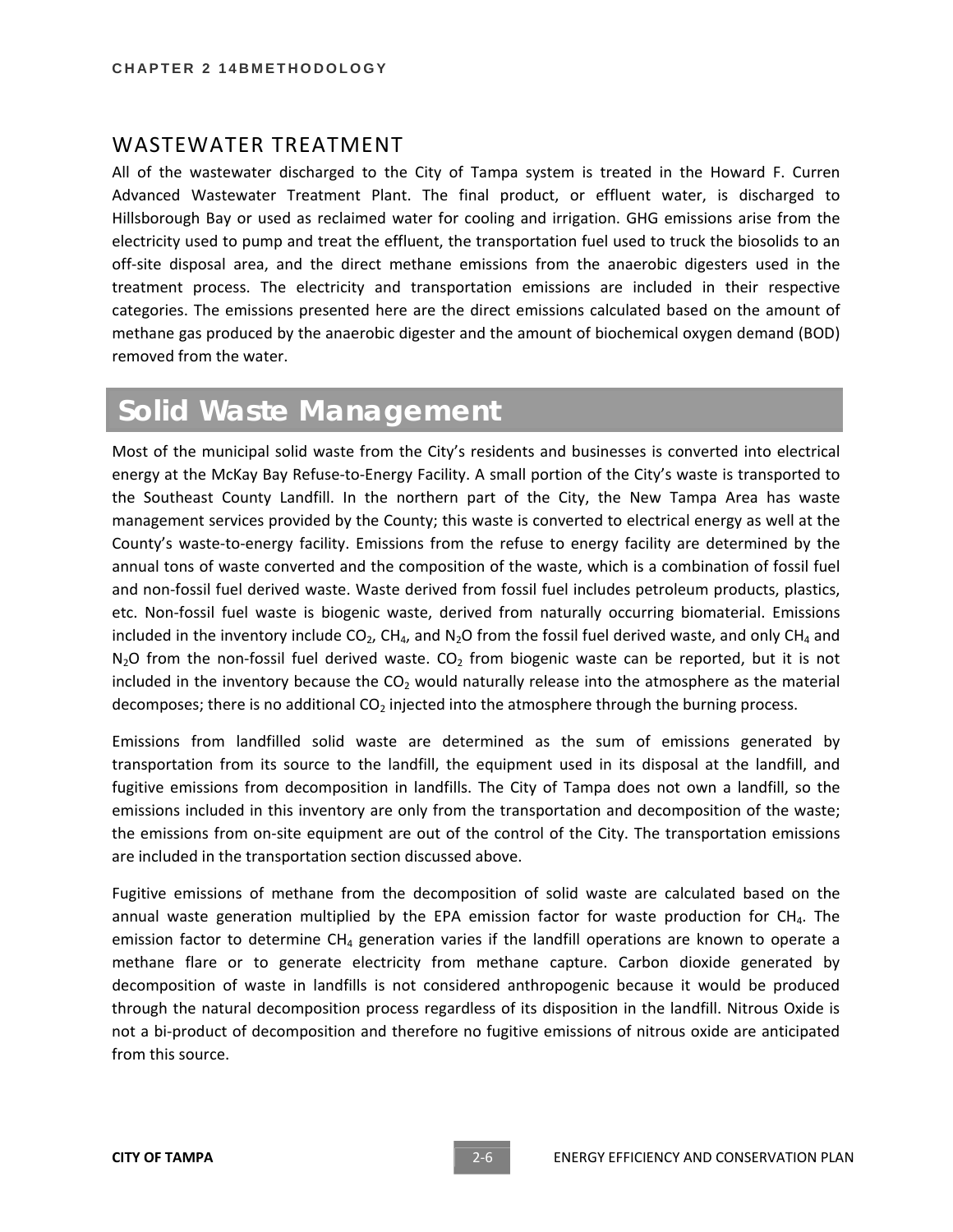## **Area Source Emissions**

#### LANDSCAPING

Emissions of CO<sub>2</sub>, CH<sub>4</sub>, and N<sub>2</sub>O are generated by the use of landscape equipment through the combustion of gasoline.  $CO<sub>2</sub>$  emissions were determined directly through URBEMIS2007 for the existing and 2025 inventories. URBEMIS2007 is a computer software package that is used for modeling projected emissions of air quality pollutants including carbon dioxide. From the  $CO<sub>2</sub>$  emissions, the approximate number of gallons of gasoline consumed through landscape equipment use was calculated. This number was then multiplied by emission factors presented in the General Reporting Protocol, version 3.1 to determine both  $CH_4$  and  $N_2O$  emissions.

#### **Transportation**

#### ON‐ROAD VEHICLES

For Tampa's municipal inventory,  $CO<sub>2</sub>$ , CH<sub>4</sub>, and N<sub>2</sub>O emissions from the City's municipal fleet were calculated based on the fuel use and annual miles traveled by each vehicle owned by the City.  $CO<sub>2</sub>$ emissions were calculated using the total fuel use multiplied by the emission factor for either gasoline or diesel fuel. CH<sub>4</sub> and N<sub>2</sub>O emissions are based on the vehicle's age, model, and miles traveled. The emissions were then organized by department.

The municipal inventory also includes emissions from vehicles driven by employees during their commutes to and from work at the City. The employee commute patterns were gathered from a survey of employees; then, based on the response rate, the responses were extrapolated to estimate emissions for all City employees. The emissions of CO2, CH4, and N<sub>2</sub>O were calculated similarly to the municipal vehicle fleet described above.

Tampa's community‐wide emissions from transportation were based on the total vehicle miles traveled (VMT). VMT for the City of Tampa was estimated based on VMT reported for Hillsborough County in the Hillsborough County MPO's Long Range Transportation Plan (LRTP) (Hillsborough MPO 2009). The County VMT was proportioned to the City using an estimate of the percentage of Tampa lane‐miles in the County. The total VMT was then multiplied by the emissions coefficient from the LRTP. This emissions coefficient was calculated based on meteorological and traffic characteristics specific to the Hillsborough area through EPA's MOVES (Motor Vehicle Emission Simulator) model.

The estimates do not account for electrical, biodiesel (a blend of diesel and vegetable oil), or hydrogen powered systems. Any electrically powered vehicle which draws power from a residence, commercial or industrial land use will be accounted for in the electrical usage for the City. The County also predicted VMT for 2035; under the assumption that the annual growth rate in VMT for the County is the same as Tampa's, this growth rate was used to predict 2025 VMT in the City of Tampa. Costs associated with transportation were based on the diesel and gasoline fuel use and their associated per gallon costs in 2009.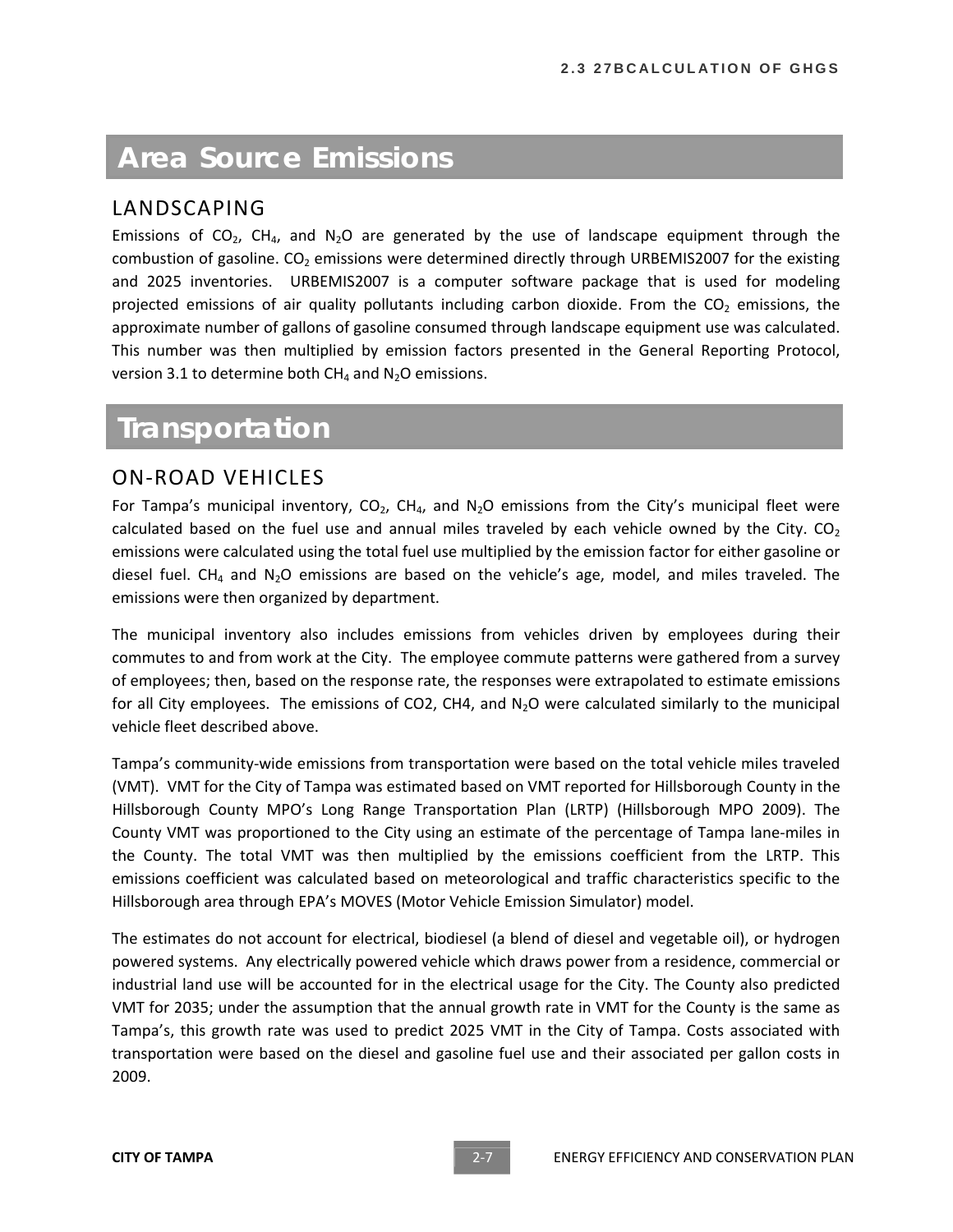This page intentionally left blank.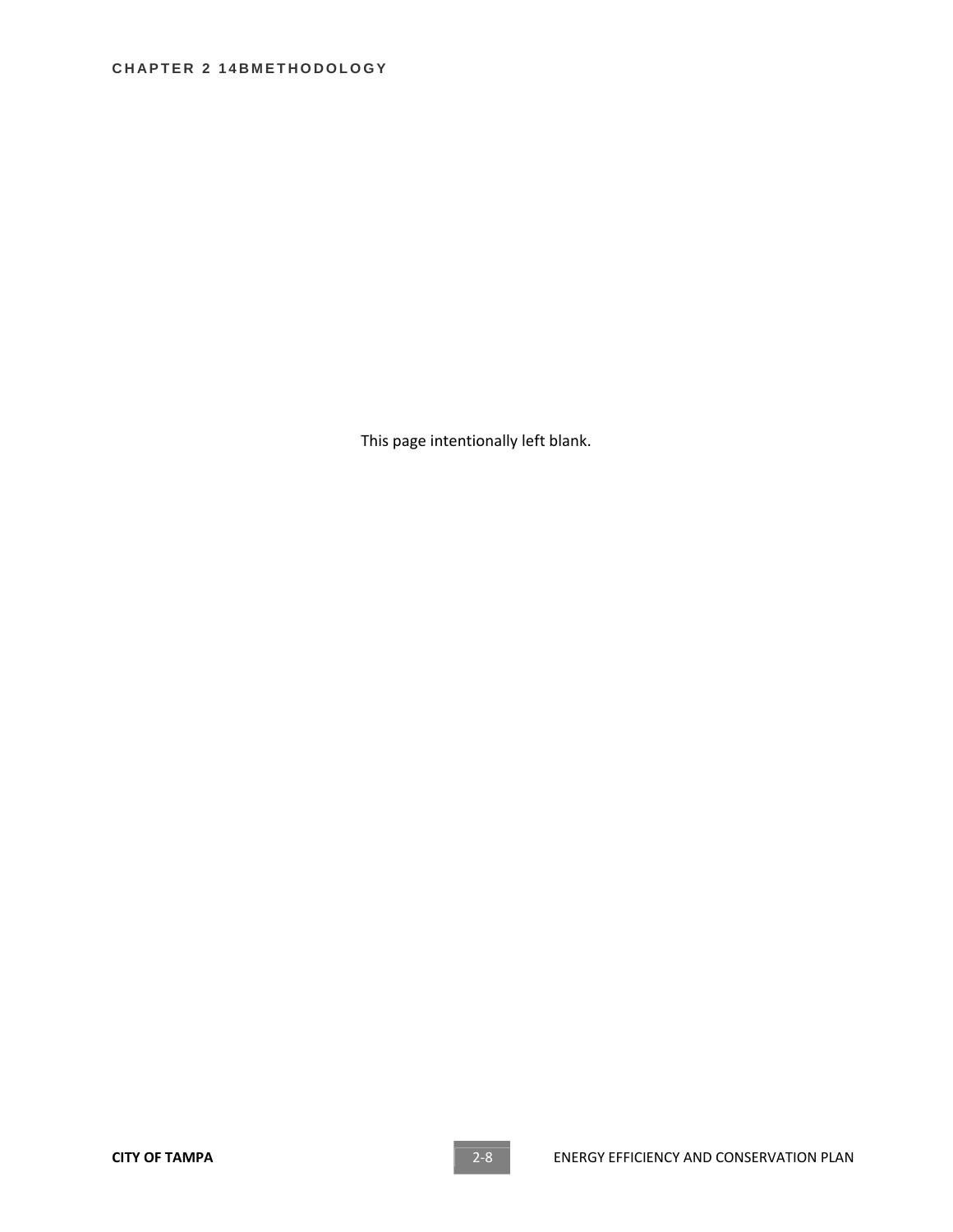## <span id="page-28-0"></span>CHAPTER 3 **GHG Emissions Inventory**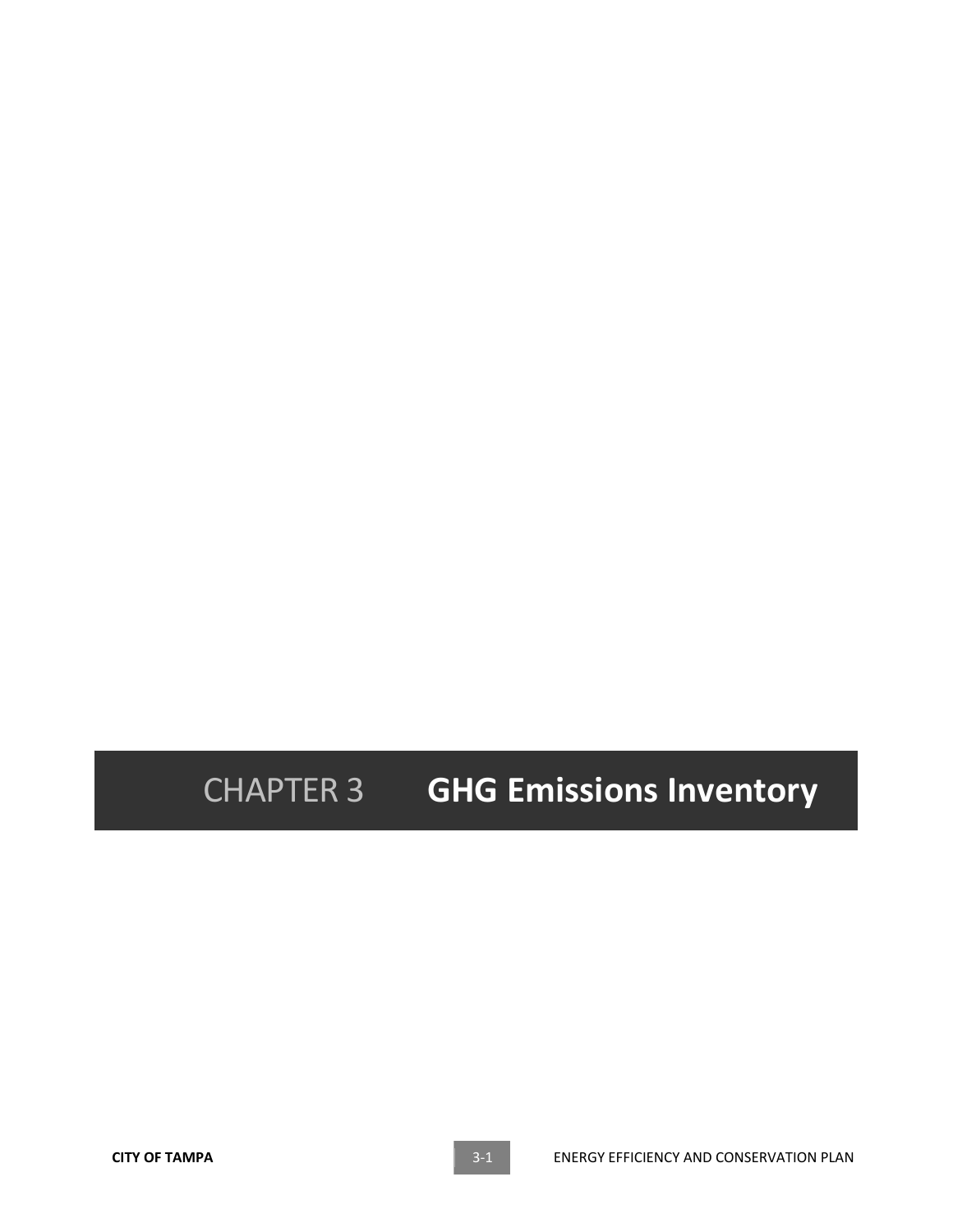The following sections present Tampa's municipal operations inventory and community-wide inventory. The municipal operations inventory includes sources and quantities of GHG emissions from government owned or rented buildings, facilities, vehicles, and equipment. By having the municipal emissions separated from the community as a whole, the City of Tampa local government can implement reduction strategies in its own operations, where it has direct control; closely monitor the changes in emissions over time; and set an example for the rest of the City. The community-wide emissions inventory identifies and categorizes the major sources and quantities of GHG emissions being produced by residents, businesses, and municipal operations taking place in the City of Tampa. Using historic emissions and business-as-usual (BAU) practices as a basis, the inventory includes GHG emissions from 2009 and projected for 2025. The Emissions Inventories are organized by Transportation, Energy, Area Sources, Water and Wastewater, and Solid Waste.

## <span id="page-29-0"></span>**3.1 2009 Municipal Emissions Inventory**

<span id="page-29-1"></span>The City of Tampa emitted approximately 246,087 MT CO<sub>2</sub>e in 2009 through its municipal operations. The emissions were calculated based on the vehicle and equipment fleet inventory and fuel use, energy accounts, waste management, and a survey of the City's employee commutes. The largest portion of the City's 2009 emissions was from the City's Refuse‐to‐Energy Facility (35.9%), followed closely by emissions associated with wastewater treatment (34.7%). Table 3‐1 summarizes the City's net 2009 emissions of  $CO<sub>2</sub>e$  as broken down by emissions category. Figure 3-1 is a graphical representation of Table 3‐1. A detailed breakdown of 2009 emissions by category is available in Appendix D.

| Table 3-1               | <b>2009 Total Municipal Emissions</b> |      |
|-------------------------|---------------------------------------|------|
| Category                | Metric tons of $CO2e$                 | %    |
| Electricity             | 30,475                                | 12.4 |
| Natural Gas             | 1,819                                 | 0.7  |
| Vehicle Fleet           | 26,629                                | 10.8 |
| Wastewater              | 85,350                                | 34.7 |
| Waste-to-Energy         | 88,398                                | 35.9 |
| <b>Employee Commute</b> | 13,416                                | 5.5  |
| <b>Total</b>            | 246,087                               | 100  |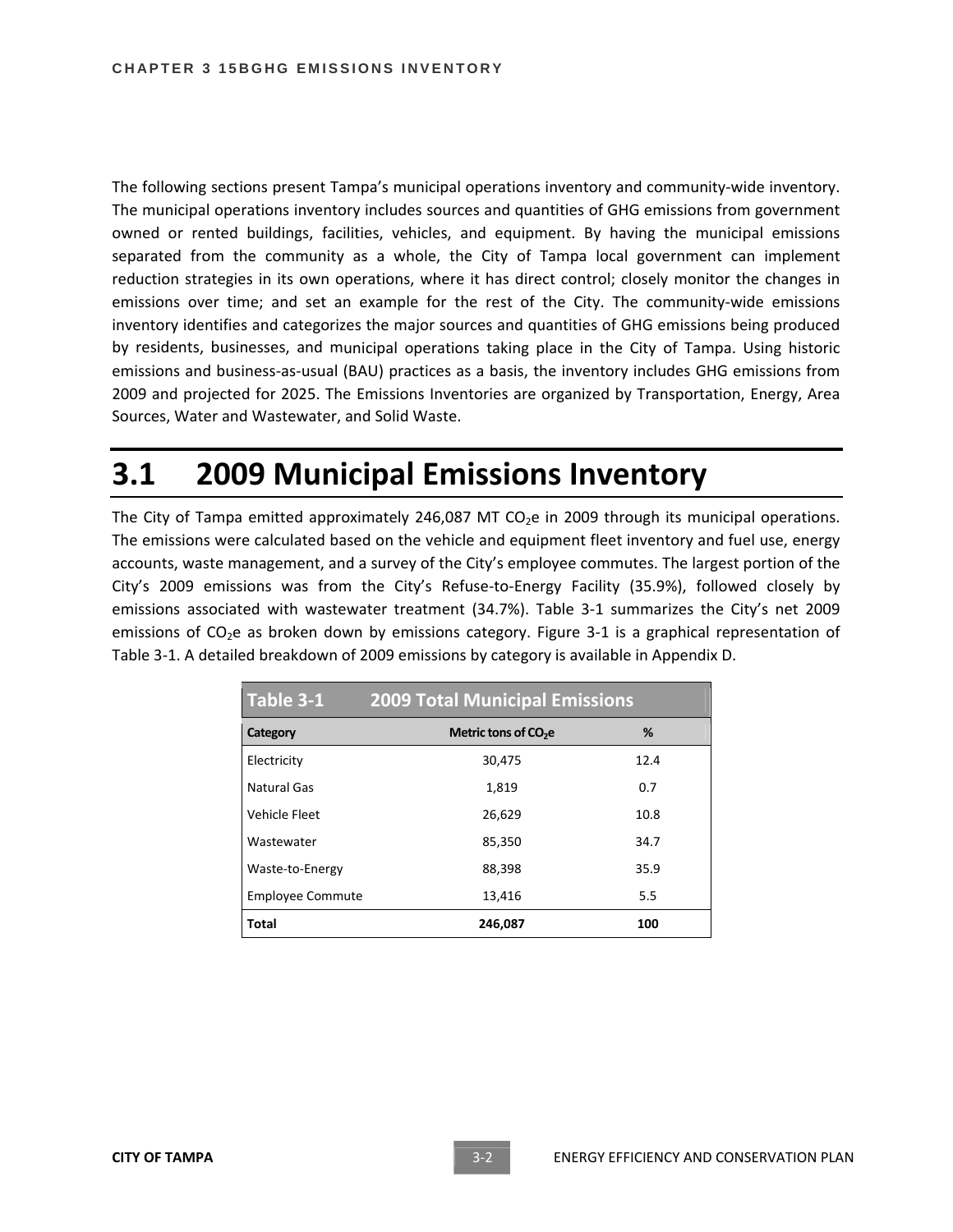<span id="page-30-1"></span>

#### **Figure** 3-1 **2009** Municipal Emissions by Source (metric tons  $CO<sub>2</sub>e$ )

## **2009 Municipal Emissions and Costs by Department**

<span id="page-30-0"></span>For the municipal inventory it is helpful to see which departments are generating the most emissions. This helps to pinpoint from where emissions are coming. Table 3‐2 and Figure 3‐2, below, summarize the electricity, natural gas, and vehicle fleet emissions by department. Appendix D includes details of the data and coefficients used to calculate the municipal emissions and costs.

| Table 3-2                | <b>2009 Municipal Emissions by Department</b> |              |
|--------------------------|-----------------------------------------------|--------------|
| <b>Department</b>        | Metric tons of $CO2e$                         | Costs (5)    |
| <b>Public Works</b>      | 35,688                                        | \$6,785,276  |
| Police                   | 17,114                                        | \$5,398,905  |
| Solid Waste              | 6,836                                         | \$1,866,299  |
| Fire                     | 4,688                                         | \$1,445,893  |
| Parks and Recreation     | 3,242                                         | \$1,126,182  |
| <b>Convention Center</b> | 2,240                                         | \$372,312    |
| Administration           | 943                                           | \$517,023    |
| <b>GMDS</b>              | 667                                           | \$306,747    |
| Finance                  | 494                                           | \$198,008    |
| Code Enforcement         | 427                                           | \$166,449    |
| <b>Total</b>             | 72,339                                        | \$18,183,094 |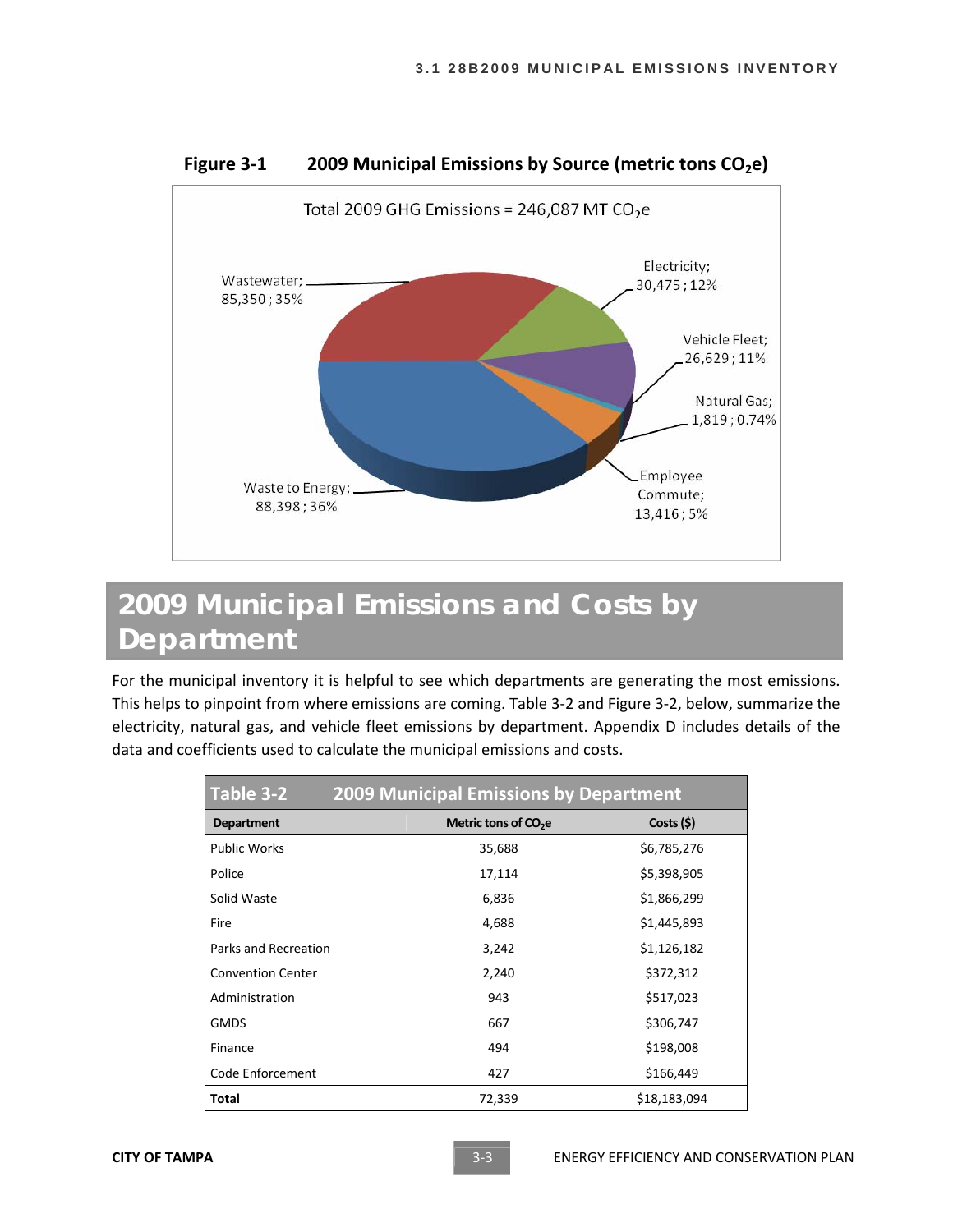<span id="page-31-1"></span>

#### **Figure** 3-2 2009 Municipal Emissions by Department (metric tons  $CO<sub>2</sub>e$ )

## **2009 Municipal Cost Estimates**

<span id="page-31-0"></span>The costs associated with the inventory represent the municipal energy and fuel use costs. These cost estimates give the City the perspective on where the City is spending the most money and help to prioritize reduction measures toward the sectors that have the potential to both reduce emissions save the most money. Table 3‐3 below summarizes the cost estimates for 2009.

| Table 3-3               | <b>Estimated Municipal Energy Costs</b> |
|-------------------------|-----------------------------------------|
| Category                | \$                                      |
| Electricity             | \$4,305,700                             |
| Natural Gas             | \$260,008                               |
| Vehicle Fleet           | \$6,913,020                             |
| <b>Employee Commute</b> | \$6,407,365                             |
| <b>Total</b>            | \$18,183,094                            |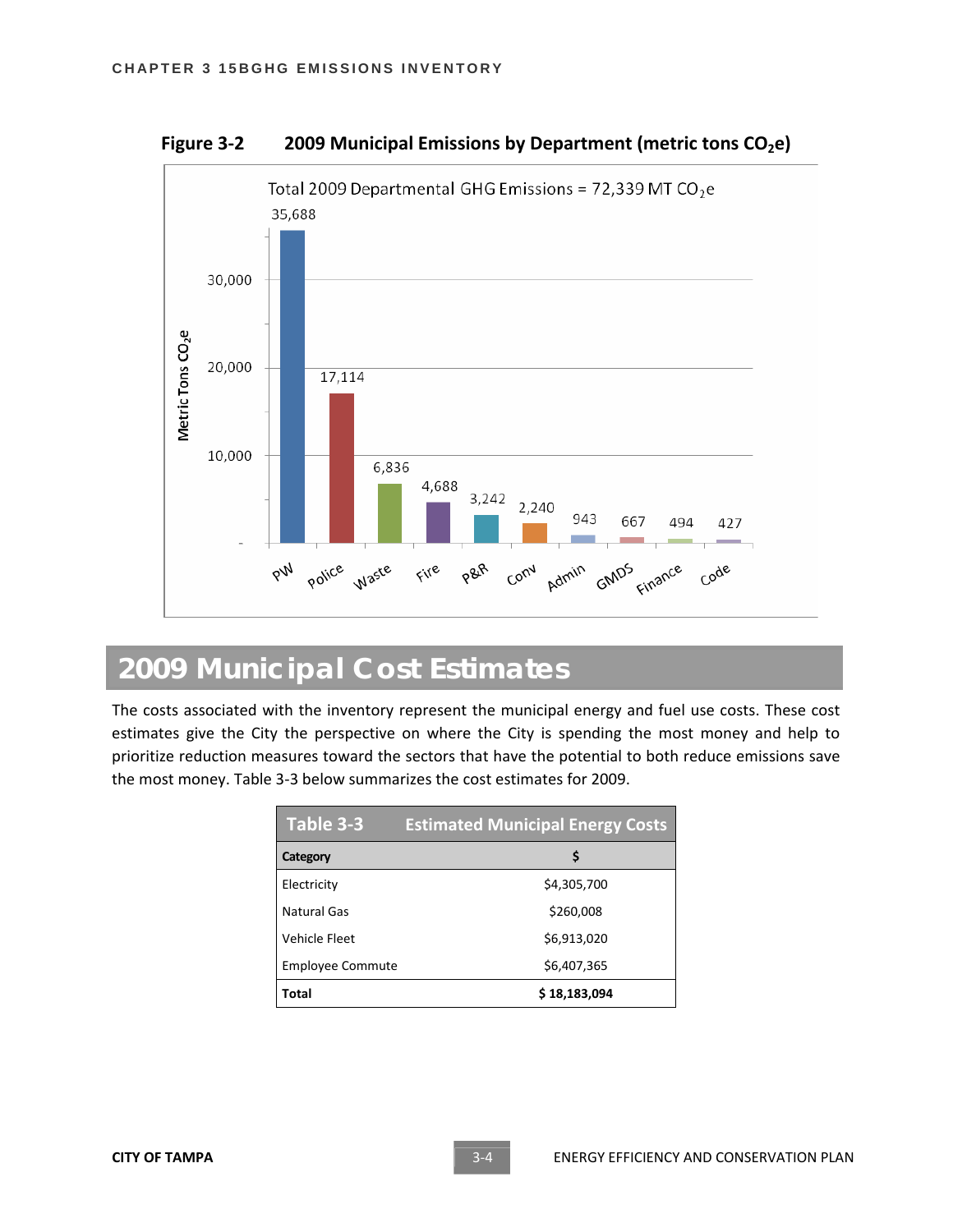## <span id="page-32-0"></span>**3.2 2009 Community‐Wide Emissions Inventory**

<span id="page-32-1"></span>The City of Tampa as a whole emitted approximately 8.97 MMT CO<sub>2</sub>e in 2009. The emissions were calculated based on VMT estimates, data from utilities, and land use (see Appendix C for the data inputs). The largest portion of the City's 2009 emissions were from transportation (49%), followed by emissions from electricity and natural gas use in buildings (47%). Table 3‐4 summarizes the 2009 community-wide emissions of  $CO<sub>2</sub>e$  as broken down by emissions category. Figure 3-3 is a graphical representation of Table 3‐4. A detailed breakdown of 2009 emissions by category is available in Appendix E.

| Table 3-4                 | <b>2009 Community-Wide Net Total Emissions</b> |  |  |
|---------------------------|------------------------------------------------|--|--|
| <b>Emissions Category</b> | Metric tons of $CO2e$                          |  |  |
| Transportation            | 4,396,028                                      |  |  |
| Energy                    | 4,191,885                                      |  |  |
| Area Sources              | 132,272                                        |  |  |
| Water and Wastewater      | 91,031                                         |  |  |
| Solid Waste               | 160,923                                        |  |  |
| <b>Total</b>              | 8,972,139                                      |  |  |

<span id="page-32-2"></span>

| <b>Figure 3-3</b> | 2009 Emissions Generated by Source (metric tons $CO2e$ ) |
|-------------------|----------------------------------------------------------|
|                   |                                                          |

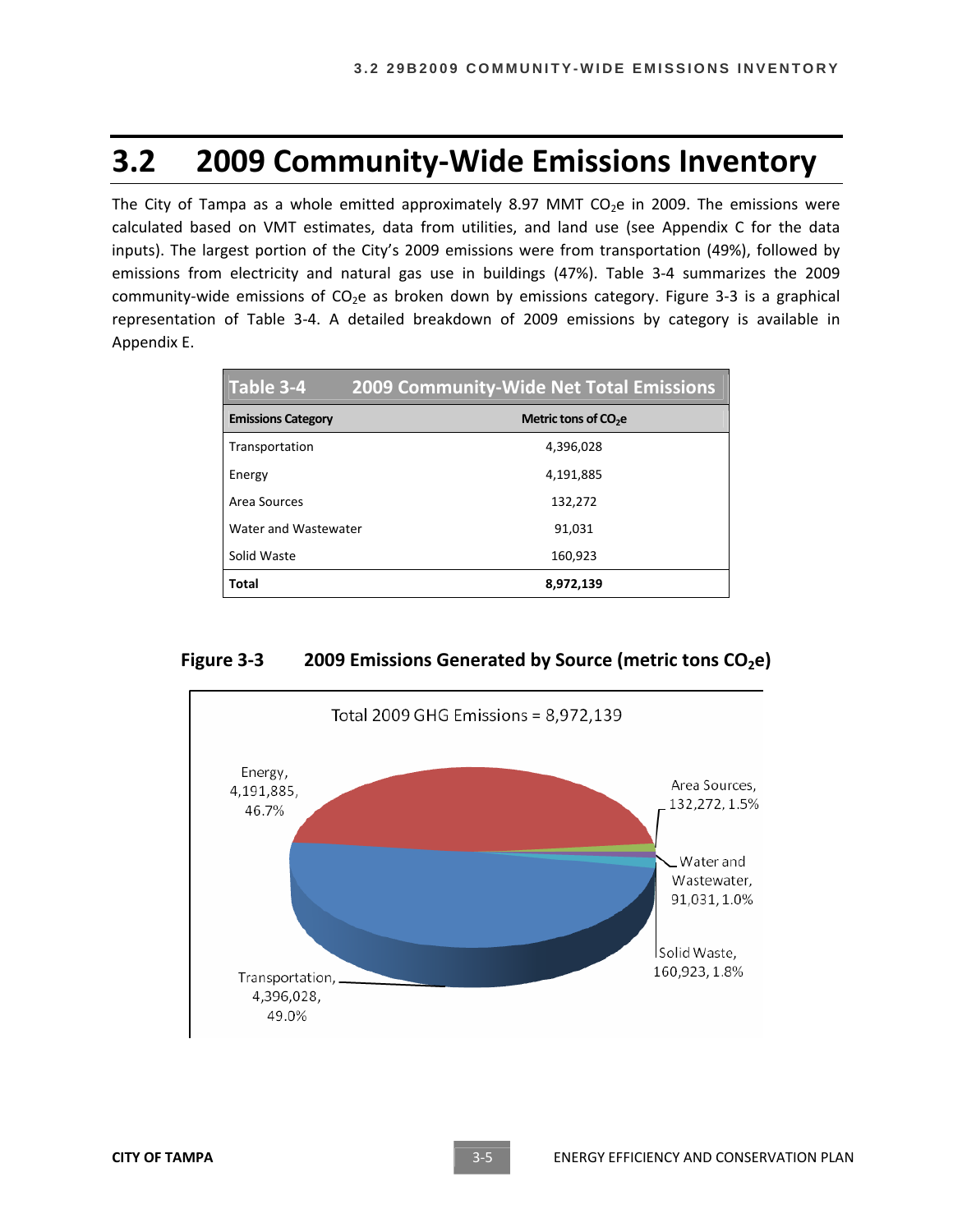#### **2009 Community-Wide Cost Estimates**

<span id="page-33-1"></span>The costs associated with the existing community-wide inventory represent the consumer costs associated with energy, fuel, and water use. These cost estimates give the City the perspective on where residents and business are spending the most money and help to prioritize reduction measures toward the sectors that have the potential to both reduce emissions save the most money. Transportation was the largest source of emissions and cost in 2009, while energy use in buildings followed in emissions and cost. Table 3-5 below summarizes the community-wide cost estimates for 2009.

| Table 3-5            | <b>2009 Community-Wide Cost Estimates</b> |
|----------------------|-------------------------------------------|
| <b>Sources</b>       | \$(millions)                              |
| Transportation       | \$1,130.7                                 |
| Energy               | \$555.8                                   |
| Area Sources         | \$0.2                                     |
| Water and Wastewater | \$8.9                                     |
| Total                | \$1,695                                   |

## **Reduction Target**

The state of Florida has an emission reduction target to reduce emissions back to 1990 levels by the year 2025. For the purposes of this EECP, the reduction target for Tampa is determined based on the population change that occurred from 1990 to 2009. Tampa's population was 280,015 in 1990 and 350,210 in 2009. Using these numbers a growth in population of 25% was calculated and used to determine Tampa's emissions in 1990, which establishes the City's 2025 reduction target. Table 3‐6 below summarizes the 2009 emissions total and the 2025 reduction target.

| Table 3-6             | 2025 Reduction Target |
|-----------------------|-----------------------|
| <b>Source</b>         | Metric tons of $CO2e$ |
| 2009 Emissions        | 8,972,139             |
| 2025 Reduction Target | 7,777,281             |

## <span id="page-33-2"></span><span id="page-33-0"></span>**3.3 2025 Business as Usual Emissions Inventory**

In 2025, Tampa is projected to emit a total of 11.8 MMT CO<sub>2</sub>e community-wide from a business-as-usual (BAU) standpoint. BAU refers to continued operations and development of the City according to 2009 policies, without the inclusion of proposed or recently‐adopted sustainability initiatives described in Chapter 4. The 2025 BAU community‐wide emissions are estimated based on the projected growth in Tampa from 2009 to 2025 (The Planning Commission 2010). These projections include a 21.61% increase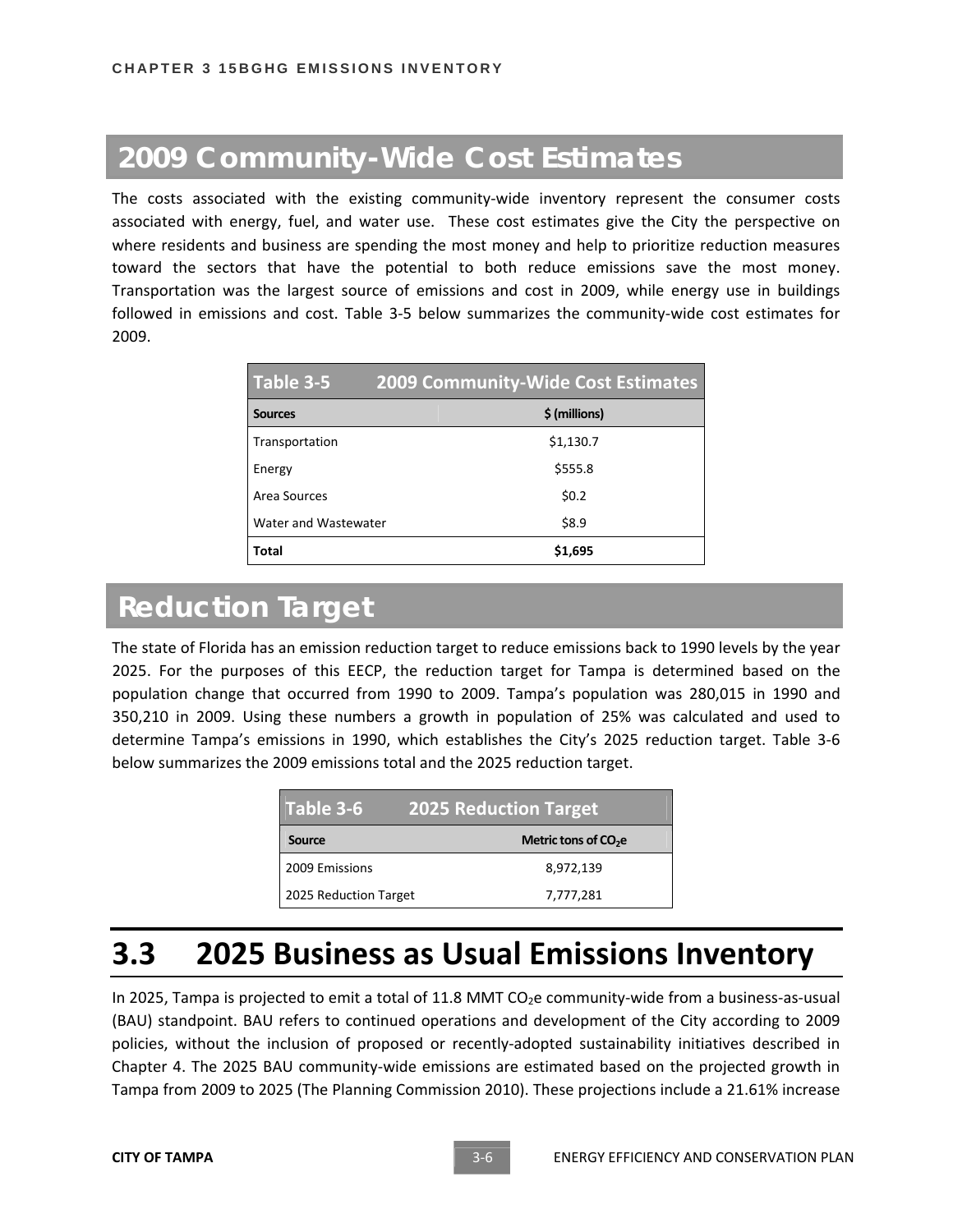in population and a 27.23% increase in employment; these two growth rates were applied to residential and non‐residential emissions, respectively, in order to estimate 2025 BAU emissions. The 2025 transportation emissions are based on the projected growth in the County's VMT reported in the Hillsborough County MPO Long Range Transportation Plan. (Hillsborough MPO 2009) Table 3‐7 summarizes the net 2025 City emissions of  $CO<sub>2</sub>e$  as broken down by Emissions category. Figure 3-4 is a graphical representation of Table 3‐7. A detailed breakdown of 2025 emissions by category is available in Appendix E.

<span id="page-34-0"></span>

| Table 3-7                 | <b>2025 Community-Wide BAU Net Total Emissions</b> |
|---------------------------|----------------------------------------------------|
| <b>Emissions Category</b> | Metric tons of CO <sub>2</sub> e                   |
| Transportation            | 6,101,312                                          |
| Energy                    | 5,248,340                                          |
| Area Sources              | 161,870                                            |
| Water and Wastewater      | 113,263                                            |
| Solid Waste               | 200,107                                            |
| Total                     | 11,830,892                                         |

#### <span id="page-34-1"></span>**Figure 3‐4 2025 Community‐Wide BAU Emissions by Source (metric tons CO2e)**

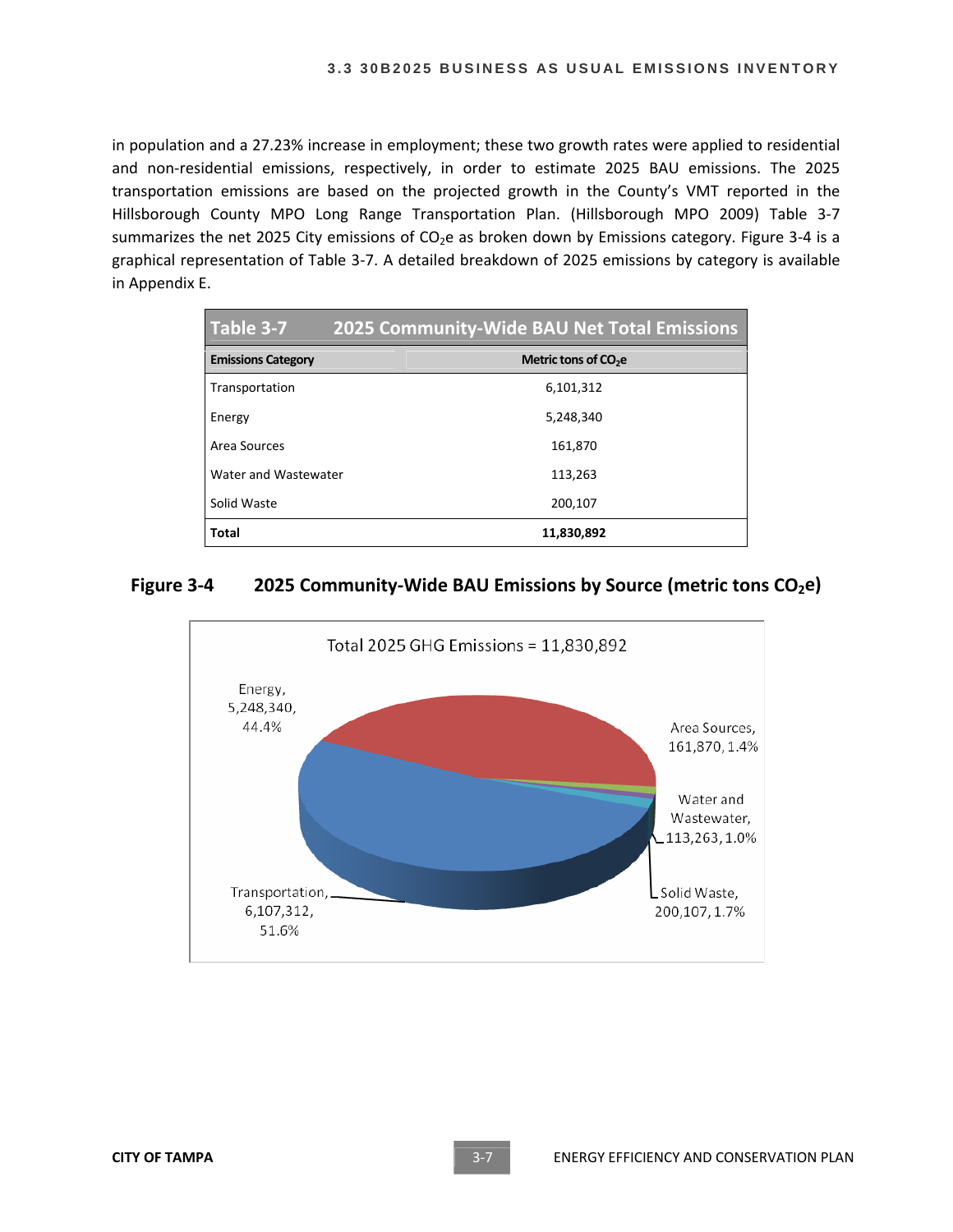## **Net Emissions Comparison by Year**

<span id="page-35-0"></span>The 11.8 MMT CO<sub>2</sub>e of GHG emissions for 2025 is an estimated increase of 2.9 MMT CO<sub>2</sub>e above 2009 levels following BAU projections. The emissions growth from 2009 to 2025 is a 31.9% increase, which is in line with estimates for Florida's projected emissions<sup>[2](#page-35-1)</sup>. Table 3-8 shows a comparison of net total emissions for 2009 and 2025 BAU emissions and the 2025 reduction target.

| Table 3-8<br><b>Net Total Emissions by Year</b> |                                  |                 |  |  |
|-------------------------------------------------|----------------------------------|-----------------|--|--|
|                                                 | Metric tons of CO <sub>2</sub> e |                 |  |  |
| <b>Source Category</b>                          | 2009                             | <b>2025 BAU</b> |  |  |
| Transportation                                  | 4,396,028                        | 6,107,312       |  |  |
| Energy                                          | 4,191,885                        | 5,248,340       |  |  |
| Area Sources                                    | 132,272                          | 161,870         |  |  |
| Water and Wastewater                            | 91,031                           | 113,263         |  |  |
| Solid Waste                                     | 160,923                          | 200,107         |  |  |
| Total                                           | 8,972,139                        | 11,830,892      |  |  |
| <b>2025 Reduction Target</b>                    |                                  | 7,777,281       |  |  |

<span id="page-35-1"></span> $2$  The Florida Energy and Climate Change Action Plan predicts the state's emissions will increase by 37% from 2005 to 2025 following a BAU scenario.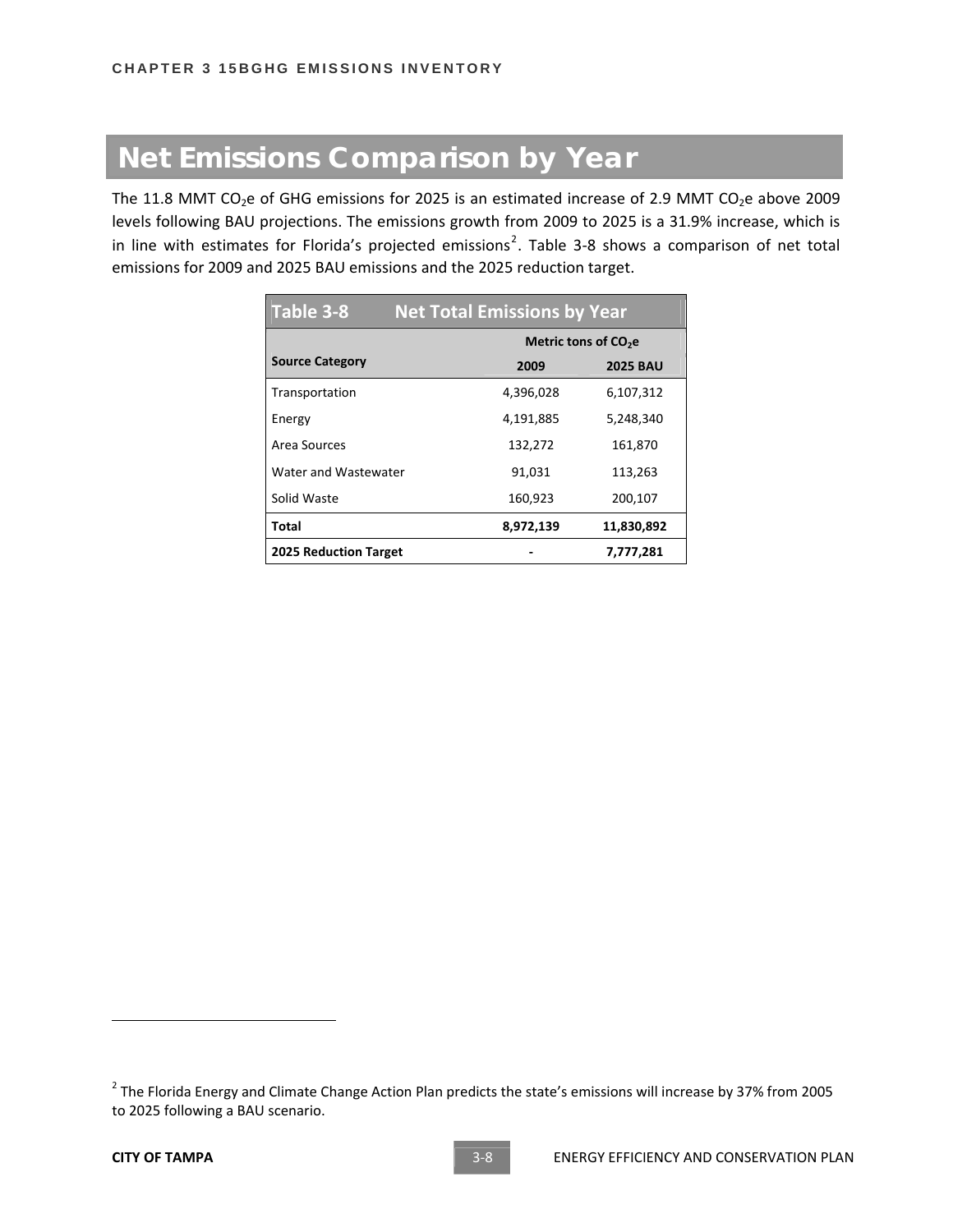# CHAPTER 4 **GHG Emissions Reduction Programs and Regulations**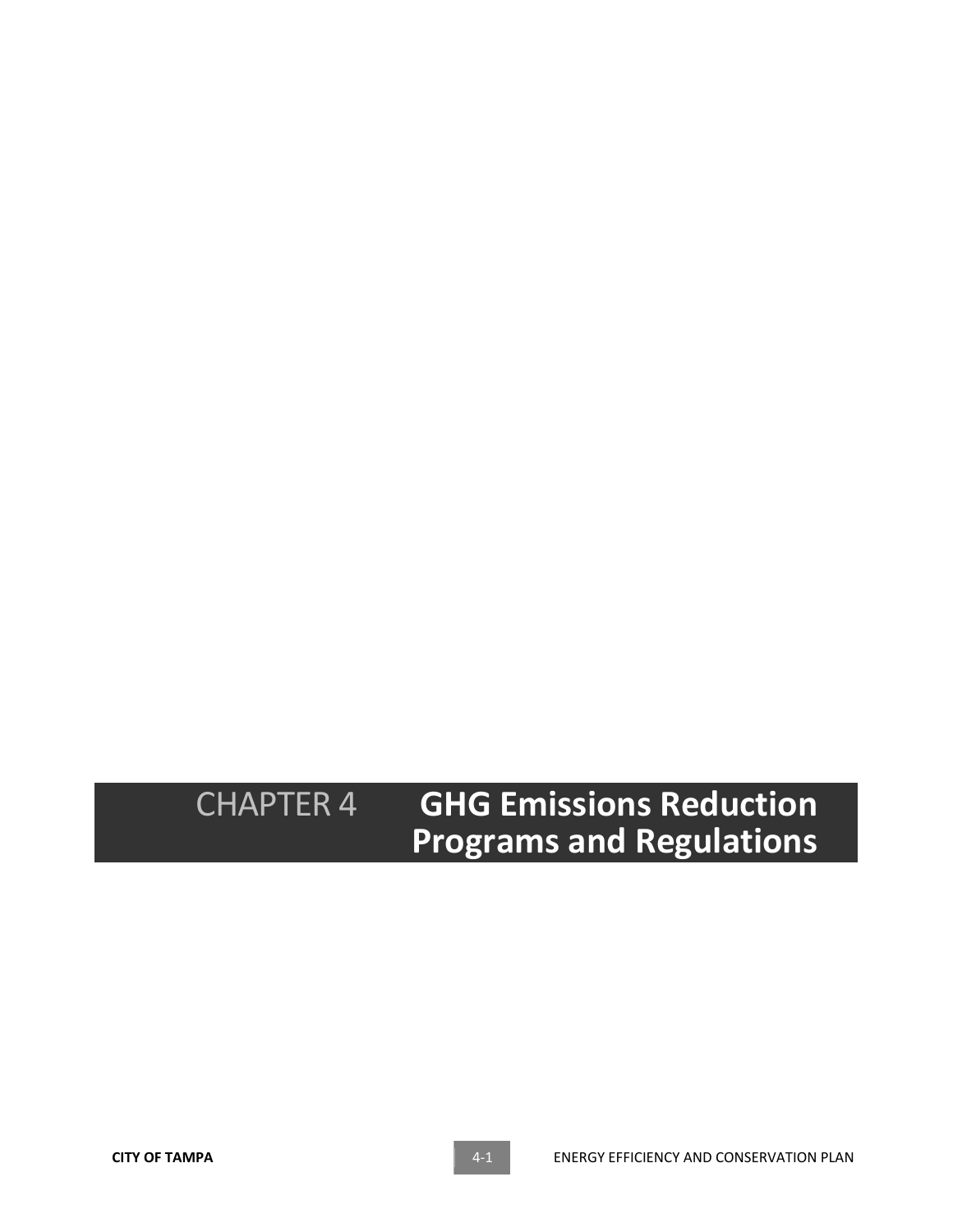## **4.1 Existing Tampa Programs**

The City of Tampa has demonstrated its commitment to sustainability through a variety of programs and policies. This commitment was first officially formalized on February 2, 2007 when Tampa signed on to support the U.S. Conference of Mayor's Climate Protection Agreement that urges the federal and state governments to enact policies and programs to reduce GHG emissions and promote efforts to address climate change at the municipal level. The following sections outline the programs and policies that target GHG reductions for Tampa's emissions both at a municipal level and community‐wide.

### **Tampa Green Resolution**

The Tampa Green Resolution, approved in May 2008, describes how the City will enact and implement measures and employ environmentally sustainable practices, policies, and methods to achieve the goal of being designated a Florida Green Local Government by the Florida Green Building Coalition (FGBC). The Resolution also describes the role and duties of the City's Green Officer to pursue additional ordinances, land development regulations and regulatory standards to assure that further public and private sector development is consistent with the City's desire to create a more sustainable community.

Tampa aims to promote green building and sustainable design efforts by reviewing and amending land development regulations, expediting permit applications with green building certifications (see discussion of Tampa Green Fast Track Review below), and proposing revisions to the City of Tampa Code, where appropriate. Also, the City will provide information to private property owners regarding the various incentives available for adopting energy efficiency and renewable energy design features. Tampa's Green Resolution also details a plan for training City staff involved with development review about green building and sustainable practices. (Tampa 2008)

### **EECBG Projects**

The Energy Efficiency and Conservation Block Grant (EECBG) Program was funded for the first time by the American Recovery and Reinvestment Act (ARRA) of 2009 and managed by the Energy Efficiency and Renewable Energy branch of the US Department of Energy. The program is designed to assist US cities, counties, stats, territories, and Indian tribes to develop, promote, implement, and manage energy efficiency and conservation project and programs. Eligible projects will reduce fossil fuel emissions, reduce total energy use, improve energy efficiency in the transportation, building, and other appropriate sectors, and create and retain jobs. Tampa has four projects funded by its EECBG:

- Traffic signal and street sign upgrade to LED's
- Energy Management Systems for three buildings
- Facility Lighting Upgrades (includes all city-owned parking garages, exterior lighting on facilities, and exterior and interior lighting upgrade for fire stations)
- Greenhouse Gas Emissions Baseline Inventory and Energy Efficiency and Conservation Plan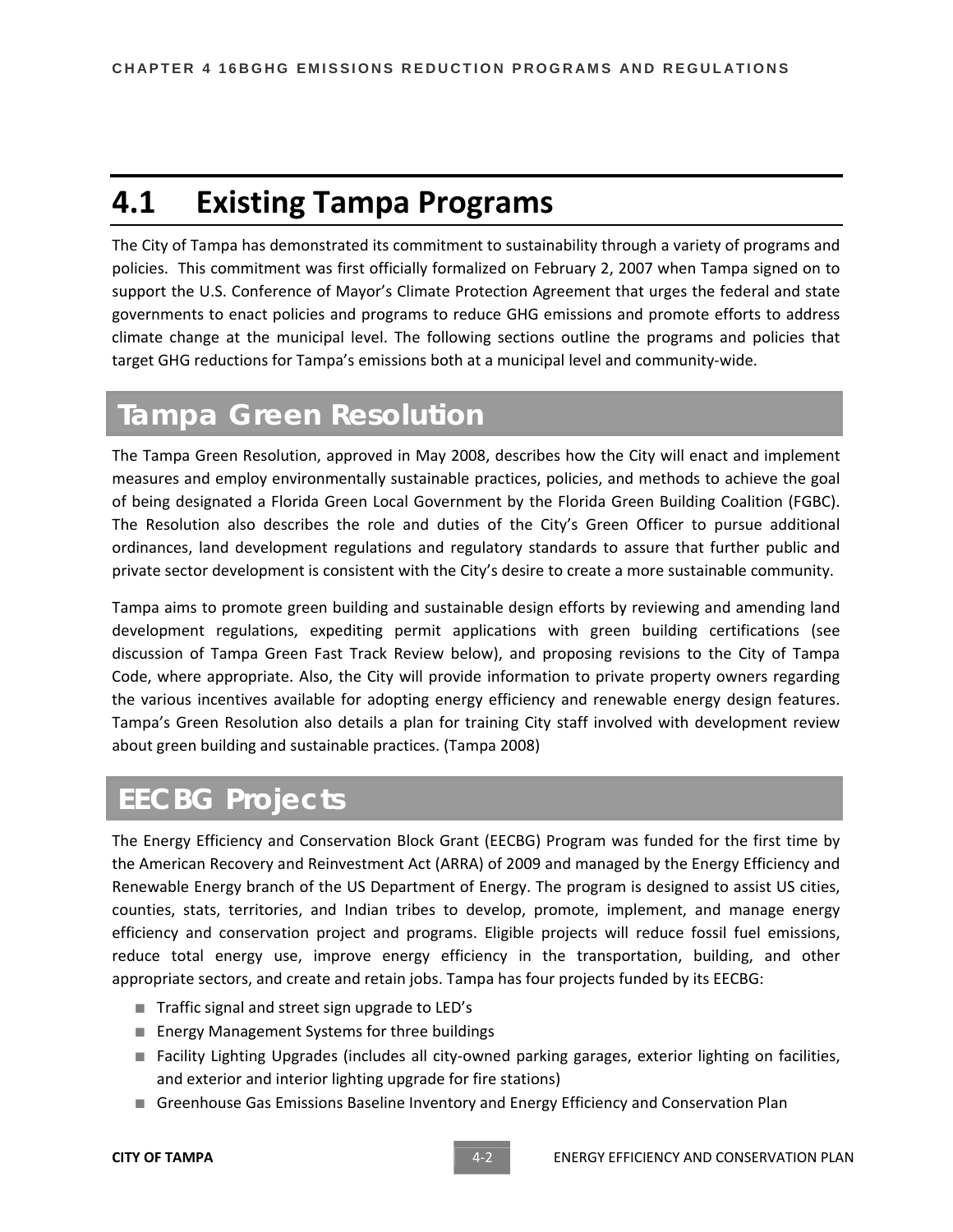The traffic signal upgrades will reduce power demand by 70‐80% per lamp. At a cost of \$5,500 to \$7,700 per intersection, the city will use EECBG funds to convert 480 intersections; although a significant upfront cost, Tampa will recoup that cost in reduced electrical and maintenance cost after the upgrades. The Energy Management Systems will optimize electrical consumption in city facilities by controlling operational hours of lighting, equipment, fresh air usage and the interior space temperature. Tampa will use EECBG funds to upgrade existing parking lighting to high efficiency lighting. This conversion will reduce electrical usage by 55% with an annual electrical savings of \$213,000 and annual maintenance savings of \$103,000. Costs of this project will be partially offset with a rebate from TECO. The completion of this Tampa Energy Efficiency and Conservation Plan is funded by the City's EECBG as well. (Tampa 2009)

### **Tampa Green Fast Track Review**

Tampa has established a system for projects that meet certain sustainability criteria to warrant a faster plan review. Eligible projects can satisfy the requirements in one of two ways:

- Option A: Third Party Certification (available for any project seeking Fast Track review, but required for commercial projects of 5,000 sq. ft. or more)
- Option B: Tampa Green Checklist (available for all residential projects and commercial projects of less than 5,000 sq. ft.)

Qualifying third party certifications may come from the Florida Green Building Coalition (FGBC), Leadership in Energy Efficient Design (LEED), or another certification approved by the City. Option B requires the applicant to identify sustainable design features in the project by completing the Tampa Fast Track Review Checklist. Some examples of the design strategies include: recycling construction and demolition waste, using recycled material in concrete, using Forest Stewardship Council (FSC) Certified Wood for framing, installing graywater system, installing Energy Star-qualified windows, and using renewable flooring materials. After selecting features in the checklist, the applicant is then required to demonstrate incorporation of the design strategy in the project's plans and sign a commitment letter for items included in the project that may not be evident in the plans.

### **Water Conservation Program**

Over the past five years, Tampa's annual water demand has continued to trend downward, which, in part, is associated with the City's active, comprehensive approach to water conservation and efficiency. Tampa's Water Conservation activities are part of a long-range water conservation planning process that incorporates the goals of responsible stewardship of Tampa's water supply, limited reliance on the regional water resources to augment Tampa's water needs during dry periods, and the use of appropriate business practices to safeguard the fiscal well-being of the Tampa Water Department while retaining already achieved water use efficiencies. The overall goal of Tampa's water conservation efforts is to ensure a sustainable water supply to meet community demands and emergency conditions. Tampa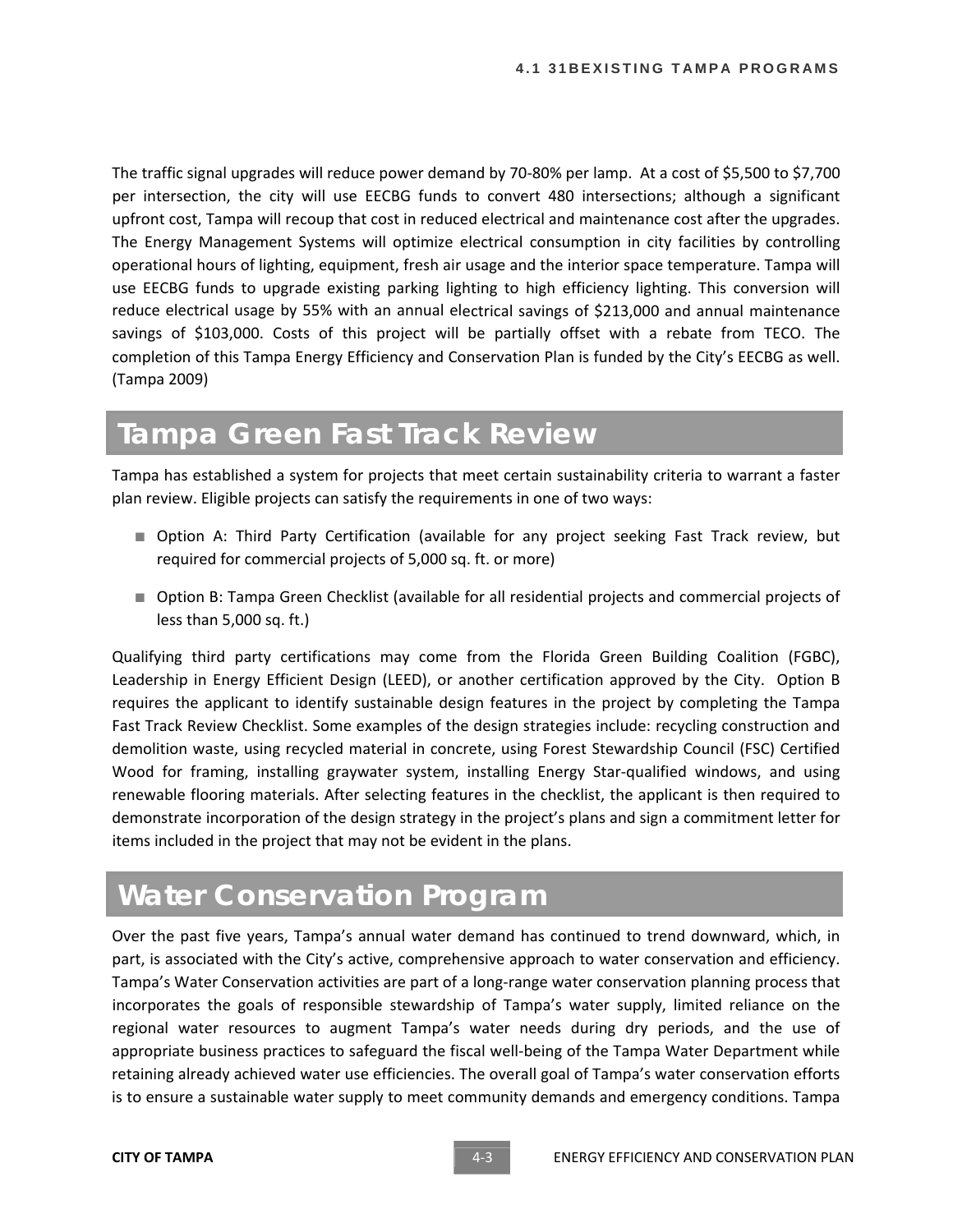employs a variety of water conservation measures and best management practices included in conservation planning materials provided by Conserve Florida (FDEP), Tampa Bay Water, and Southwest Florida Water Management District. Tampa's efforts include operational measures, educational and program measures, and policy measures.

## **Other City Initiatives**

Tampa has introduced other "green" features into the community. These efforts incorporate renewable energy technologies, promote pedestrian and bicycle-friendly transit, and help to reduce waste being sent to the landfill. Having these features already implemented throughout the City help to educate the general public and make these technologies more common.

#### ELECTRIC VEHICLE CHARGING STATIONS

Tampa is part of a pilot program under a grant from Charge Point to install charging stations throughout the City. These charging stations are for public use and will be installed in 10 public parking locations through Tampa: Fort Brooke garage, Tampa Convention Center garage, South Regional garage, Twiggs Street garage, Centro Ybor garage, Palm Avenue garage, William F. Poe garage and the Jackson Street surface lot across from the municipal office building. All machines will be fully installed and operational by October 1, 2011. Charge Point will collect data from the charging stations and use the information to assess the use of electric vehicles in Tampa, as well as other cities in the program, and identify the best locations for future charging stations.

#### TAMPA ENERGY CONSERVATION GOALS

The City of Tampa developed the following goals for expanding energy conservation in municipal operations and in current City‐operated programs:

- Following Tampa City Code, Chapter 17.5, continue to implement minimum energy conserving practices, such as LEED Silver certification, for new construction and major renovations of existing City buildings over 5,000 square feet.
- Continue to require green and sustainable items into its Request for Proposal for participation in the Neighborhood Stabilization Program and as part of the affordable housing design standards.
- Be a leader in energy efficient facilities management by equipping buildings with Energy Management Systems and select one of the City's buildings as a high profile demonstration project.
- Encourage the expansion of solar-thermal water heater and photovoltaic programs for residential and commercial customers.

#### SOLAR POWERED COMPACTORS

Solar compactors are improving the environment in major cities across the country and Tampa has joined the list with a new pilot program. In December 2010 the City of Tampa Solid Waste Department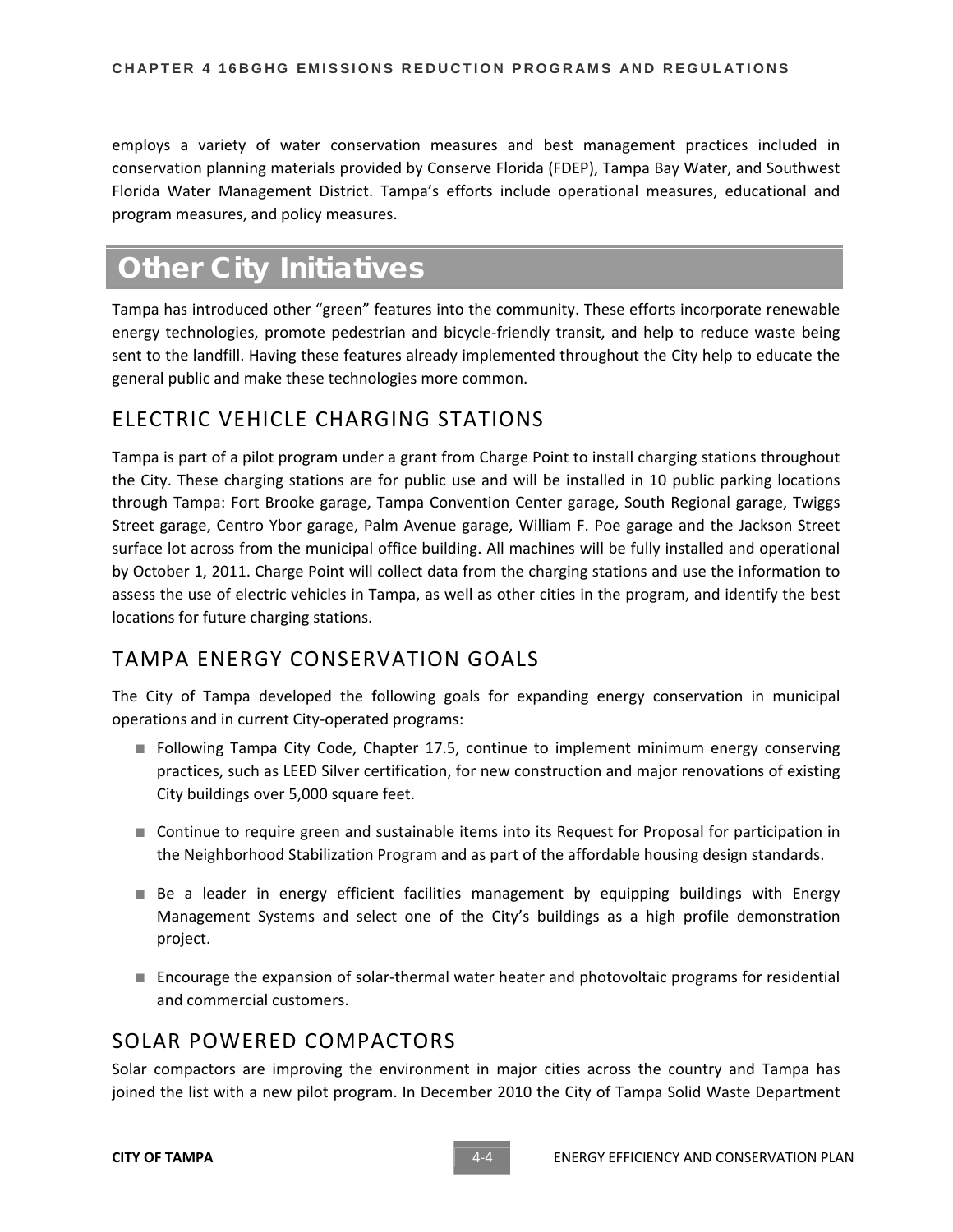installed four solar-powered trash compactors and two solar-powered recycling compactors in downtown Tampa along Franklin Street.

The new compactors hold approximately five times as much waste and recyclables as a regular bin of the same size. The compactors will save money and help reduce GHG emissions by requiring fewer pickups. They have a wireless communication system that track the amount of waste and recyclables in each bin indicating when they need to be emptied

#### GREENWAYS AND TRAILS MASTER PLAN

The Tampa Greenway and Trails Master Plan will increase public access to recreational and non‐ motorized transportation opportunities. The system will link parks, schools, transit bus systems, waterfront areas, and places of cultural and historical significance. The master planning process was citizen‐driven and led by members of the Tampa community including local neighborhoods, businesses, community organizations and public agencies. The Plan is consistent with the Hillsborough County Metropolitan Planning Organization commitment to implementing a multi‐modal transportation system that improves bicycle and pedestrian travel.

#### RECYCLING PROGRAMS

Tampa has expanded its curbside recycling pickup program to reduce the amount of waste being sent to the landfill. Tampa residents can dispose of yard waste and have it picked up once a week. The organic wastes that are collected are taken to a private facility where they are processed into mulch and sold for commercial use. Additionally, residents can recycle many other products including aluminum, glass, plastics, paper, and cardboard. Tampa recently expanded its plastic containers recycling program to include all #1‐7 plastics.

#### ELECTRICITY GENERATION AT HOWARD F. CURREN WASTEWATER TREATMENT FACILITY

On average, the City of Tampa Wastewater Department produces approximately 1.18 million kilowatt hours (\$83,000 of electricity) per month by burning the methane gas from the digesters in the cogeneration engines. This equates to approximately 25 percent of the total electrical energy consumed at the Treatment Plant each month (approximately 4.8 million kilowatt hours). (Tampa 2008c)

# **4.2 Additional Tampa Reduction Measures**

The state of Florida has set specific targets for reducing GHG emissions from the burning of fossil fuels in both power plants and vehicles by adopting various regulations. In addition, state energy efficiency and renewable requirements provide another level of reductions. In order to provide credit to the City of Tampa for regulatory actions already taken or planned by the state of Florida, this EECP first evaluates the greenhouse gas reductions that will occur within the City as a result of these actions. These will be

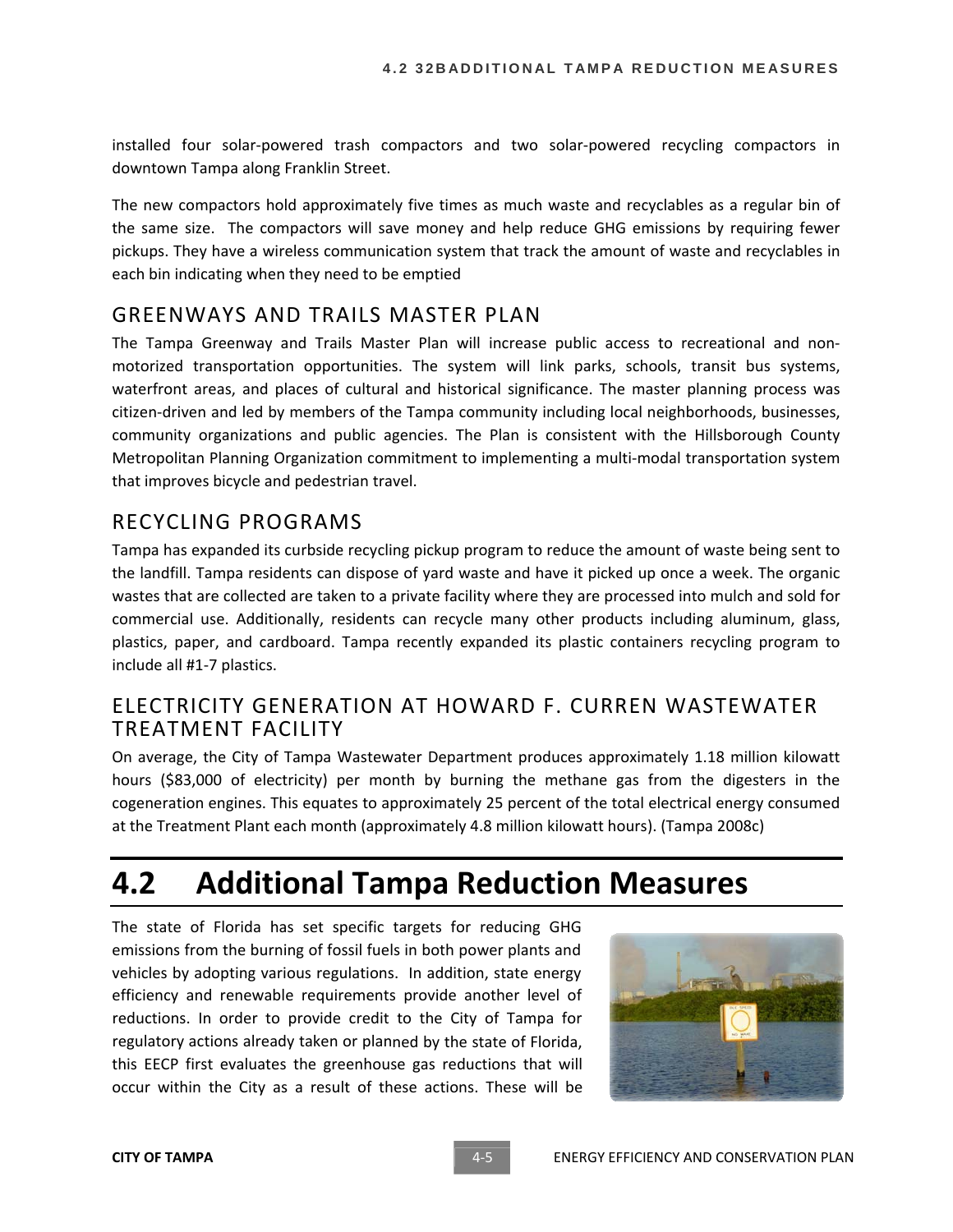identified in the EECP as R1 reduction measures. The R1 measures are not administered or enforced by the City, but the City‐ by describing them herein‐ substantiates the reductions applied in association with these state measures.

R2 and R3 reduction measures are measures that will be incorporated at the City level by the year 2025 in order to provide additional reductions in GHG emissions. R2 measures are those measures that can be quantified to show the value of the reduction from the incorporation of those measures. R3 measures are measures that, although they provide a vehicle through which reductions in emissions will occur, cannot be quantified at this time. The R3 measures are supportive measures or methods of implementation for the R2 measures. Although R3 measures cannot be quantified, their implementation provides a level of assurance that the reduction goals specified in the R2 measures will be achieved. A complete list of assumptions and reductions for each of the R1 and R2 measures is included in Appendix F.

The following reduction measures are organized herein by source category (energy, solid waste, area source, and transportation) then by R1, R2, and R3 measure. The method to be used for numbering the mitigation measures will be to list the R designation (R1, R2, or R3) then an abbreviation of the source category, followed by the order number. So, R1‐E1 is the first R1 measure within the energy category, R1-E2 is the second measure within the energy category, and so on. The source category abbreviations are as follows: E – energy; S – solid waste; A – area source; W – water and wastewater; and T – transportation.

### **Energy**

#### R1 ENERGY REDUCTION MEASURES

The following R1 building energy efficiency related measure is a measure that Florida has identified that will result in emission reductions within the City.

#### **R1‐E1: BUILDING CODES FOR ENERGY EFFICIENCY**

Florida's Action Team on Energy and Climate Change estimated the GHG reductions and cost effectiveness of the Building Codes for Energy Efficiency legislation. They found that by 2025, the building codes would reduce emissions by 15.4 MMTCO<sub>2</sub>e annually in 2025 statewide; this amounts to 8.4% of the state's total emissions from electricity and RCI fuel use in 2025. The cost effectiveness of this reduction strategy is  $-530/tCO<sub>2</sub>e$ , the negative indicates a cost savings over the implementation of the measure.



#### R2 ENERGY REDUCTION MEASURES

The following list of R2 measures are measures related to building energy efficiency that the City will implement to reduce emissions back to 1990 levels by the year 2025.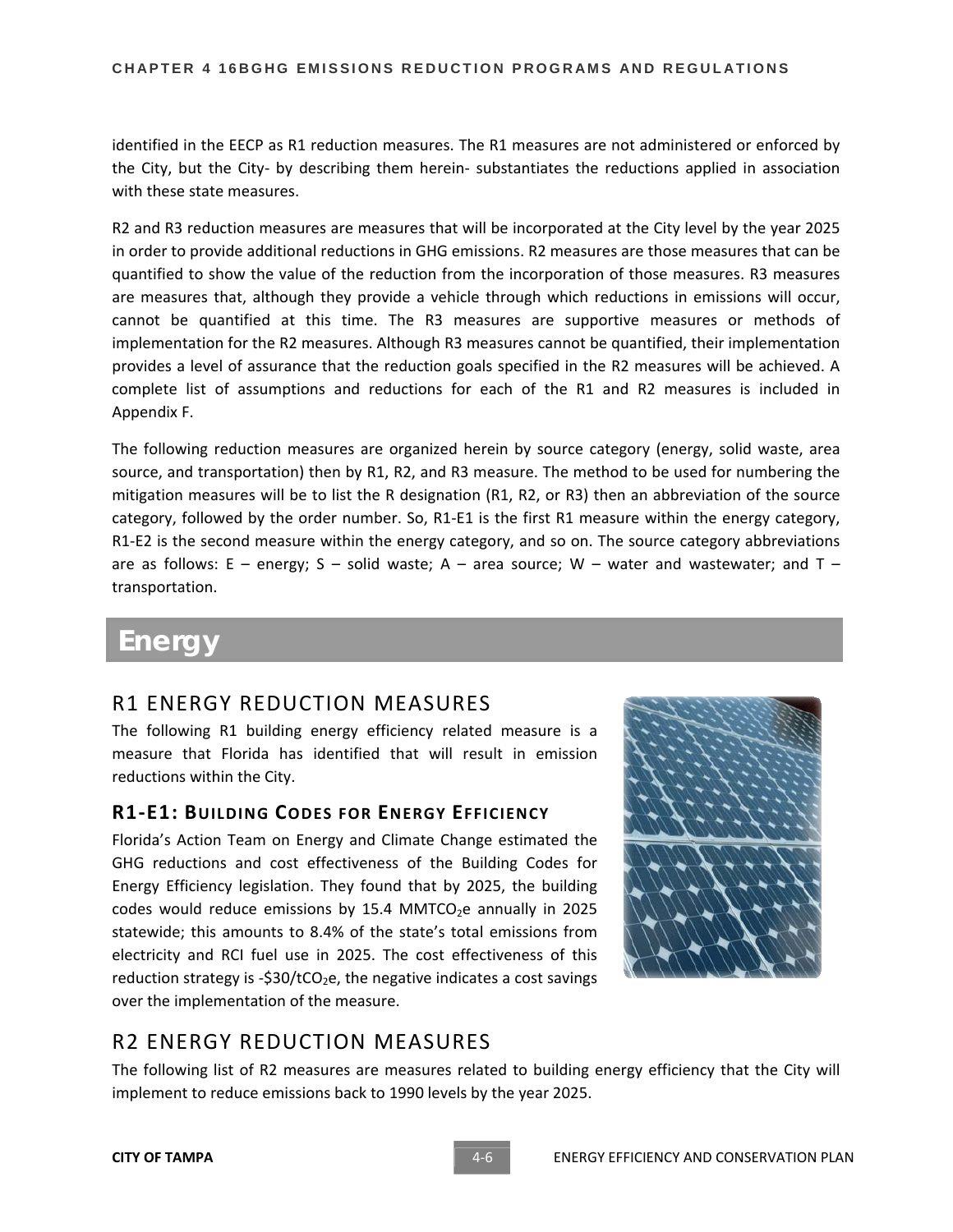#### **R2‐E1: EECBG – TRAFFIC SIGNAL UPGRADE TO LEDS**

The project provides for the upgrade of traffic signal displays to LED signal heads which will reduce power demand by 70‐80% and also allow for the emergency operation of signals on backup power systems. Current signals require too much power to operate on backup systems. The estimated cost for converting an intersection is between \$5,500 to \$7,700, but the cost of the project will eventually be recovered in reduced electrical and maintenance costs. 480 intersections will be converted using funding from the City's EECBG grant. Because the EECBG grant is covering the cost of this project, the City will see immediate cost savings in electrical and maintenance costs.

#### **R2‐E2: RENEWABLE ENERGY GOAL**

This strategy would set a goal for the City to have 25% of the City's electricity use coming from renewable energy sources by 2025. This measure relies heavily on coordination with the Tampa Electric Company. The City must work with the Electric Company to promote and incentivize on site renewable energy systems for residents and businesses. Although renewable energy systems have a large upfront cost, there are various rebates available (discussed in Chapter 7) and the cost savings in monthly utility bills typically offset the upfront cost in a few years.

#### **R2‐E3: RESIDENTIAL ENERGY EFFICIENCY RETROFITS**

This measure involves the adoption of a program that facilitates energy efficient design for all residential buildings so that 20% of existing homes will be retrofit with energy efficient technologies such that energy use in the home is decreased by 25%.

Although not limited to these actions, this reduction goal can be achieved through the incorporation of the following**:** 

- Replace inefficient air conditioning and heating units with new energy efficient models;
- Replace older, inefficient appliances with new energy efficient models;
- Replace old windows and insulation with top-quality windows and insulation;
- Install solar panels and/or solar water heaters;
- Replace inefficient and incandescent lighting with energy efficient lighting; and
- Weatherize the existing building to increase energy efficiency.

#### **R2‐E4: RESIDENTIAL RENEWABLE ENERGY RETROFITS**

This measure facilitates the incorporation of renewable energy (such as photovoltaic panels) into existing residential homes. The anticipated reductions from this measure were calculated under the assumption that with incentives and other funding opportunities 20% of homes will have renewable energy systems by the year 2025. For the participating homes, the renewable energy systems will, on average, decrease the home's energy use by 50%. TECO Energy offers some rebates and incentives for residents and also offers net metering where residents are compensated for having a renewable energy system that feeds energy back to the grid.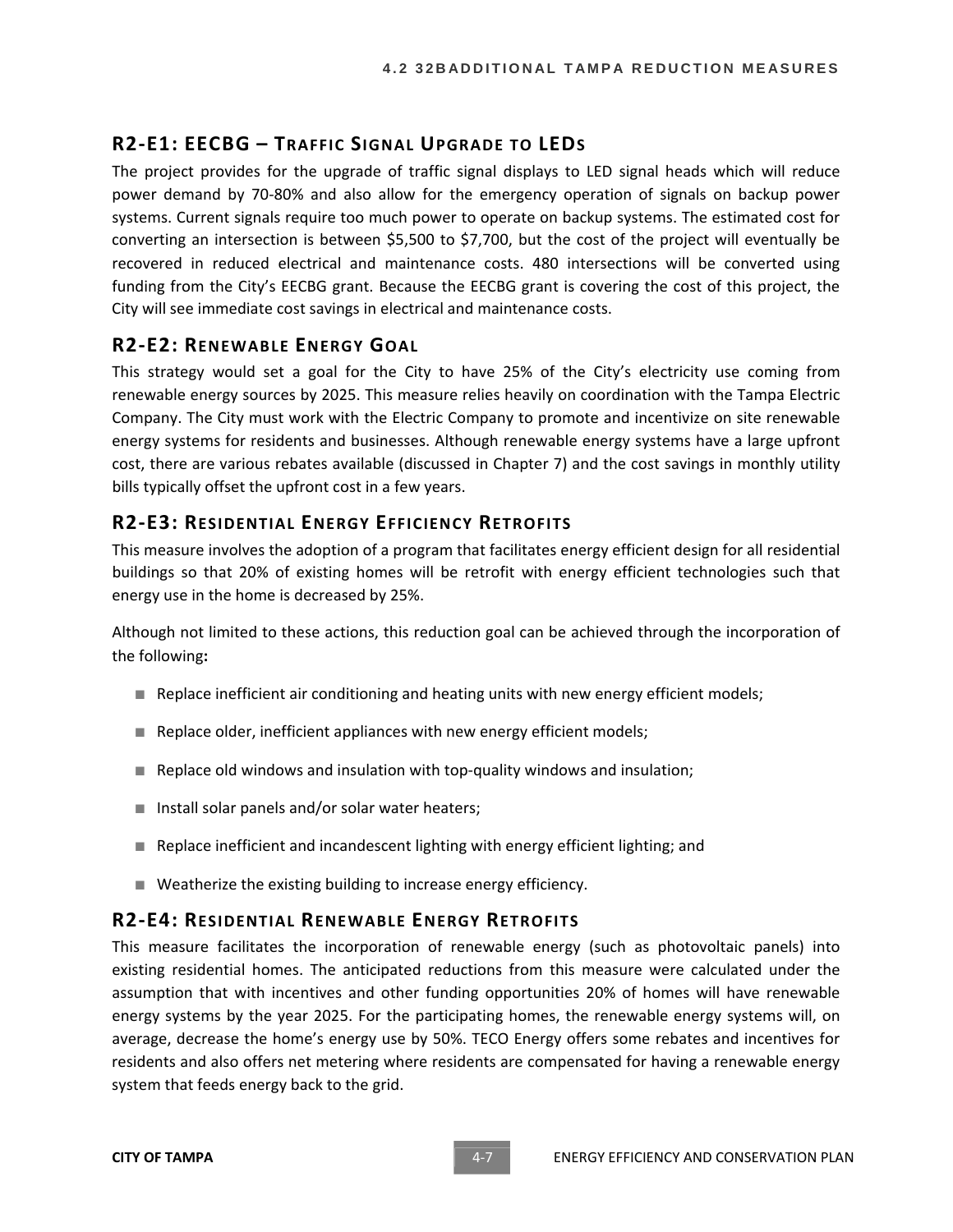#### **R2‐E5: COMMERCIAL ENERGY EFFICIENCY RETROFITS**

This measure encourages at least 20% commercial or industrial buildings undergoing major renovations to reduce their energy consumption by a minimum of 25%. Although not limited to these actions, this reduction goal can be achieved through the incorporation of the same measures as listed in the residential retrofit section (R2‐E3).

#### **R2‐E6: COMMERCIAL RENEWABLE ENERGY RETROFITS**

This measure would facilitate the incorporation of renewable (solar or other renewable) energy generation into existing commercial and office buildings. Renewable energy generation shall be incorporated such that a minimum of 50% of the project's total energy needs are met by renewable sources. The incentive program should provide enough funding and other incentives to result in approximately 20% of commercial buildings participating in this program. TECO Energy also offers net metering where businesses are compensated for having a renewable energy system that feeds energy back to the grid.

#### R3 ENERGY REDUCTION MEASURES

The following R3 measures enhance and/or insure the reductions from the R2 measures through education programs or are measures that will reduce emissions but cannot be quantified.

#### **R3‐E1: ENERGY EFFICIENT DEVELOPMENT, AND RENEWABLE ENERGY DEPLOYMENT FACILITATION AND STREAMLINING**

This measure would encourage the City to identify and remove regulatory and procedural barriers to the implementation of green building practices and the incorporation of renewable energy systems. This could include the updating of codes and zoning requirements and guidelines.

#### **R3‐E2: ENERGY EFFICIENCY TRAINING & PUBLIC EDUCATION**

This measure would provide public education and publicity about energy efficiency measures and reduction programs available within the City, including rebates and incentives available for residences and businesses. In addition, this measure would provide training in green building materials, techniques, and practices for all plan review and building inspection staff.

#### **R3‐E3: ENERGY EFFICIENCY AND SOLAR ENERGY FINANCING**

This measure would facilitate the incorporation of innovative, grant funded or low-interest financing programs for energy efficiency and renewable energy projects for both existing and new developments. This would include financing for heating, ventilation, air conditioning, lighting, water heating equipment, insulation, weatherization, and residential and commercial renewable energy. A few potential options for funding this measure include:

- Use the money from offset purchases to provide grants to allow for the offset of some of the cost to existing residents in making energy efficiency upgrades;
- Target local funds to assist affordable housing developers to incorporate renewable energy sources and energy efficiency design features into low‐income housing during development or through retrofit programs.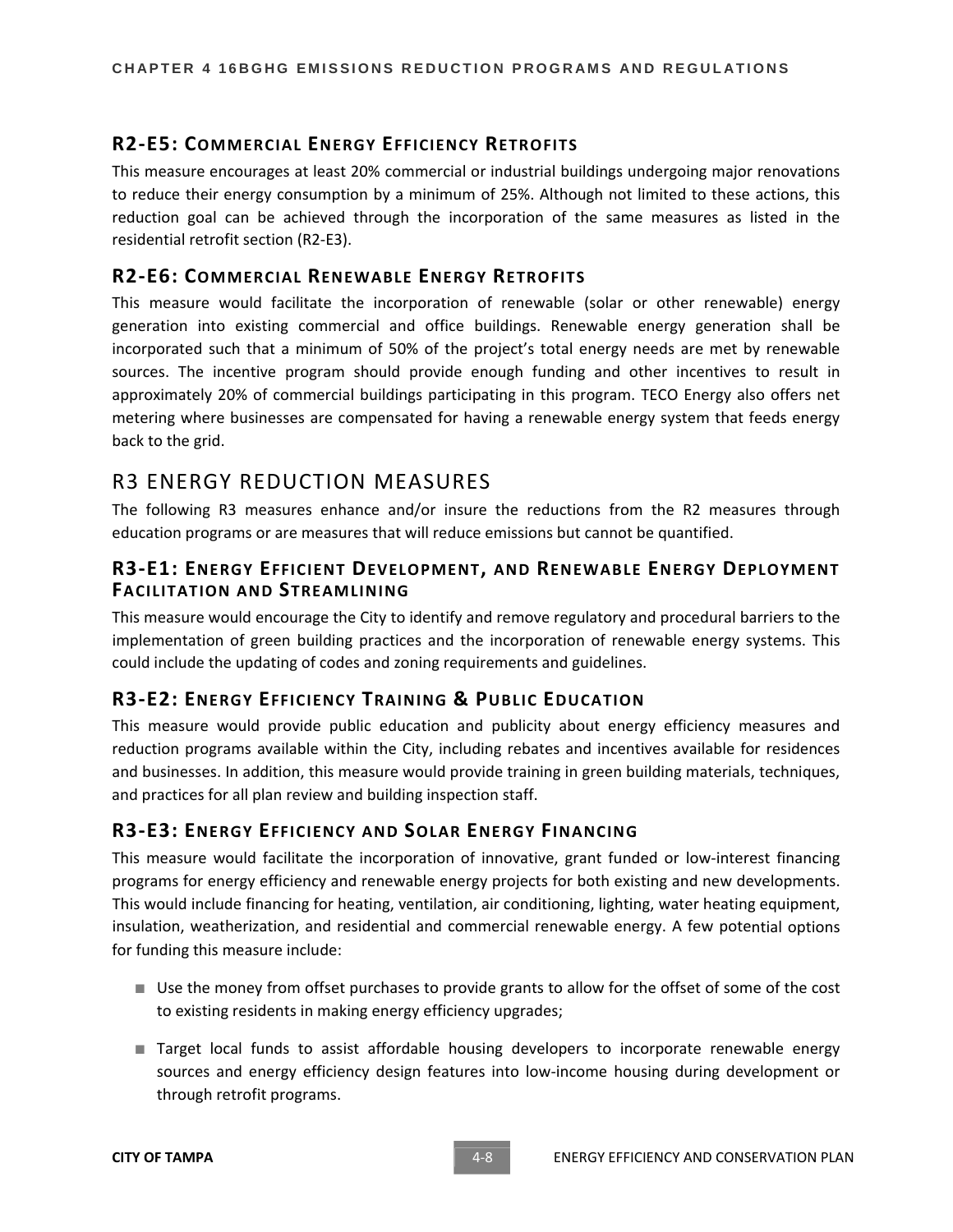- Establish a Finance District, approve a bond purchase, and administer agreements to allow property owners to implement energy efficiency retrofits or designs and/or install renewable systems. Under this provision repayment could be incorporated as a special tax on the property owner's property tax bill.
- Funding of other incentives to encourage the use of renewable energy sources and energy efficient equipment and lighting.

#### **R3‐E4: CROSS‐JURISDICTIONAL COORDINATION**

Under this reduction measure the City would coordinate with other local governments, special districts, nonprofits, and other organizations, such as Hillsborough County and other cities within Hillsborough County in order to optimize energy efficiency and renewable resource development and usage throughout the City. This would allow for economies of scale and shared resources to more effectively implement these environmental enhancements.

#### **R3‐E5: ALTERNATIVE ENERGY DEVELOPMENT PLAN**

The accomplishment of this measure would encourage the City to work with TECO Energy to explore the possibilities for producing energy by renewable means within the built environment. This would be developed to identify appropriate alternative energy facilities (i.e., photovoltaic) for use within residential and commercial developments. This could also incorporate the use of wind or additional solar installation in more remote areas. The Alternative Energy Development Plan will encourage the establishment of City policies and ordinances to address how alternative energy production would be conducted. This measure would identify the most optimal locations and the best means by which to avoid noise, aesthetics and other land use compatibility conflicts. Another provision of this Plan could be to identify possible sites for the production of renewable energy using local renewable sources such as solar, wind, small hydro, and/or biogas. This would encourage adopting measures to protect these resources and providing right‐of‐way easements, utility easements, or by setting aside land for future development of these potential production sites.

#### **R3‐E6: TAMPA FAST TRACK REVIEW**

The City of Tampa currently offers a fast track review of new development plans for those plans that either meet third party certification qualifications or accumulate points assigned to various sustainable design features. This program could be expanded to include certification of compliance with the R2 measures as well as providing incentives for the completion of energy audits and certification of existing buildings. The measure enhances and supports the energy efficiency reduction programs R2‐E1 through R2‐E6.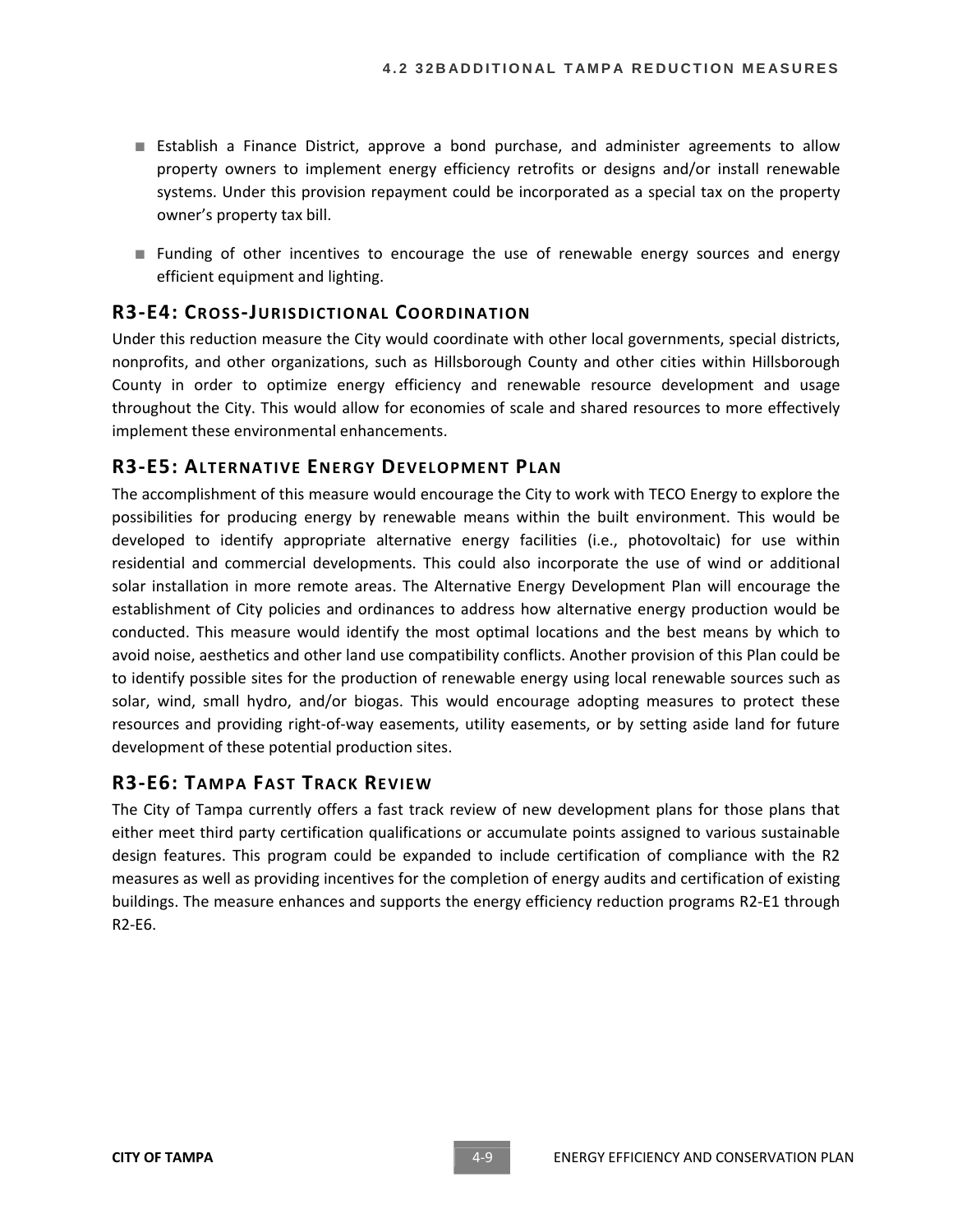### **Solid Waste**

#### R1 SOLID WASTE MEASURE

The following R1 solid waste related measure is a measure that Florida has identified that will result in emission reductions within the City.

#### **R1‐S1: 75% RECYCLING GOAL BY 2020, HOUSE BILL 7135**

Each county shall implement a recyclable materials recycling program that shall have a goal of recycling recyclable solid waste by 40 percent by December 31, 2012; 50 percent by December 31, 2014; 60 percent by December 31, 2016; 70 percent by December 31, 2018; and 75 percent by December 31, 2020. Counties and municipalities are encouraged to form cooperative arrangements for implementing recycling programs. – From Florida Statutes (403.706 Local government solid waste responsibilities)



In order to promote the production of renewable energy from solid waste, each megawatt‐hour produced by a renewable energy facility using solid waste as a fuel shall count as 1 ton of recycled material and shall be applied toward meeting the recycling goals set forth in this section. If a county creating renewable energy from solid waste implements and maintains a program to recycle at least 50 percent of municipal solid waste by a means other than creating renewable energy, that county shall count 2 tons of recycled material for each megawatt‐hour produced.

Because Tampa sends most of its waste to the McKay Bay Refuse‐to‐Energy Facility, the City has already met this state‐wide goal.

#### R2 SOLID WASTE MEASURES

The following list of R2 measures are measures related to solid waste reduction that the City will implement to reduce emissions back to 1990 levels by the year 2025.

#### **R2‐S1: 12% WASTE REDUCTION GOAL BY 2018**

Tampa's Comprehensive Plan, adopted in February 2009, described the City's solid waste reduction goals. By the fiscal year 2012/2013, the City hopes to reduce waste by 5 percent from the baseline disposal rate of 1.16 tons/person/year to 1.10 tons/person/year. By the fiscal year 2017/2018, Tampa hopes to reduce waste by 12 percent from the baseline to a rate of 1.02 tons/person/year. Some methods for achieving this reduction goal are described in Tampa's Comprehensive Plan and include the following:

- **■** Continue to provide curbside household recycling service to all single family, residential customers.
- Consider pilot programs to improve recycling rates.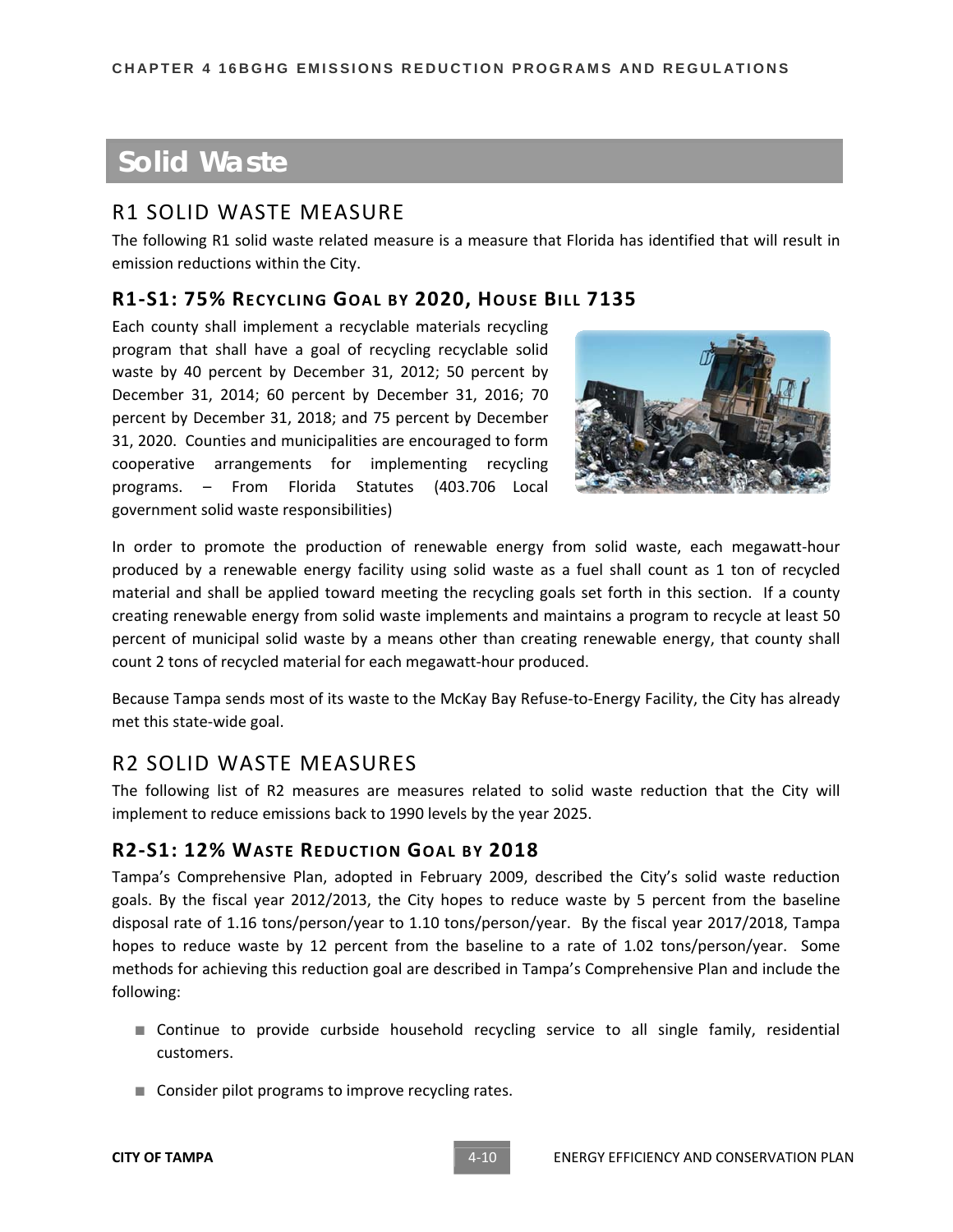- Coordinate with multi-family and condominium complexes to encourage recycling activities.
- Seek out and utilize grants for local governments from the Florida Department of Environmental Protection to initiate and maintain waste recycling and separation programs.
- Research and consider recycling ash products from the McKay Bay Refuse-to-Energy Facility.

#### **R2‐S2: NO WASTE SENT TO LANDFILL**

This strategy would eliminate all waste that is currently sent to the landfill. Tampa's waste‐to‐energy facility offers an alternative to the landfill that creates energy from the City's waste and delivers much less emissions per pound of waste disposed as compared to the landfill. Currently, the City has some waste that cannot be processed through the waste-to-energy system, such as large furniture. With the purchase of a shredder, the City would be able to breakdown these large items into a size that can be processed. The additional waste processed equates to more energy that can be purchased by TECO. All waste-to-energy facilities produce large amounts of ash. Options for recycling the ash are currently being explored; these options include utilizing the material in the production of roads, cinder blocks, and other construction materials.

#### R3 SOLID WASTE MEASURE

The following R3 measure enhances and/or insures the reductions accounted for within the R2 measures through education programs that help participation and compliance of the R2 measures identified above.

#### **R3‐S1: WASTE EDUCATION PROGRAM**

This measure would build on the existing Tampa Waste education programs to provide City‐wide public education and increased publicity about commercial and residential recycling. This measure would educate the public about waste reduction options available at both residential and commercial levels, including composting, grass recycling, and waste prevention, and available recycling services.

### **Area Source Emissions**

#### R2 AREA SOURCE MEASURES

The following R2 reduction measure is related to landscaping emissions that the City will implement to reduce emissions back to 1990 levels by the year 2025.

#### **R2‐A1: ELECTRIC LANDSCAPING EQUIPMENT IN NEW DEVELOPMENTS**

This measure involves the inclusion electric sockets on the exterior walls of new developments to make buildings ready for

the use of electric landscaping equipment. The gasoline used in traditional lawnmowers emits large amounts of GHGs; electric‐powered equipment has a much lower emission level. Additionally, electric‐ powered equipment is cleaner from an air pollution standpoint. These emission calculations assume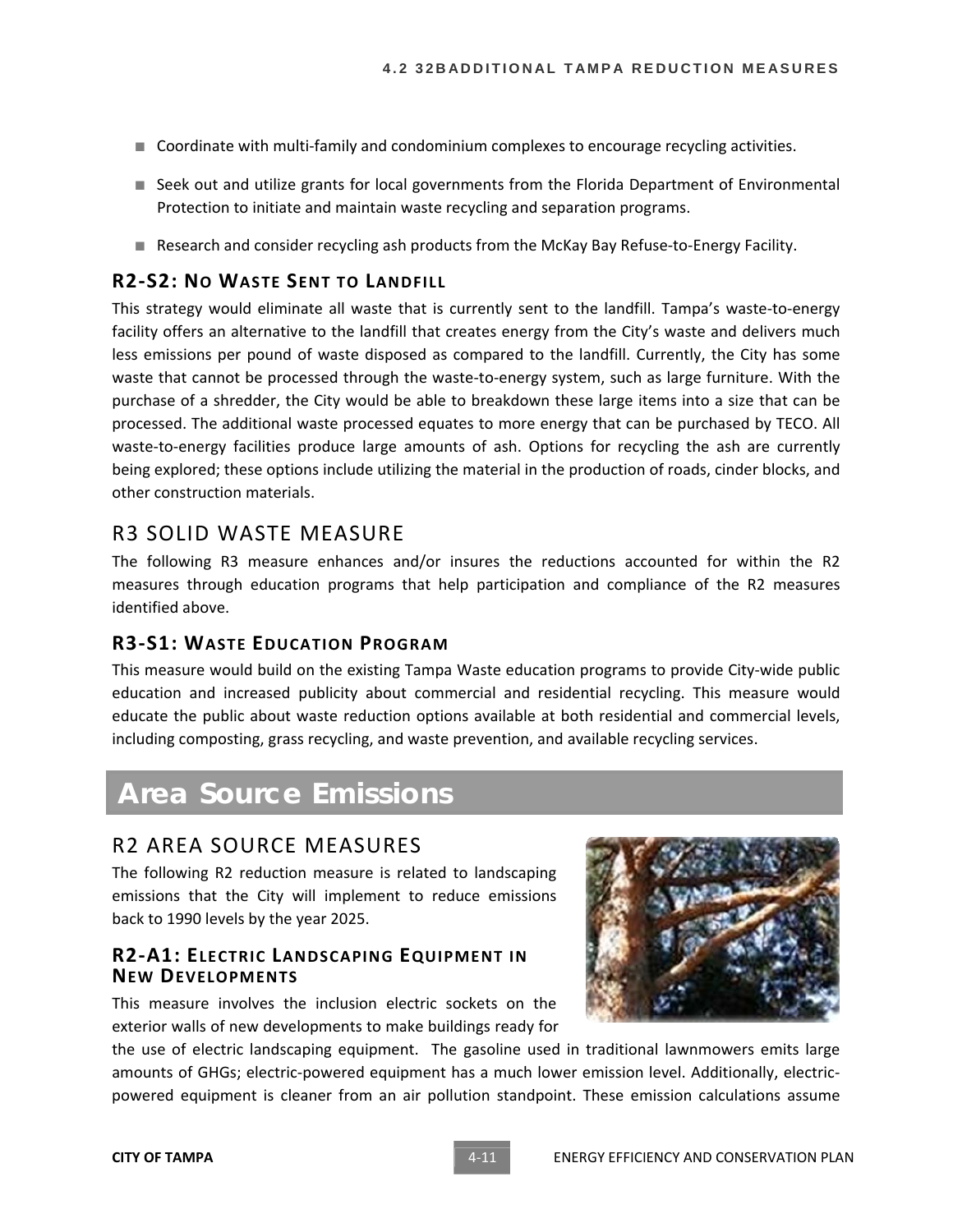that 25% of homes and 50% of commercial buildings will use electric powered equipment by the year 2025.

#### R3 AREA SOURCE MEASURES

The following R3 measures are related to landscaping that will help reduce GHG emissions. These measures strategically place trees and other landscape mechanisms that create shade to reduce the heat island effect within parking lots and adjacent to buildings, which in turn, reduces the temperature of buildings and cars during the summer.

#### **R3‐A1: EXPAND CITY TREE PLANTING**

The City should evaluate the feasibility of expanding tree planting within the City. This includes the evaluation of potential carbon sequestration (the process by which carbon is taken from the environment and stored. In the case of trees and vegetation this occurs through the conversion of carbon into biomass –leaves, wood, etc.) from different tree species, potential reductions of building energy use from shading, and GHG emissions associated with pumping water used for irrigation. Implement a forestry program if GHG emissions reductions exceed GHG emissions associated with implementation and water use.

#### **R3‐A2: HEAT ISLAND PLAN**

The implementation of this measure would include guidelines for cool roofs, cool pavements, and strategically placed shade trees, and parking lot shading in the City. Further, City-wide design guidelines could to be amended to encourage new developments and major renovations (additions of 25,000 square feet or more) to incorporate the following strategies such that heat gain would be reduced for 50% of the non‐roof impervious site landscape (including parking, roads, sidewalks, courtyards, and driveways). The strategies include:

- Shading (within 5 years of occupancy);
- Paving materials with a Solar Reflective Index (SRI) of at least 29;
- Open grid pavement system; or
- Covered parking (with shade or cover having an SRI of at least 29).

### **Transportation**

#### R1 TRANSPORTATION MEASURES



The following list of R1 transportation related measures are those measures that Florida has identified that will result in emission reductions within the City.

#### **R1‐T1: "10 BY 10" RENEWABLE FUEL STANDARD**

HB 7135, passed in 2008, includes a provision to have a minimum of 10 percent of ethanol blended into gasoline by the year 2010. Florida's Energy and Climate Change Action Plan includes estimates for the greenhouse gas reductions and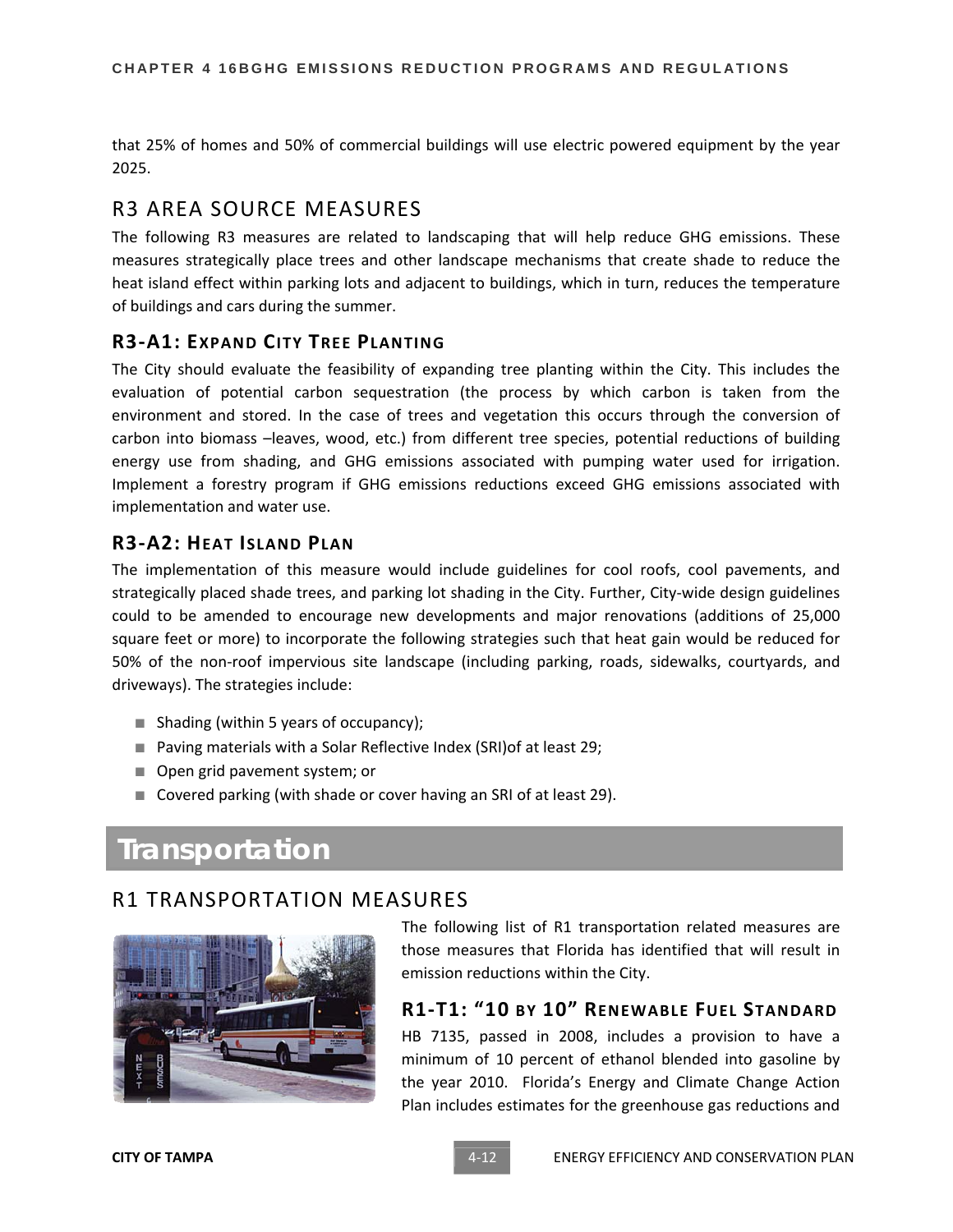cost savings anticipated from this state policy. Developing and Expanding Low‐GHG Fuels is predicted to reduce annual emissions by 12.62 MMtCO<sub>2</sub>e statewide in the year 2025; this amounts to a reduction of 6.3% from Florida's transportation emissions in 2025. The strategy has a cost effectiveness or ‐  $$142/tCO<sub>2</sub>e$ ; the negative sign indicates a cost savings for the implementation of this measure over the timeframe from 2010 to 2025.

#### **R1‐T2: FEDERAL CAFE STANDARDS**

On May 19, 2009, President Obama announced a new plan to establish vehicle greenhouse gas standards and to significantly increase fuel economy standards by model year (MY) 2016. As part of that plan, the National Highway Traffic Safety Administration (NHTSA) and EPA worked together to harmonize those standards to the extent possible, as they announced in a proposed rulemaking on September 15, 2009. On April 1, 2010, the agencies announced a final rule for MY2012 through MY2016. According to the Administration, the new greenhouse gas standards are equivalent to a Corporate Average Fuel Economy (CAFE) increase to 35.5 mpg by MY2016, effectively implementing the CAFE level required by the Energy Independence and Security Act (EISA) four years ahead of schedule. The development of the new CAFE standards was integrated with new vehicle GHG standards proposed by EPA, and with standards established by the state of California. EPA and NHTSA believe they have the technical data to support a GHG standard of 250 grams/mile.

#### R2 TRANSPORTATION MEASURES

The following list of R2 measures are measures related to transportation reduction that the City will implement to reduce emissions back to 1990 levels by the year 2025.

#### **R2‐T1: SMART GROWTH PLANNING**

The City of Tampa has updated its comprehensive plan and the Transportation Concurrency Exception Area (TCEA). The strategy is to focus new development and redevelopment into three main locations – Downtown, the Westshore business district, and around the University of South Florida (USF). The concept is to create urban residential, commercial, and business locations that will support alternate modes of transportation – walking, biking, and transit. The City has adopted land development ordinances that promote transit‐oriented development, and provide incentives to those developments that fit the TCEA concept. Supporting the City's TCEA will have multiple impacts on GHG reductions. First, more people can live in close proximity to the business locations in each area, thereby reducing commuting distances. Second, the planned transit for these areas will provide connectivity and encourage transit use both within and between these areas. Third, the availability and attractiveness of other non‐motorized modes combined with compact, mixed‐use development will contribute to reduce VMT.

#### **R2‐T2: TBARTA MASTER PLAN**

Tampa Bay Area Regional Transportation Authority (TBARTA) is made up of representatives from seven counties in the Tampa Bay region with Tampa's Mayor serving as the City's representative on TBARTA's governing board. The Master Plan visions an extensive transportation network of regional bus systems, light rail, and local transit systems. The interconnectedness of the City of Tampa to other regions will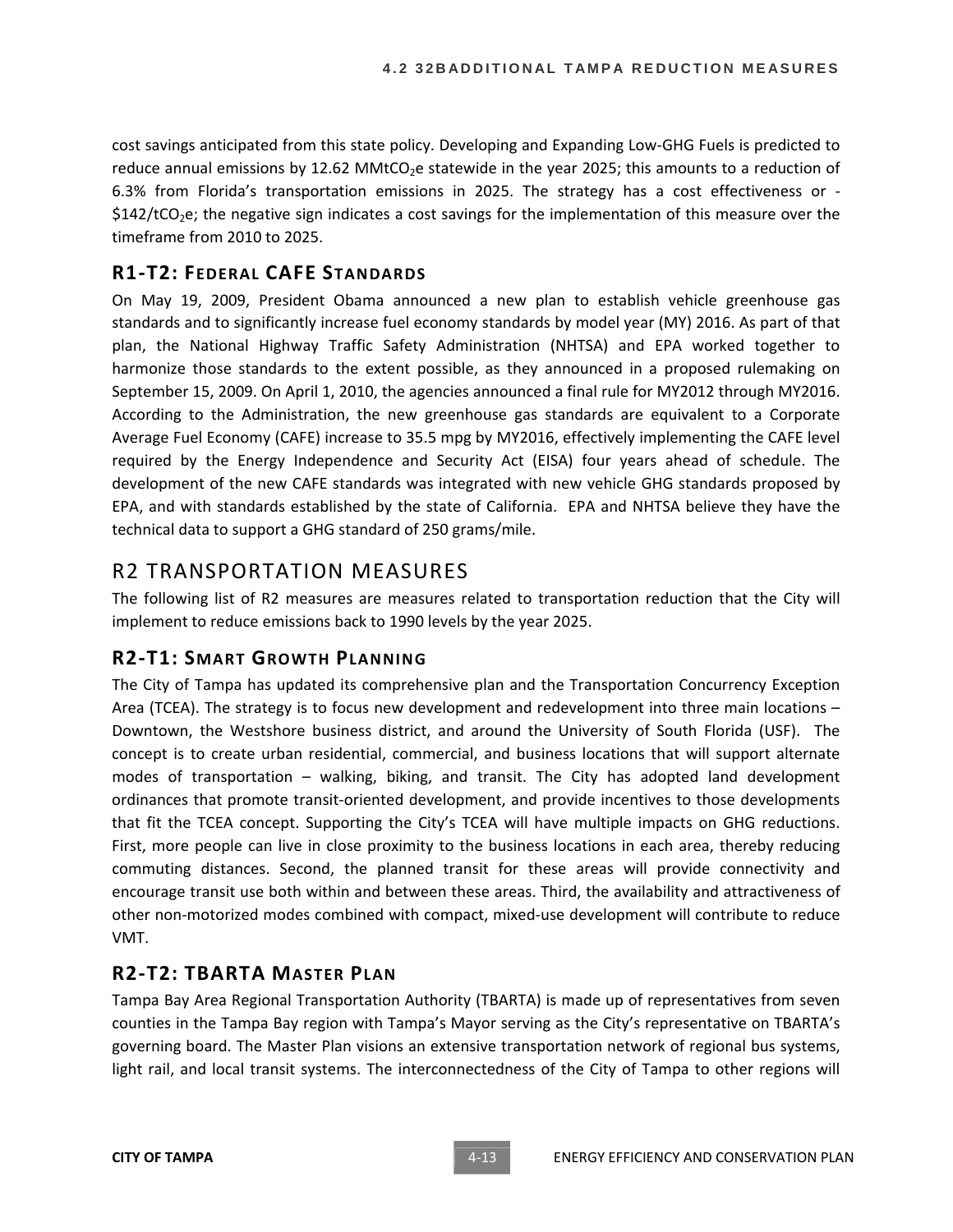reduce emissions from residents traveling outside the City and especially from the large number of commuters entering the City daily.

#### **R2‐T3: EXPAND USE OF LOW/ZERO EMISSION VEHICLES**

Tampa can expand the use of low emission vehicles by offering discounted or preferred parking privileges at City facilities and creating an ordinance for new development requirements to reserve preferred parking spaces for ultra low emissions vehicle (ULEV) and/or high occupancy vehicles (HOV). Tampa has plans for installing 10 charging stations throughout the City. The stations are part of the Charge Point America program; the program is sponsored by Coulomb Technologies through the American Recovery and Reinvestment Act and the Transportation Electrification Initiative administered by the Department of Energy. The goal of the program is to provide electric vehicle charging infrastructure to regions in the US and foster the adoption and readiness of EV's throughout the country.

Tampa's charging stations will be located at the following public parking garages: Fort Brooke, Tampa Convention Center, South Regional, Twiggs Street, Centro Ybor, Palm Avenue, William F. Poe, and Jackson Street surface lot across from the municipal office building. All ten machines will be fully installed and operational by October 1, 2011. The Charge Point program includes a data collection phase from October 2011 until October 2013; the data will be used to determine how the stations are being utilized and where additional charging stations can be installed.

#### **R2‐T4: BICYCLE INFRASTRUCTURE**

Tampa can encourage residents to ride a bike rather than driving around town by providing the infrastructure to do so. This involves increasing the mileage of bike lanes and bike paths throughout the City and incorporating bicycle facilities at transit centers. Studies have shown that increasing the accessibility of bicycle infrastructure increases the percentage of residents riding a bicycle over a single occupancy vehicle. Tampa's Comprehensive Plan and Greenway and Trails Master Plan outlines future bicycle infrastructure in the City. As a conservative estimate, emission reduction calculations assume that 15 miles of bikeways will be constructed by 2025.

#### **R2‐T5: ENCOURAGE TELECOMMUTING AND ALTERNATIVE WORK SCHEDULES**

Encouraging telecommuting and alternative work schedules reduces the number of commute trips and therefore VMT traveled by employees. Alternative work schedules could take the form of staggered

starting times, flexible schedules, or compressed work weeks. Tampa can explore incentivizing this strategy for employers, targeting large employers; Tampa can include a reduced parking element on the City's Green Fast Track Review checklist in order to encourage employers. The emission calculations assume a 3% participation rate of each type of alternative work schedule: 9/80 work week, 4/40 work week, and 1.5 days of telecommuting each week.

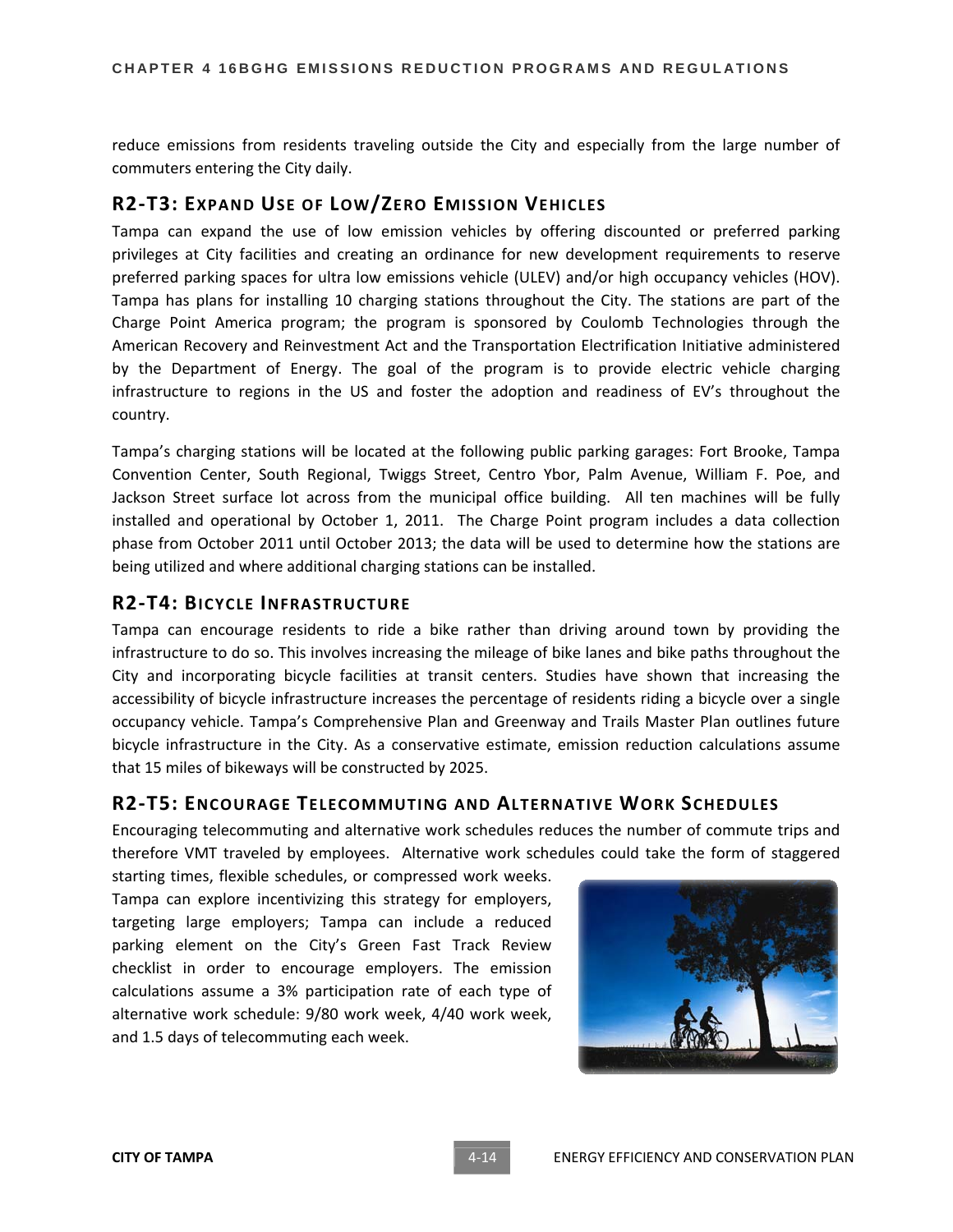#### R3 TRANSPORTATION MEASURE

The following R3 measure enhances and/or insures the reductions accounted for within the R2 measures through education programs or are measures that will reduce emissions but cannot be quantified.

#### **R3‐T1: REGIONAL LAND USE & TRANSPORTATION COORDINATION**

Transportation is an inherently regional source of emissions. In order to accomplish the greatest emissions reductions, Cities, Counties, and Regional agencies must all work together to create cohesive systems for alternative forms of transportation.

### **Water**

The following R2 measure is related to water reduction that the City will implement to reduce emissions back to 1990 levels by the year 2025.

#### **R2‐W1: TAMPA WATER DEPARTMENT CONSERVATION EFFORTS**

In response to rapid population growth, record drought conditions and projected future water supply deficits, the Tampa Water Department (TWD) implemented a formal Water Conservation Program that has been recognized around the nation for its leadership, innovation, and achieved demand reductions (Tampa 2010b). Since 1989, when the program was launched, the total population served by the TWD has increased by nearly 30 percent while the average daily pumpage has increased by 10 percent or less and per capita use has decreased. If the TWD can continue to implement policies to conserve water and continue to decrease the per capita water use, this will help to maintain total water pumped and offset the anticipated growth in emissions out to 2025. Policies to conserve water and reduce use from new and existing buildings include, but are not limited to:

- Promotion of low-flow fixtures: toilets, showerheads, faucets, etc.
- Incentive programs for efficient clothes washers and dishwashers
- Green Fast Track Review incentive for inclusion of water-saving designs in new construction
- Offering water audits and leak detection services to residents and businesses

### **Emissions Reductions and Cost Savings**

Implementation of the measures described above will reduce Tampa's emissions back to 1990 levels by the year 2025. Additionally, these measures will equate to dollars saved throughout Tampa's community. Table 4‐1, below summarizes both the emissions saved and the annual dollars saved for each measure described above. The dollars saved were calculated solely based on the fuel savings. For example, if a measure reduces gallons of gasoline used, the cost savings were calculated by multiplying the gallons saved by the average cost per gallon of gasoline. These dollar amount represent savings over the course of a year, and fuel costs are representative of current costs.

Not all measures have a cost savings calculated; these measures do not have direct fuel savings and would have much more speculation in determining the cost savings.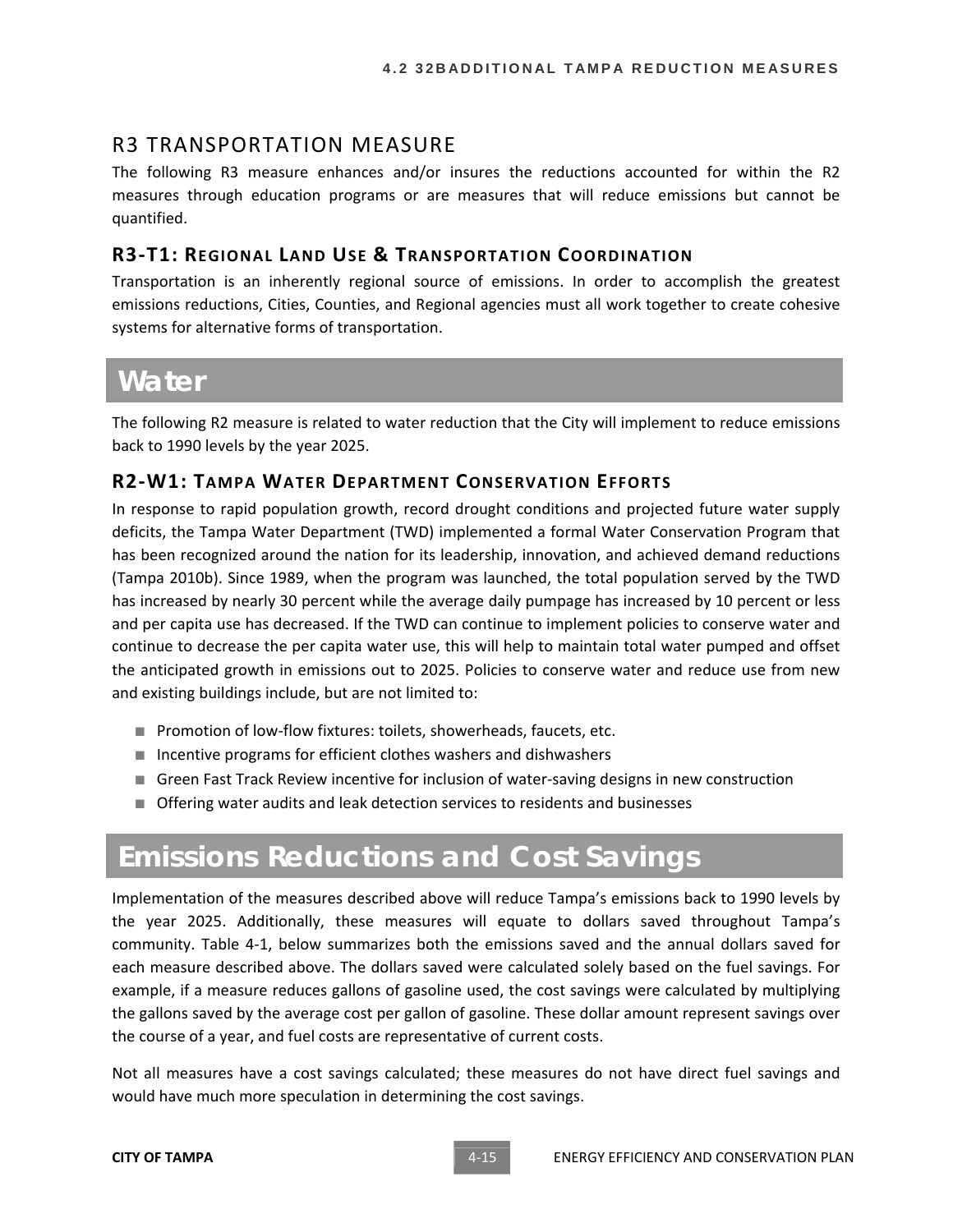| Table 4-1<br><b>GHG Emissions Reduced and Cost Savings</b>                 |                              |                     |
|----------------------------------------------------------------------------|------------------------------|---------------------|
| <b>Reduction Measure</b>                                                   | MT CO <sub>2</sub> e Reduced | \$ Saved (millions) |
| <b>Energy Reduction Measures</b>                                           |                              |                     |
| R1-E1: Updated Building Codes                                              | 440,885                      | \$57.7              |
| R2-E1: EECBG – Traffic Signal Upgrade to LEDs                              | 4,806                        | \$0.65              |
| R2-E2: Renewable Energy Goal: 25% by 2025                                  | 1,013,640                    | $\sim$              |
| R2-E3: Residential Energy Efficiency Retrofits                             | 66,335                       | \$8.7               |
| R2-E4: Residential Renewable Energy Retrofits                              | 135,485                      | \$17.7              |
| R2-E5: Commercial Energy Efficiency Retrofits                              | 102,069                      | \$13.3              |
| R2-E6: Commercial Renewable Energy Retrofits                               | 199,546                      | \$26.1              |
| R2-W1: Tampa Water Department Conservation Efforts (electricity emissions) | 64,414                       | \$8.8               |
| <b>Solid Waste</b>                                                         |                              |                     |
| R2-S1: 12% Waste Reduction Goal by 2018                                    | 21,926                       |                     |
| R2-S2: No Waste Sent to Landfill                                           | 23,744                       |                     |
| <b>Area Source</b>                                                         |                              |                     |
| R2-A1: Electric Landscaping Equipment in New Developments                  | 44,793                       | \$2.1               |
| Transportation                                                             |                              |                     |
| R1-T1: 10% less carbon by 2010                                             | 207,649                      |                     |
| R1-T2: CAFE Standards                                                      | 1,179,933                    |                     |
| R2-T1: Smart Growth Planning                                               | 66,076                       | \$21.9              |
| R2-T2: TBARTA Master Plan                                                  | 190,800                      | \$63.5              |
| R2-T3: Expand Use of Low/Zero Emission Vehicles                            | 22,314                       | \$7.4               |
| R2-T4: Bicycle Infrastructure                                              | 197,187                      | \$65.6              |
| R2-T5: Encourage Telecommuting and Alternative Work Schedules              | 58,615                       | \$19.5              |
| Water                                                                      |                              |                     |
| R2-W1: Tampa Water Department Conservation Efforts                         | 22,232                       | \$2.2               |
| <b>TOTAL</b>                                                               | 4,062,448                    | \$311.0             |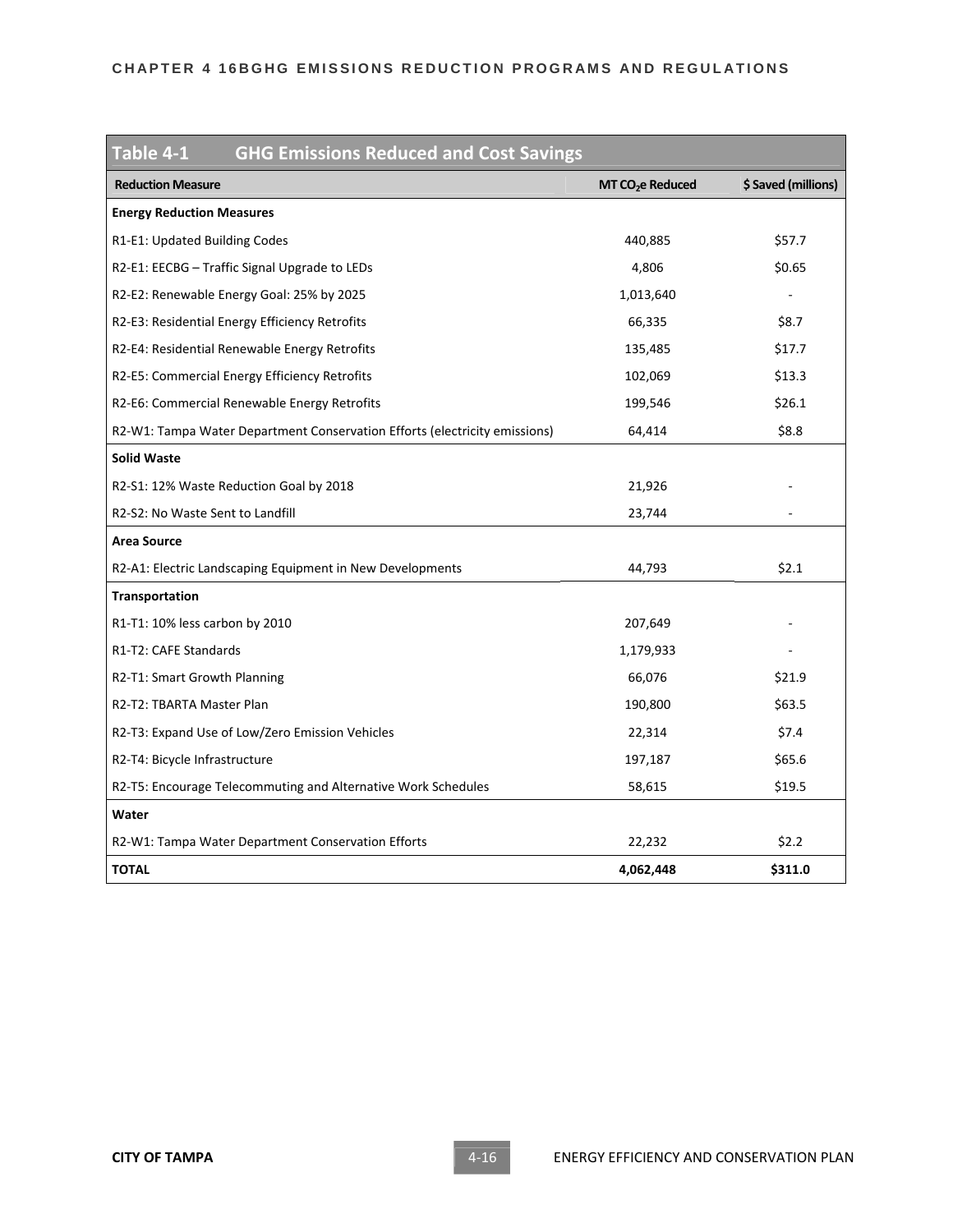# CHAPTER 5 **Total Estimated Reductions**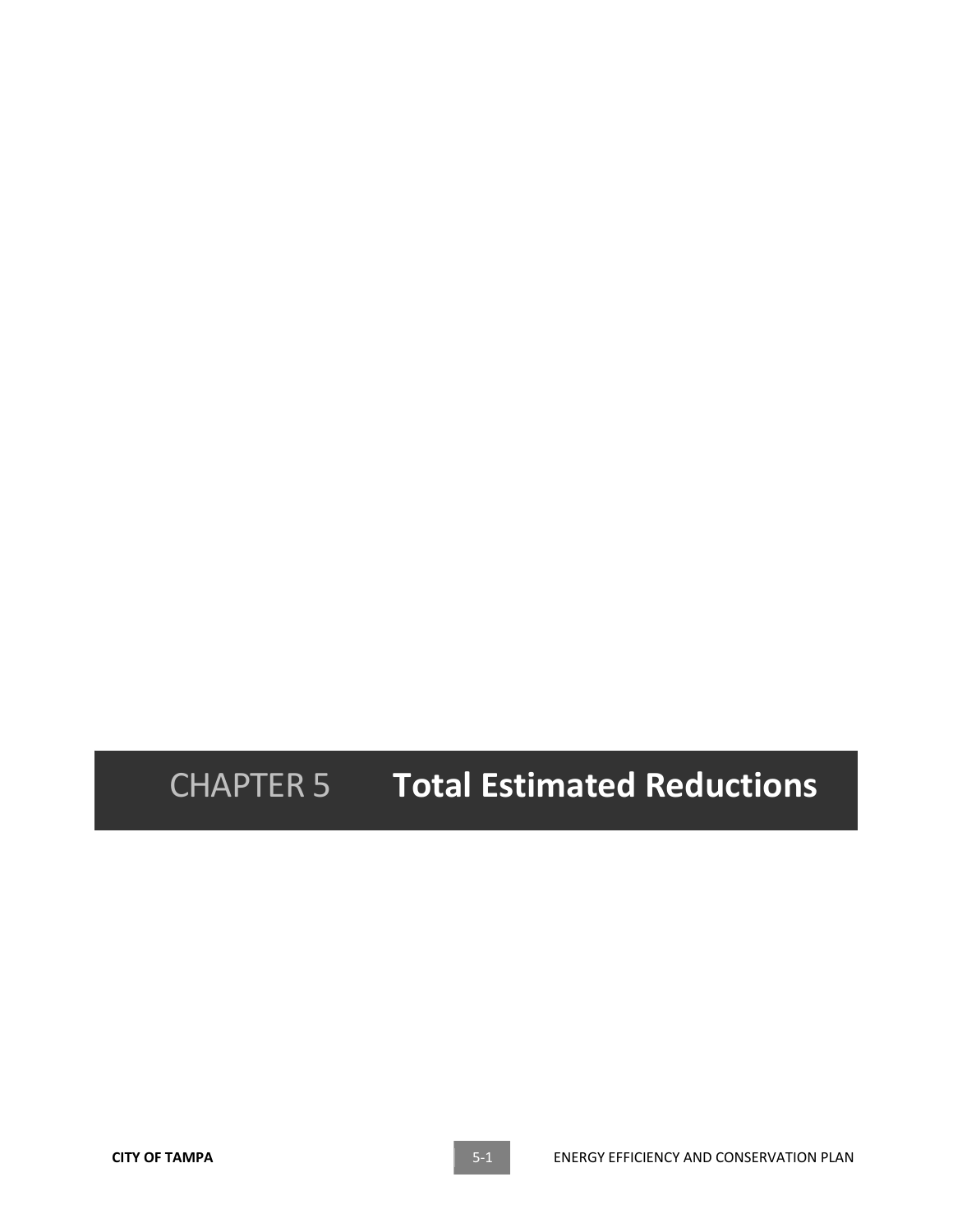

In 2025, the City of Tampa is projected to emit a total of 11.8 MMT of  $CO<sub>2</sub>e$  without the incorporation of the reduction measures shown in Section 4. With their incorporation, the City emissions for 2025 are estimated to be reduced to 7.77 MMT CO<sub>2</sub>e. Emission reductions estimated for year 2025 were based on the accomplishments likely to be achieved as based on the incorporation of the measures detailed in Section 4. A detailed description of the reduction calculations, including assumptions and percentage reduction, is included as Appendix F.

# **5.1 Reduced 2025 Emissions**

Table 5-1 summarizes the net reduced 2025 City emissions of  $CO<sub>2</sub>e$  as broken down by Emissions category. Figure 5‐1 is a graphical representation of Table 5‐1. A detailed breakdown of reduced 2025 emissions by category is available in Appendix E.

| Table 5-1<br><b>Reduced 2025 Net Total Emissions</b> |                                  |  |
|------------------------------------------------------|----------------------------------|--|
| <b>Emissions Category</b>                            | Metric tons of CO <sub>2</sub> e |  |
| Transportation                                       | 4,184,739                        |  |
| Energy                                               | 3,221,160                        |  |
| Area Sources                                         | 117,077                          |  |
| Water and Wastewater                                 | 91,031                           |  |
| Solid Waste                                          | 154,438                          |  |
| Total                                                | 7,768,444                        |  |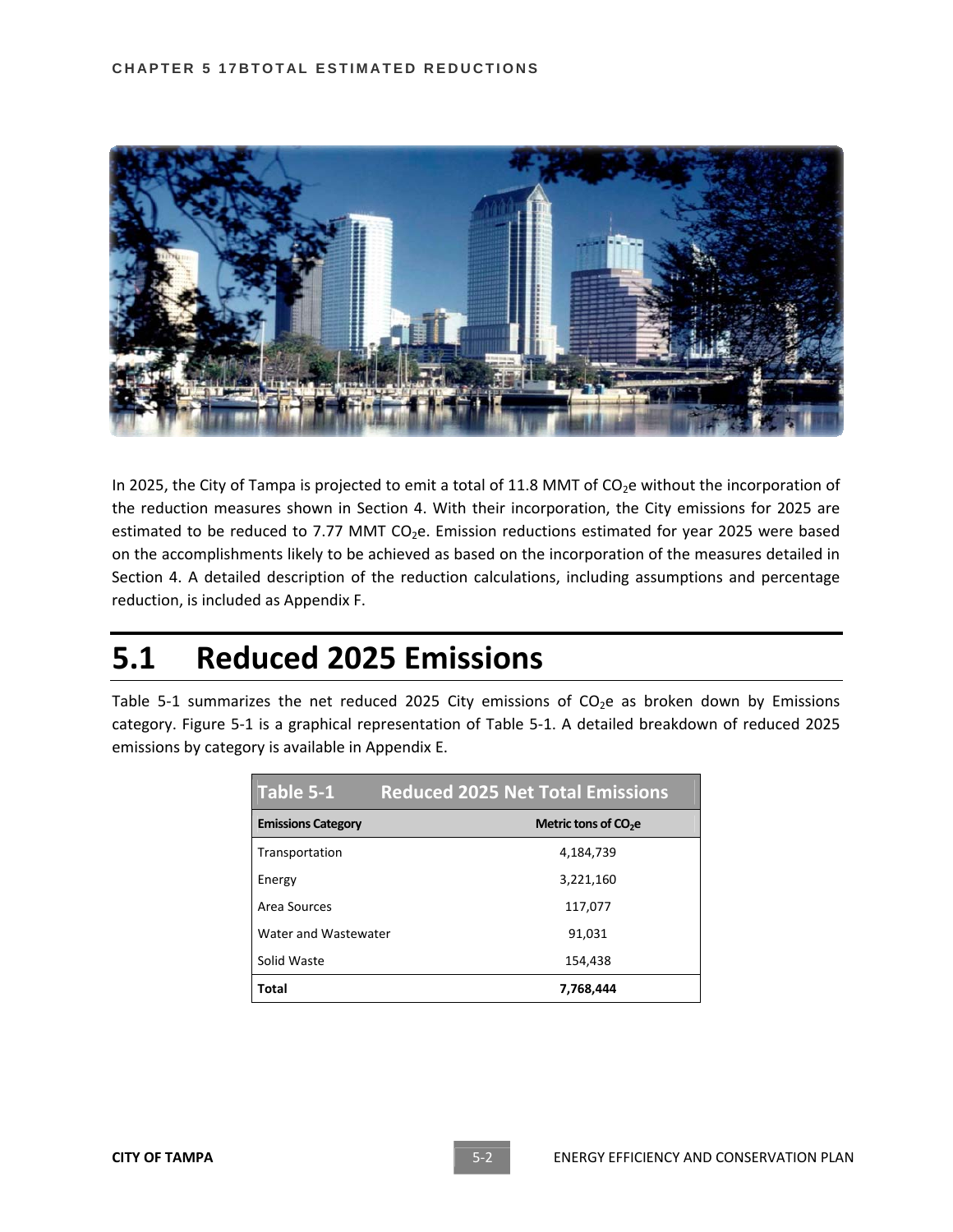

#### **Figure** 5-1 Reduced 2025 Emissions by Emissions Category (metric tons CO<sub>2</sub>e)

# **5.2 Net Emissions Comparison by Year**

The 7.77 MMT of  $CO<sub>2</sub>e$  of Reduced GHG emissions for 2025 are an estimated decrease of 4.06 MMT  $CO<sub>2</sub>e$  from 2025 BAU and a decrease of 904,875 MT  $CO<sub>2</sub>e$  from 2009 levels. Table 5-13 shows a comparison between the 2009 and 2025 levels, including what the 2025 BAU emissions would have been without the implementation of, and what they are anticipated to be with, the inclusion of the proposed reduction measures.

| Table 5-13<br><b>Net Total 2025 Emissions Comparison</b> |                                  |                 |              |                |  |  |
|----------------------------------------------------------|----------------------------------|-----------------|--------------|----------------|--|--|
|                                                          | Metric tons of CO <sub>2</sub> e |                 |              | % Reduced from |  |  |
| <b>Source Category</b>                                   | 2009                             | <b>BAU 2025</b> | Reduced 2025 | <b>BAU</b>     |  |  |
| Transportation                                           | 4,396,028                        | 6,101,312       | 4,184,739    | 31.5%          |  |  |
| Energy                                                   | 4,191,885                        | 5,248,340       | 3,221,160    | 38.6%          |  |  |
| Area Sources                                             | 132,272                          | 161,870         | 117,077      | 27.7%          |  |  |
| Water and Wastewater                                     | 91,031                           | 113,263         | 91,031       | 19.6%          |  |  |
| Solid Waste                                              | 160,923                          | 200,107         | 154,438      | 22.8%          |  |  |
| Total                                                    | 8,972,139                        | 11,830,892      | 7,768,444    | 34.3%          |  |  |
| <b>2025 Emission Reduction Target</b>                    |                                  | 7,777,281       | 7,777,281    |                |  |  |

Note: Mass emissions of CO<sub>2</sub>e shown in the table are rounded to the nearest whole number. Totals shown may not add up due to rounding.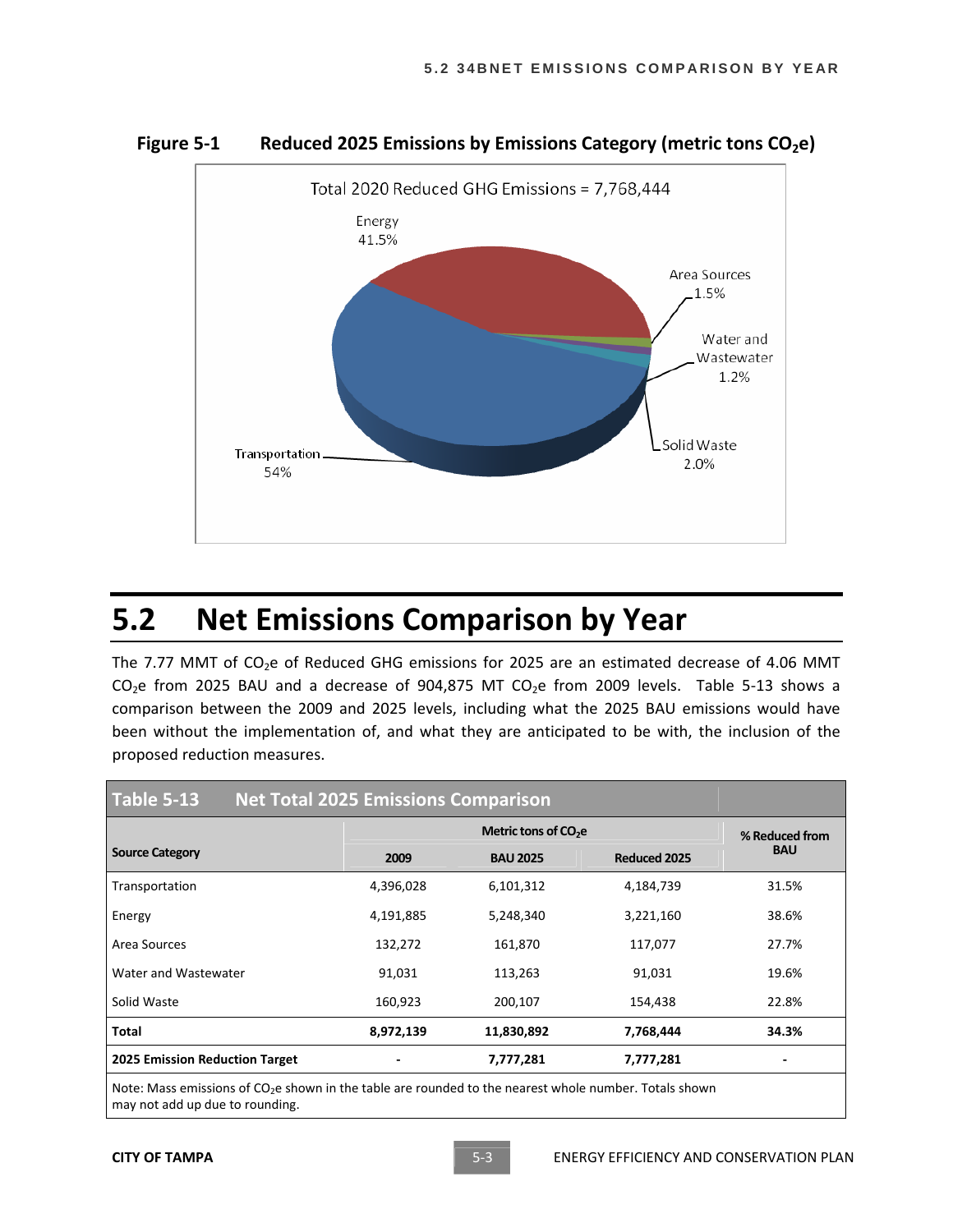This page intentionally left blank.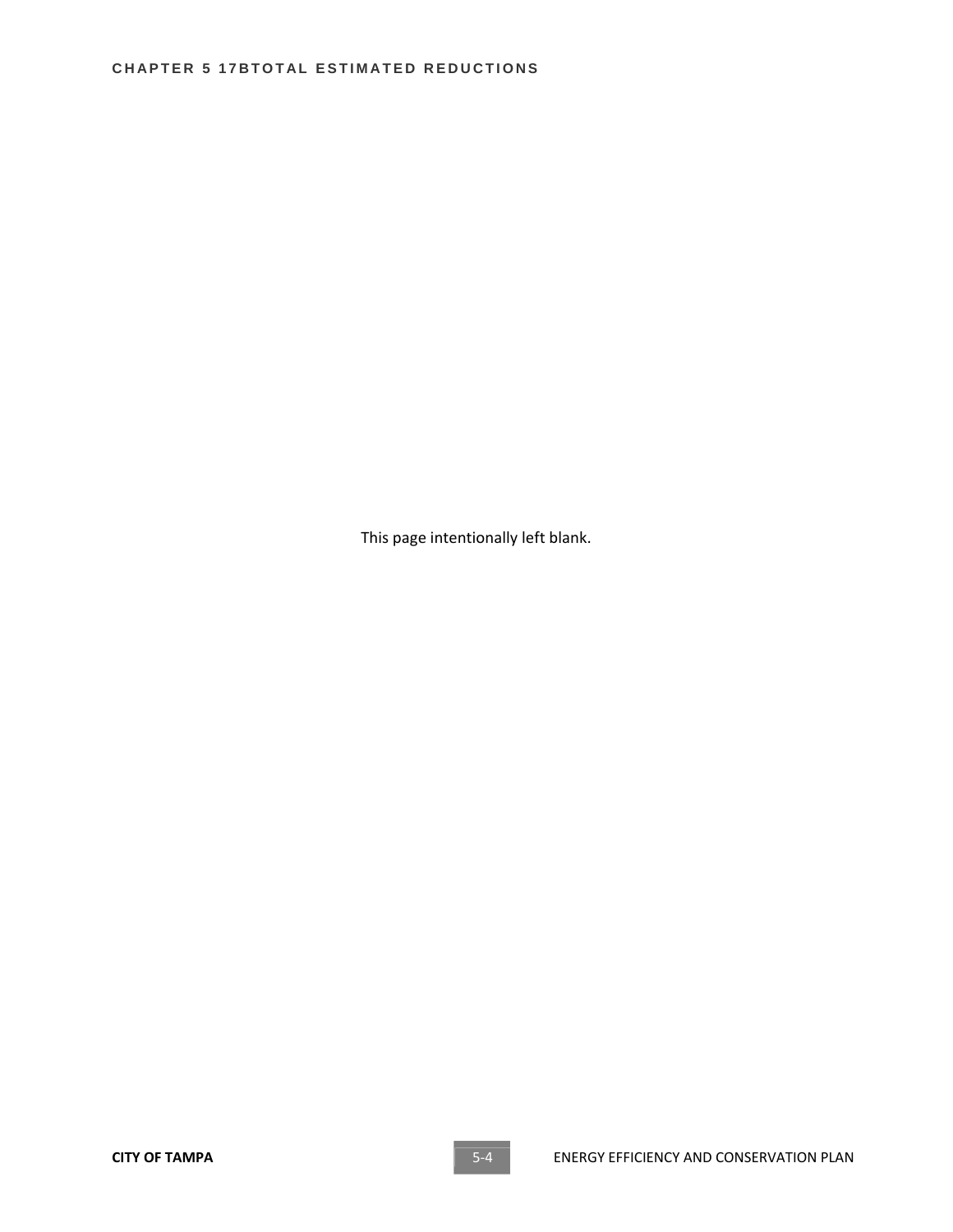# CHAPTER 6 **Conclusions**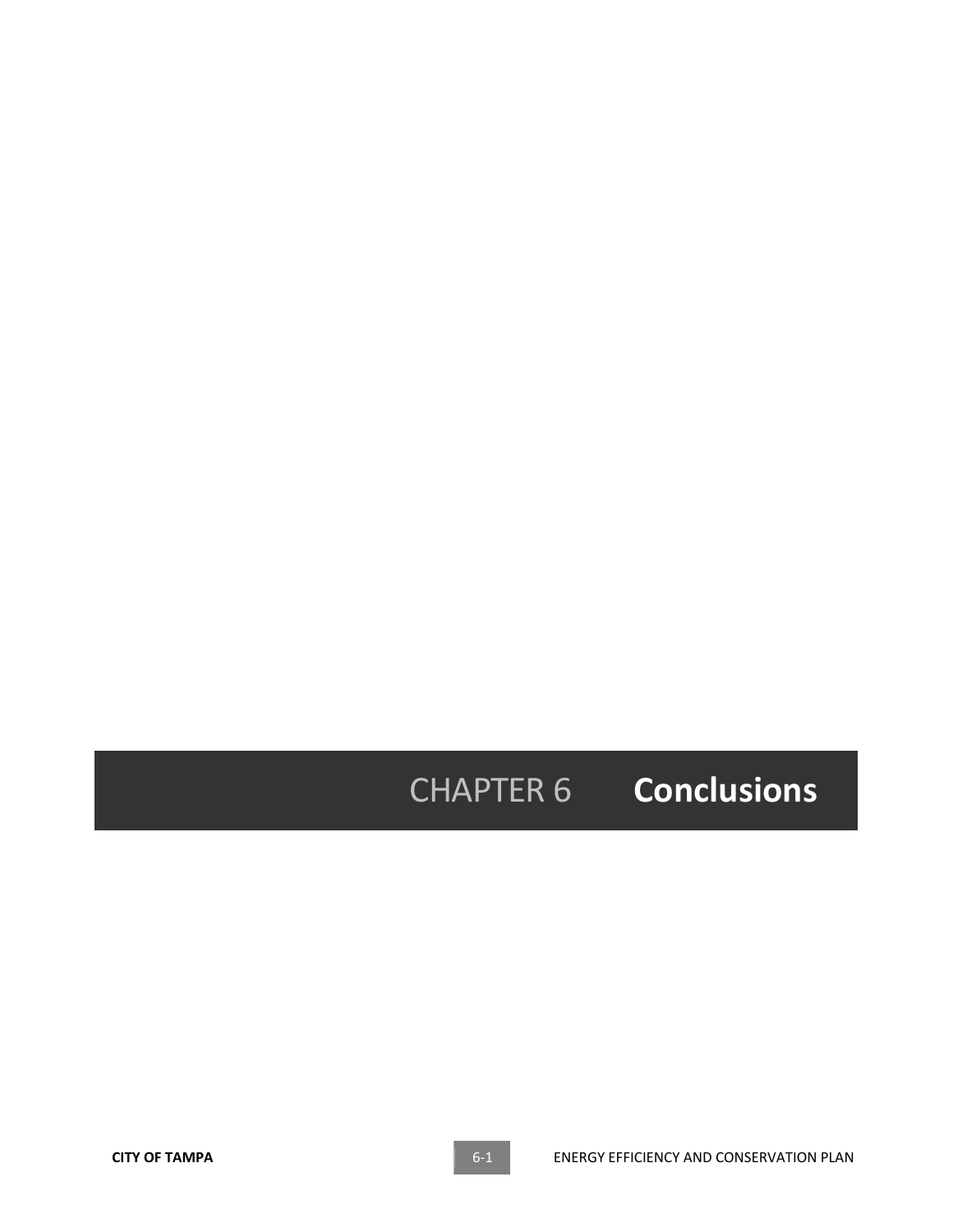#### **CHAPTER 6 18BCONCLUSIONS**

This Tampa Energy Efficiency and Conservation Plan serves as a guide to help the City continue development with the objectives of conserving resources, creating a sustainable community, and reducing GHG emissions. This document also serves as a technical resource for the preparation of land use-related documents that may require evaluation and documentation of GHG emissions. Figure 6-1 shows a comparison between the 2009 emissions, 2025 BAU emissions, and 2025 reduced emissions.





A target has been set to reduce GHG emission emissions to 1990 levels by the year 2025 City-wide, consistent with the state reduction goals in Florida's Energy and Climate Change Action Plan. The City has a reduction strategy, as described in Section 4, which will allow Tampa to achieve the state reduction goal. Such programs include the City's energy efficiency programs, solar rebates, conservation programs, incentives and ordinances. In some cases, implementation will require the cooperation of other agencies, private businesses, and residents. The success of these measures will be tracked using indicators and targets such as those described in this EECP. Even with the anticipated growth in the City, the modernization of vehicle fleets, combined with the continued implementation of the proposed R2 and R3 measures, will ensure a reduction of City-wide GHG emissions by approximately 4.06 MMT CO<sub>2</sub>e by 2025 from the levels expected under a 2025 Business as Usual (BAU) scenario and a reduction of 904,875 MT CO<sub>2</sub>e from 2009 levels.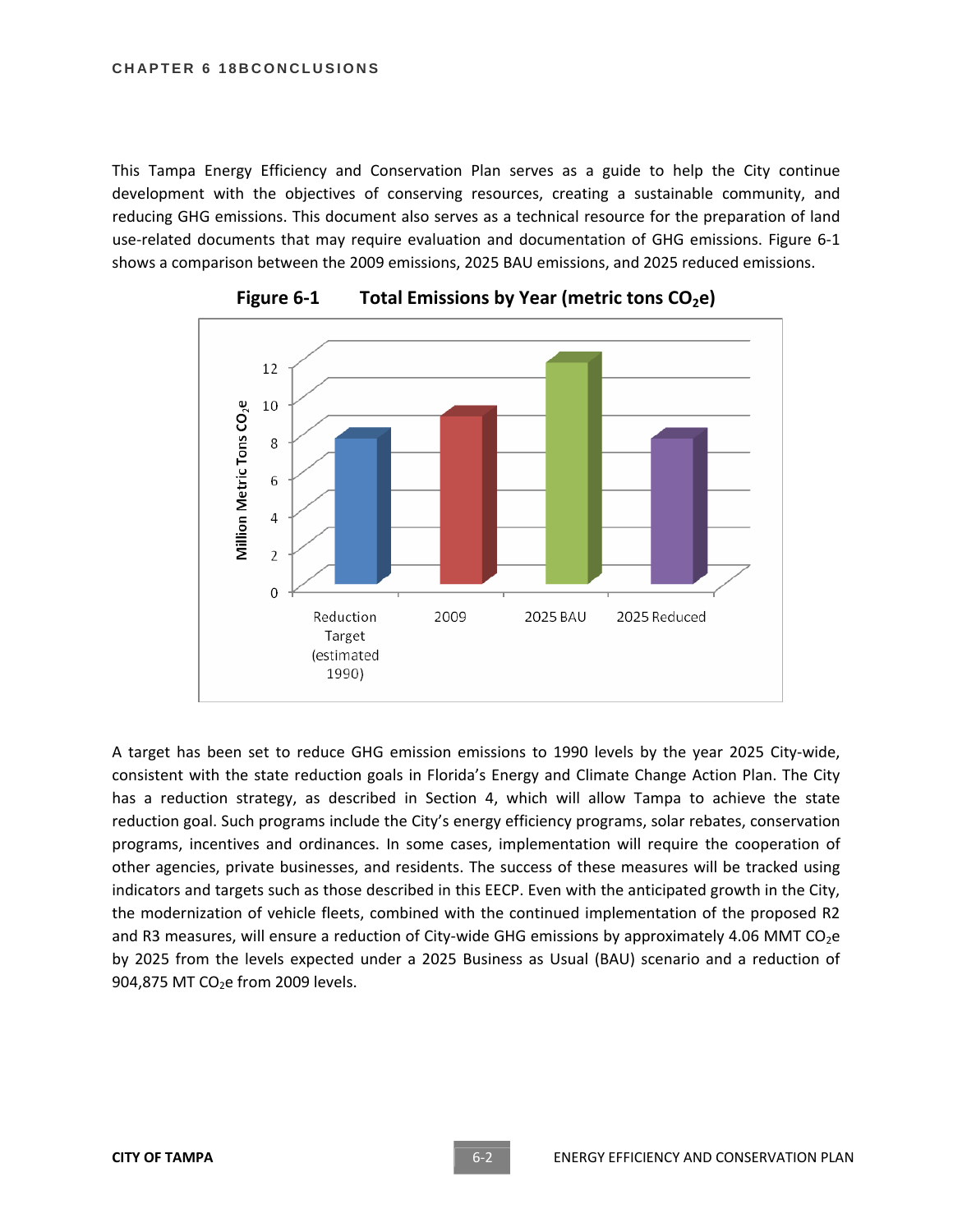# CHAPTER 7 **Implementation**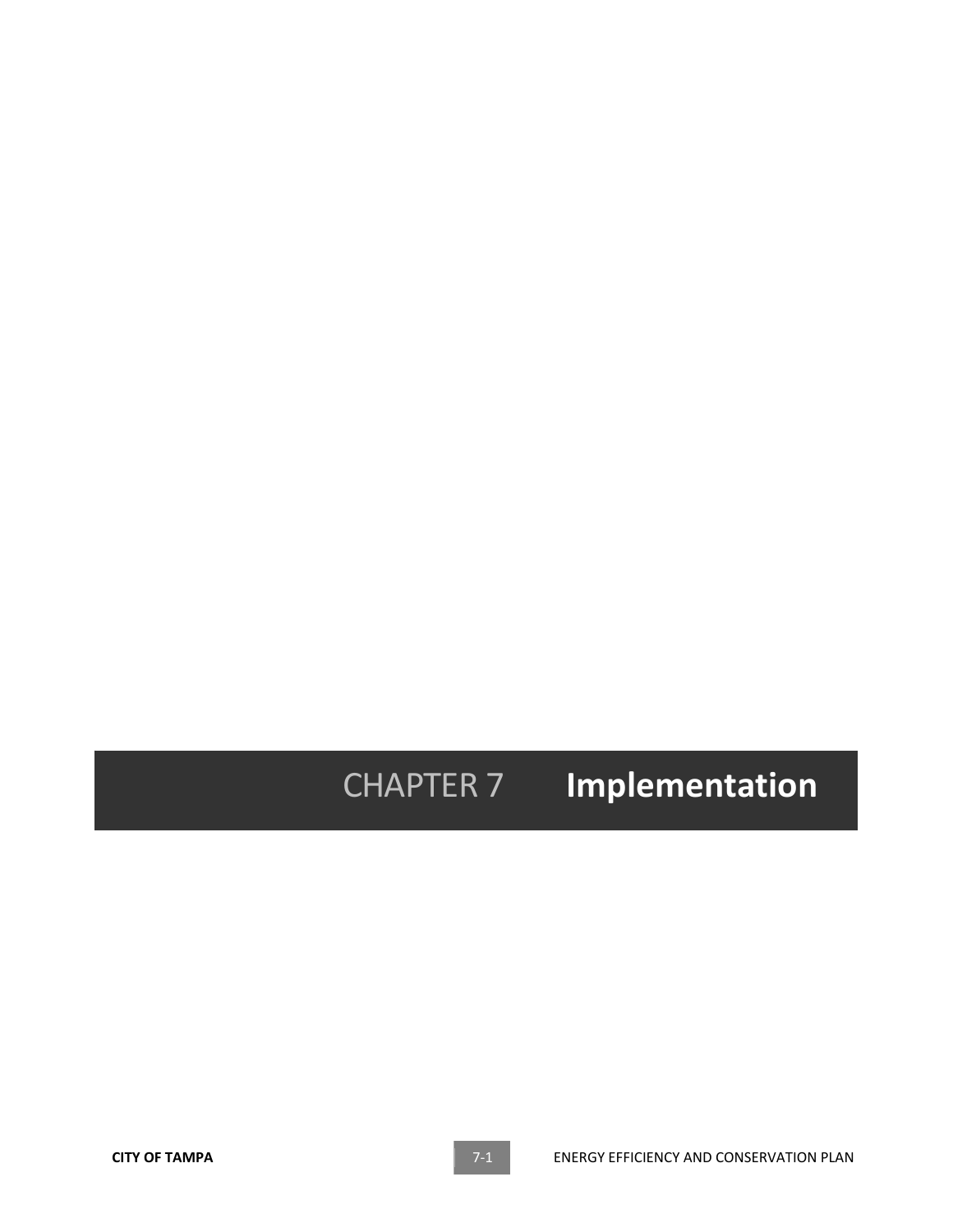This section describes implementation steps for the EECP to support achievement of the GHG reduction goals for the community at large. Success in meeting the City's GHG emission reduction goal will depend on cooperation, innovation, and participation by the City and residents, businesses, and government entities in the City's land use jurisdiction with regards to implementing the EECP. This section outlines key steps that the City will follow for the implementation of this EECP.

# **7.1 STEP 1—Administration and Staffing**

Tampa has already designated a staff member as the City's Green Officer (CGO) through the Green Ordinance passed in May of 2008. The Ordinance outlined many of the CGO's duties to promote sustainability within the City's own municipal operations as well as throughout the Tampa community. The CGO is also tasked with monitoring and minimizing energy consumption, reducing and offsetting GHG emissions, and promoting the development and use of renewable energy sources. The CGO will be a vital staff member in coordinating, overseeing, and documenting implementation of the reduction measures and providing periodic monitoring of emissions.

The CGO will, at a minimum, coordinate with the following departments, but will be expanded as needed to ensure coordinated leadership in plan implementation:

- Land Development Coordination– (LDC) can provide expertise in the Green Fast Track Review process and provide long‐term planning support.
- Public Works—Public Works can provide expertise in the City's operations and collaborate with the CGO to implement various aspects of the plan.

# **7.2 STEP 2—Financing and Budgeting**

The Implementation of the EECP will require creative, continuing, and committed financing in order to work. Local, regional, state, and federal public sources of funding will be needed along with the substantial involvement of the private sector. The following different financing options will be explored by the City:

- State and Federal Grants and Low-interest Loans —As described below there are a variety of grant and loan programs that exist in various sector areas.
- Support from Local Businesses, Non-Profits, and Agencies—Opportunities for public/private partnerships (like the existing TECO partnerships) exist to provide cooperation on many aspects of the EECP including energy efficiency retrofits, waste minimization, transit promotion, and education.
- Self-Funding and Revolving Fund Programs—Innovative programs to fund residential solar investments.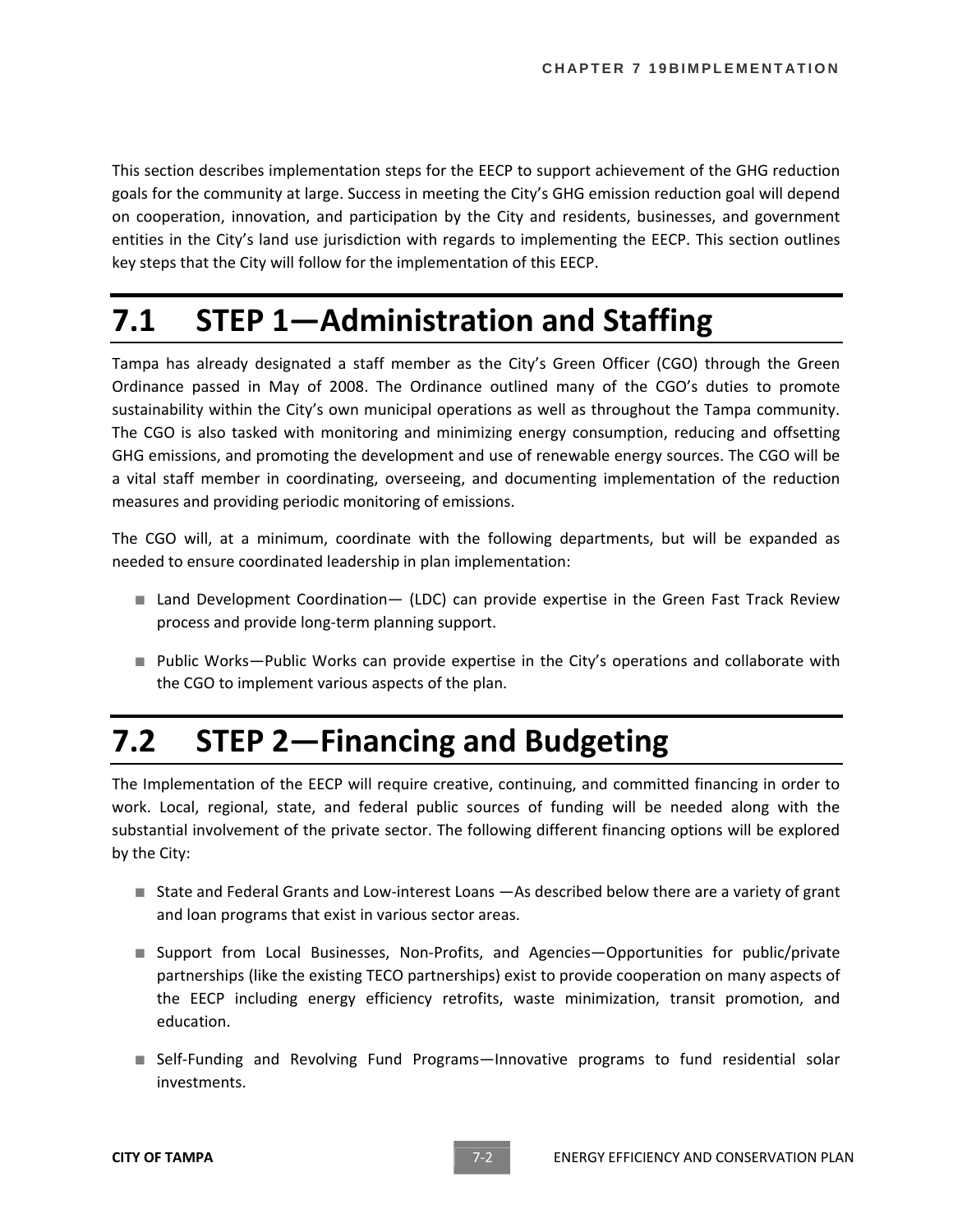- Agreements with Private Investors—Energy service companies (ESCOs) and other private companies can finance up-front investments in energy efficiency and then be reimbursed through revenues from energy savings.
- Taxes and Bonds-Various municipalities have used targeted finance instruments for solar, transportation, vehicle improvements, and landfill methane controls.

Given that financing is key to implementing many measures, a review of current and potential funding sources was completed for the different sectors covered in this EECP and is presented below to help early phase implementation of the EECP. Whether at the federal, regional, or state level, it appears likely that there will be some form of a cap and trade system in place within several years. This system, depending on its particular character, is likely to influence energy prices (such as for electricity, natural gas, and vehicle fuels), and may make currently cost‐ineffective measures more economically feasible in the medium term and allow the financing of a broader range of plan measures.

### **Energy Efficiency and Renewable Energy Financing**

#### FEDERAL ENERGY EFFICIENCY COMMUNITY BLOCK GRANTS (EECBG)

As part of the stimulus package (the "American Recovery and Reinvestment Act" or ARRA), signed into law by President Obama in spring 2009, block grants became available for energy efficiency planning and improvements in the building, transportation, and other sectors. The purpose of the EECBG Program is to assist eligible entities in creating and implementing strategies to: reduce fossil fuel emissions in a manner that is environmentally sustainable and that maximizes, to the greatest extent practicable, benefits for local and regional communities; reduce the total energy use of the eligible entities; and improve energy efficiency in the building sector, the transportation sector, and other appropriate sectors. Eligible activities include: development of an energy efficiency and conservation strategy; technical consultant services; residential and commercial building energy audits; financial incentive programs; energy efficiency retrofits; energy efficiency and conservation programs for buildings and facilities; development and implementation of certain transportation programs; building codes and inspections; certain distributed energy projects; material conservation programs; reduction and capture of methane and greenhouse gases from landfills and dairies; efficiency traffic signals and street lighting; renewable energy technologies on government buildings; and other appropriate activity. Tampa received EECBG funds to be used for traffic signal upgrades, parking light upgrades, and advancement of energy management systems.

#### FEDERAL TAX CREDITS FOR ENERGY EFFICIENCY

On October 3, 2008, President Bush signed into law the "Emergency Economic Stabilization Act of 2008." This bill extended tax credits for energy efficient home improvements (windows, doors, roofs, insulation, HVAC, and non‐solar water heaters). These residential products during 2008 were not eligible for a tax credit, as tax credits had expired at the end of 2007. The bill also extended tax credits for solar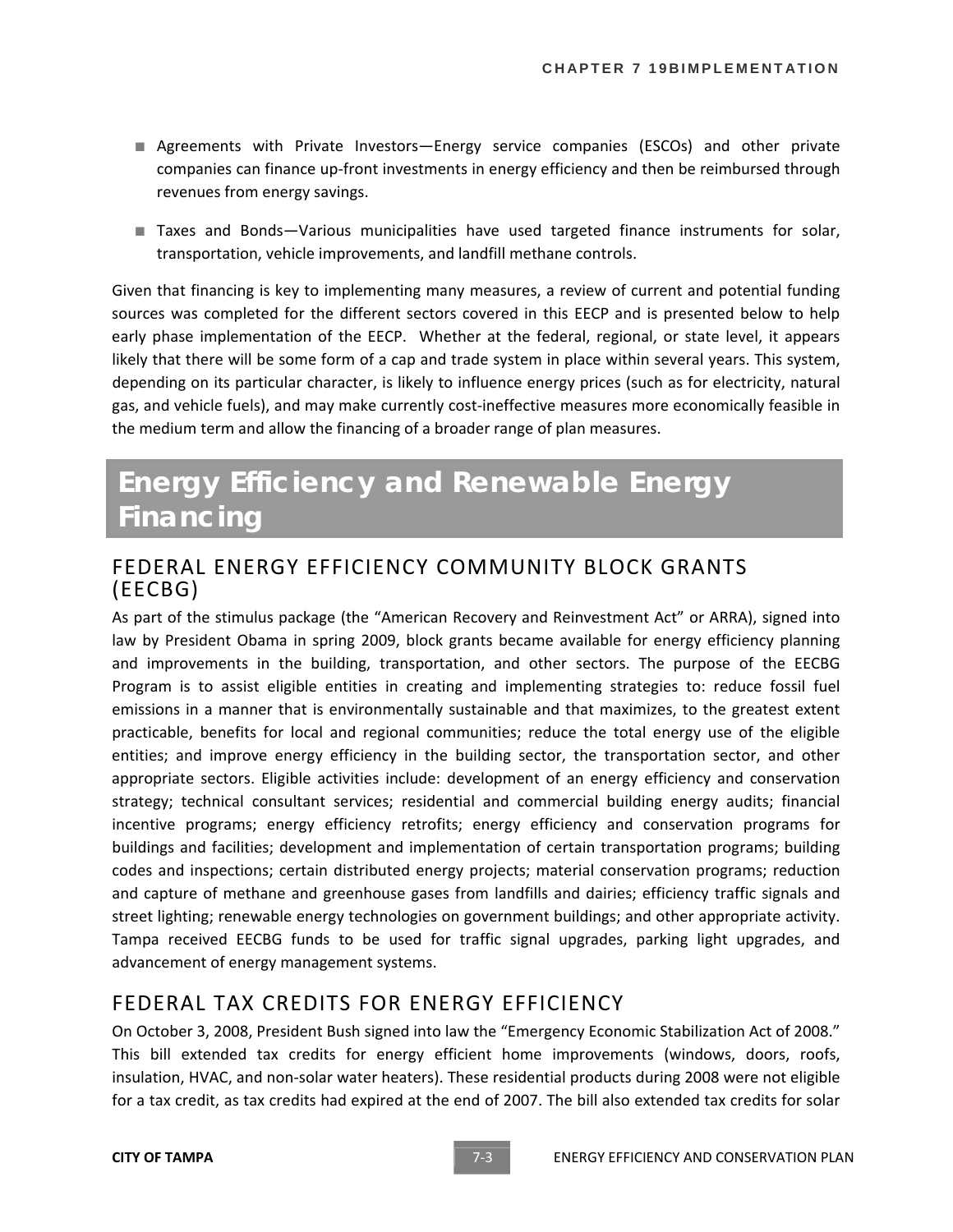energy systems and fuel cells to 2016. New tax credits were established for small wind energy systems and plug-in hybrid electric vehicles. Tax credits for builders of new energy efficient homes and tax deductions for owners and designers of energy efficient commercial buildings were also extended. (See: http://www.energysavers.gov/financial/.)

#### TECO ENERGY EFFICIENCY / RENEWABLE ENERGY INCENTIVES

- **■** Residential Programs
	- Free energy audits
	- Building envelope improvement incentives: ceiling insulation, wall insulation, window replacement, window film
	- Heating and cooling program: earn rebates for replacing old, inefficient air conditioning systems with new, energy-efficient heat pumps
	- Free duct system evaluation and repair of leaks
	- Low income weatherization program (partnership with The Centre for Women)
	- Similar incentives also offered for new residential construction
- **■** Business Programs
	- Free energy audits
	- Building envelope improvement incentives: Solar window film installation, wall and ceiling insulation
	- Upgraded chiller, lighting, cooling, refrigeration, and water heating
	- Commercial duct repair
	- Lighting occupancy sensors
	- Conservation Value Program: earn up to \$250 per average kW reduction
	- Load Management Program: earn credit for allowing Tampa Electric to temporarily interrupt power to the equipment chosen (such as air conditioning or refrigeration) during high peak demand.

#### CLEAN RENEWABLE ENERGY BONDS

Clean renewable energy bonds (CREBs) can be used by certain entities—primarily in the public sector to finance renewable energy projects. The list of qualifying technologies is generally the same as that used for the federal renewable energy production tax credit. CREBs may be issued by electric cooperatives, government entities (states, cities, counties, territories, Indian tribal governments, or any political subdivision thereof), and certain lenders. The advantage of CREBs is that they are issued theoretically—with a zero (0) percent interest rate. The borrower pays back only the principal of the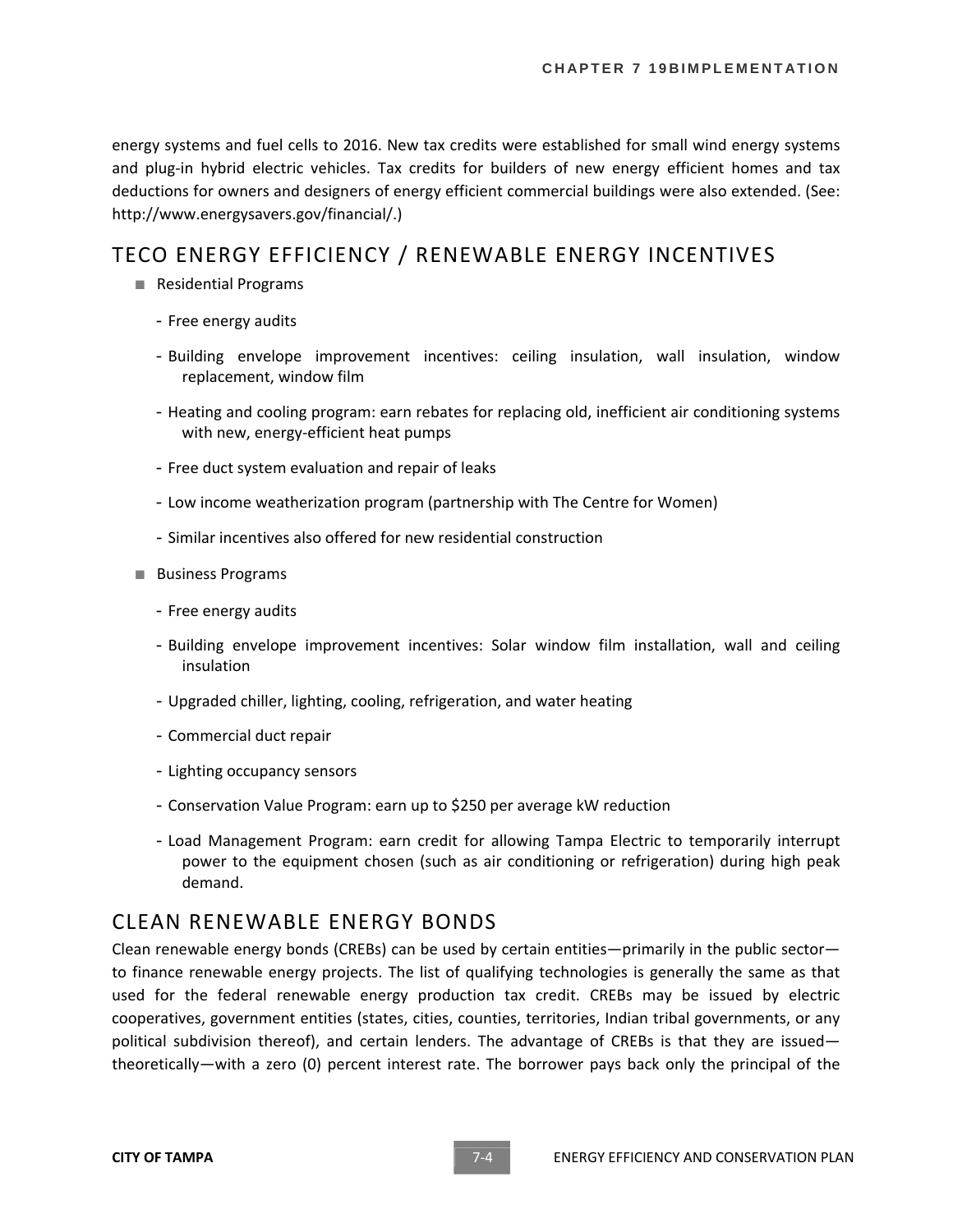bond, and the bondholder receives federal tax credits in lieu of the traditional bond interest. (See http://www.irs.gov/irb/2007‐14\_IRB/ar17.html.)

#### HB 7179 ENERGY FINANCING

House Bill 7179 establishes the Property Assessed Clean Energy (PACE) Program for Florida. PACE allows local governments to finance renewable energy and storm‐resistance improvements for local residents and businesses. Qualifying improvements include: energy conservation and efficiency improvements, renewable energy improvements, and wind resistant improvements. Under the Bill, local governments can adopt either an ordinance or resolution which will allow local governments to provide upfront funds to cover the costs for the qualifying improvements. Financing is repaid through the property tax bill and repayment obligations remain with the property when it is sold to a new owner. The PACE program is currently on hold, but is expected to remain an option for energy financing in the future.

#### CAPITAL INVESTMENT TAX CREDIT FOR CLEAN ENERGY

In 2008, Florida established the Capital Investment Tax Credit for high‐impact sectors with the purpose of attracting and growing capital‐intensive industries to Florida. The annual tax credit is 5% of eligible capital costs generated by qualifying projects for a maximum of 20 years. A qualifying project is a new or expanding facility located in Florida that is in a high‐impact sector, as defined by Enterprise Florida, Inc. Currently, high-impact sectors include clean energy, biomedical technology, financial services, information technology, silicon technology and transportation equipment manufacturing. Projects must include an investment of at least \$25 million in eligible capital costs, among other criteria.

The annual tax credit is limited by the annual corporate income tax liability of the project. The following tax credit limits apply:

- Capital investment of at least \$100 million: 100% of the annual corporate tax liability
- Capital investment between \$50 million and \$100 million: 75% of the annual corporate tax liability
- Capital investment between \$25 million and \$50 million: 50% of the annual corporate tax liability

Solar manufacturing facilities may transfer tax credits earned through this program. In order to qualify for this transfer, solar manufacturing companies must create at least 400 jobs within six months of beginning operations. The average annual salary of employees must be \$50,000 or higher.

#### SOLAR ENERGY EQUIPMENT SALES TAX EXEMPTION

Solar energy systems have been exempt from Florida's sales and use tax since July 1, 1997. The term "solar energy system" means the equipment and requisite hardware that provide and are used for collecting, transferring, converting, storing or using incidental solar energy for water heating, space heating and cooling, or other applications that would otherwise require the use of a conventional source of energy such as petroleum products, natural gas, manufactured gas or electricity. Vendors of solar energy systems or components are required to document exempt sales.

This exemption was originally set to expire July 1, 2002, but was extended an additional three years. In May 2005, the exemption was made permanent with the enactment of HB 805.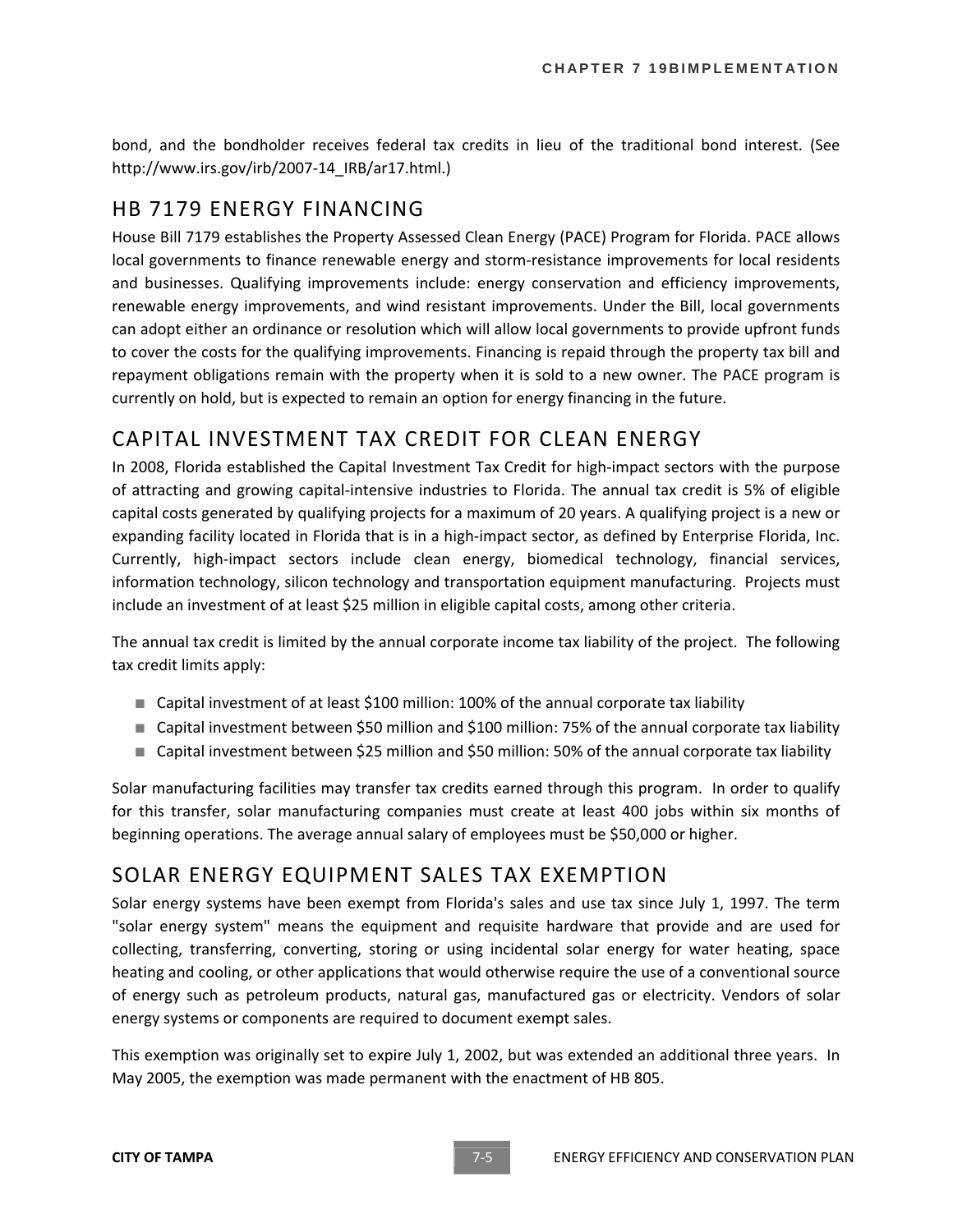The Florida Solar Energy Center certifies to the Department of Revenue a list of eligible equipment and hardware. The list is provided here. Sellers of solar energy systems or components thereof are required to document exempt sales. The Department of Revenue recommends that a form be completed by the purchaser and presented to the seller.

### **Transportation Financing**

#### FEDERAL ENERGY EFFICIENCY COMMUNITY BLOCK GRANTS (EECBG)

As described above, eligible activities include development and implementation of certain transportation programs and efficiency traffic signals and street lighting.

#### STATE TRANSPORTATION IMPROVEMENT PROGRAM (STIP)

The State Transportation Improvement Program (STIP) is a federally mandated document which must include a listing of projects planned with federal participation in the next four fiscal years. Although the STIP is approved annually by FHWA at the beginning of each federal fiscal year (October 1st), FHWA allows FDOT to report these four years on a state fiscal year basis (July 1st thru June 30th). This is because the report is based upon the federally funded projects listed in the first four years of FDOT's Adopted Five Year Work Program.

#### TRANSPORTATION IMPROVEMENT PROGRAM (TIP)

Hillsborough MPO develops the Transportation Improvement Program (TIP). The TIP is a listing of all capital transportation projects proposed over a five-year period for the Hillsborough region. Projects include highway improvements, transit, rail and bus facilities, carpool lanes, signal synchronization, intersection improvements, freeway ramps, and other related improvements. The TIP report is developed annually.

#### ELECTRIC VEHICLE CHARGING EQUIPMENT FINANCING

Property owners may apply to their local government for funding to help finance installations of EV charging equipment at their property or enter into a financing agreement with the local government for the same purpose. (Reference House Bill 7179, 2010, and Florida Statutes 163.08)

### **Water Conservation and Treatment Financing**

#### CLEAN WATER STATE REVOLVING FUNDS

CWSRFs fund water quality protection projects for wastewater treatment, nonpoint source pollution control, and watershed and estuary management. CWSRFs have funded over \$74 billion, providing over 24,688 low‐interest loans to date. (See http://www.epa.gov/owm/cwfinance/cwsrf/index.htm for more details.) CWSRF's offer: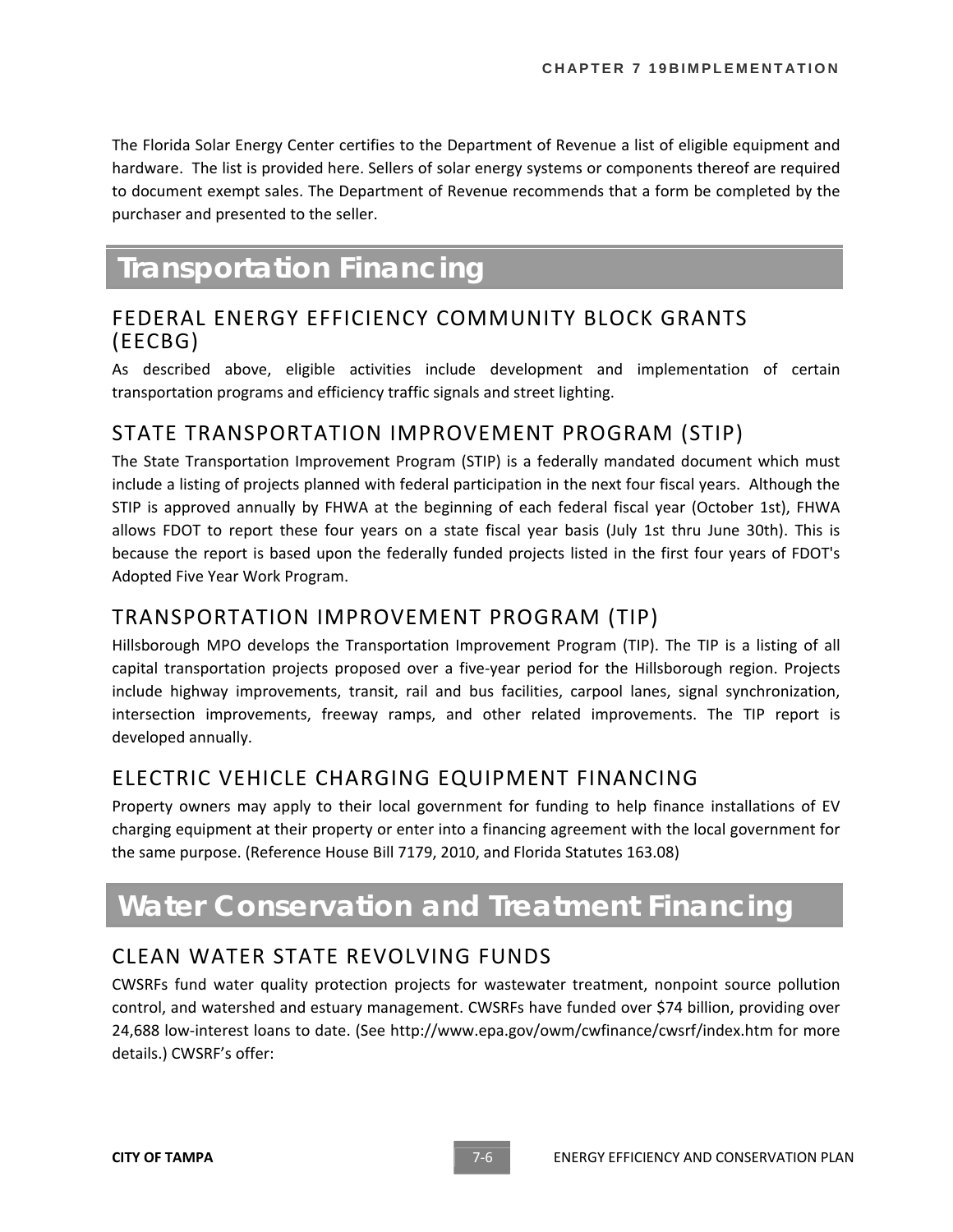- Low Interest Rates, Flexible Terms-Nationally, interest rates for CWSRF loans average 2.1 percent, compared to market rates that average 4.3 percent. For a CWSRF program offering this rate, a CWSRF funded project would cost 18 percent less than projects funded at the market rate. CWSRFs can fund 100 percent of the project cost and provide flexible repayment terms up to 20 years.
- Funding for Nonpoint Source Pollution Control and Estuary Protection–CWSRFs provided more than \$240 million in 2007 to control pollution from nonpoint sources and for estuary protection, more than \$2.6 billion to date.
- Assistance to a Variety of Borrowers—The CWSRF program has assisted a range of borrowers including municipalities, communities of all sizes, farmers, homeowners, small businesses, and nonprofit organizations.
- **■** Partnerships with Other Funding Sources—CWSRFs partner with banks, nonprofits, local governments, and other federal and state agencies to provide the best water quality financing source for their communities.

## **7.3 STEP 3—Timeline and Prioritization**

The City will develop an implementation schedule based on the completion of the full cost effectiveness analysis financing availability. Prioritization will be based on the following factors:

- Cost effectiveness:
- GHG reduction efficiency;
- Availability of funding;
- Level of City Control;
- **■** Ease of implementation; and
- Time to implement.

In general consideration of these factors, the following is an outline of key priorities for three (3) phases starting in 2011 through 2025.

- Phase 1 (2011–2015): Development of key ordinances (such as a green building ordinance, expansion of waste reduction goals, etc.), completion of key planning efforts (e.g., Climate Finance Plan, regional land use/transportation planning); implementation of most cost-effective measures (e.g. EECBG projects, energy efficiency retrofits, electric vehicle charging stations, rideshare/carpool measures, etc.); and support of voluntary efforts.
- Phase 2 (2015–2020): Continued implementation of first tier measures, implementation of second tier measures (new building solar requirements, expansion of renewable energy, etc.); and implementation of key planning outcomes from Phase 1 (regional transportation planning, etc.)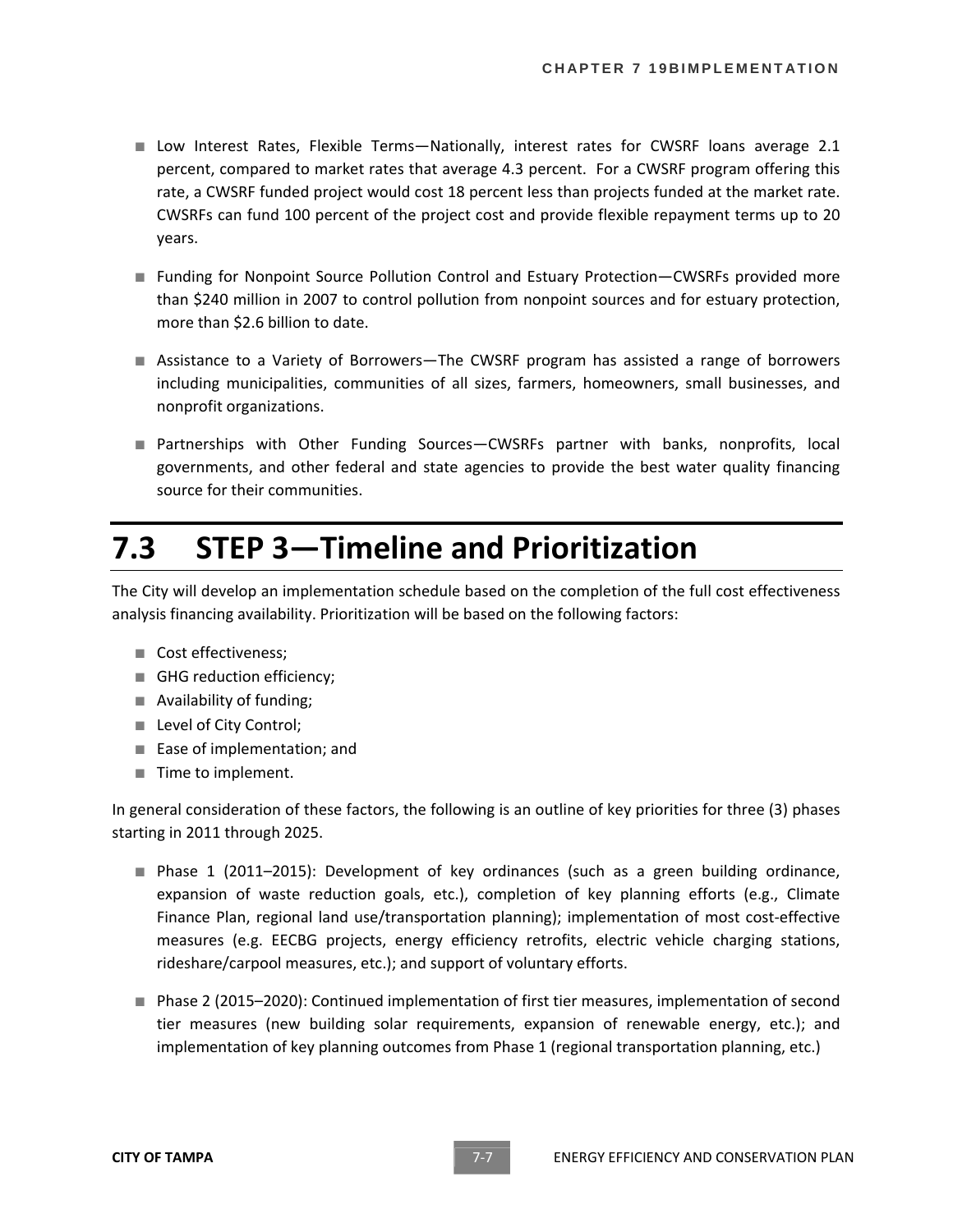**■** Phase 3 (2020–2025): Continued implementation of first and second tier measures, implementation of third tier of measures (expand renewable energy use, further bicycle infrastructure improvements, etc.).

### **Flexibility in Implementation**

Because the goals of this EECP are aggressive, success in meeting the EECP goals depend on some flexibility in the GHG reduction actions. The City is committed to flexibility in implementing the reduction measures, meeting the goals of this EECP, and saving money through energy efficiency and independence. Not all reduction measures will be implemented immediately; some will be phased in over time up to 2025 and beyond. Many of the reduction measures in this Plan may be implemented through a menu of options; the goals of each reduction measure can often be achieved through a variety of means, especially those related to building energy efficiency. For example, the City will develop energy efficient design programs (measures R2‐E3 and R2‐E5), and compliance with the energy efficient design programs can be achieved through many combinations of actions including (but not limited to): installing energy efficient appliances, lighting, and HVAC systems; installing solar panels and solar water heaters; siting and orienting buildings to optimize conditions for natural heating, cooling, and lighting; installing top-quality windows and insulation; and incorporating natural shading, skylights, and reflective surfaces.

Table 7-1 presents the potential timeline and phasing schedule for the GHG reduction measures. Note that some of the reduction measures occur within all three phases. Reduction measures, such as energy efficiency retrofits will be staged within the three phases to allow for staggered funding of the retrofit incentives.

| Table 7-1<br><b>GHG Reduction Measure Timeline and Phasing Schedule</b> |                |  |  |
|-------------------------------------------------------------------------|----------------|--|--|
| <b>Reduction Measure</b>                                                | <b>Phase</b>   |  |  |
| <b>Energy Reduction Measures</b>                                        |                |  |  |
| R2-E1: EECBG – Traffic Signal Upgrade to LEDs                           | $\mathbf{1}$   |  |  |
| R2-E2: Renewable Energy Goal: 25% by 2025                               | 1,2,3          |  |  |
| R2-E3: Residential Energy Efficiency Retrofits                          | 1, 2, 3        |  |  |
| R2-E4: Residential Renewable Energy Retrofits                           | 1, 2, 3        |  |  |
| R2-E5: Commercial Energy Efficiency Retrofits                           | 1              |  |  |
| R2-E6: Commercial Renewable Energy Retrofits                            | $\overline{2}$ |  |  |
| <b>Solid Waste</b>                                                      |                |  |  |
| R2-S1: 12% Waste Reduction Goal by 2018                                 | 1, 2           |  |  |
| R2-S2: No Waste Sent to Landfill                                        | 1, 2, 3        |  |  |
| <b>Area Source</b>                                                      |                |  |  |
| R2-A1: Electric Landscaping Equipment in New Developments               | 1              |  |  |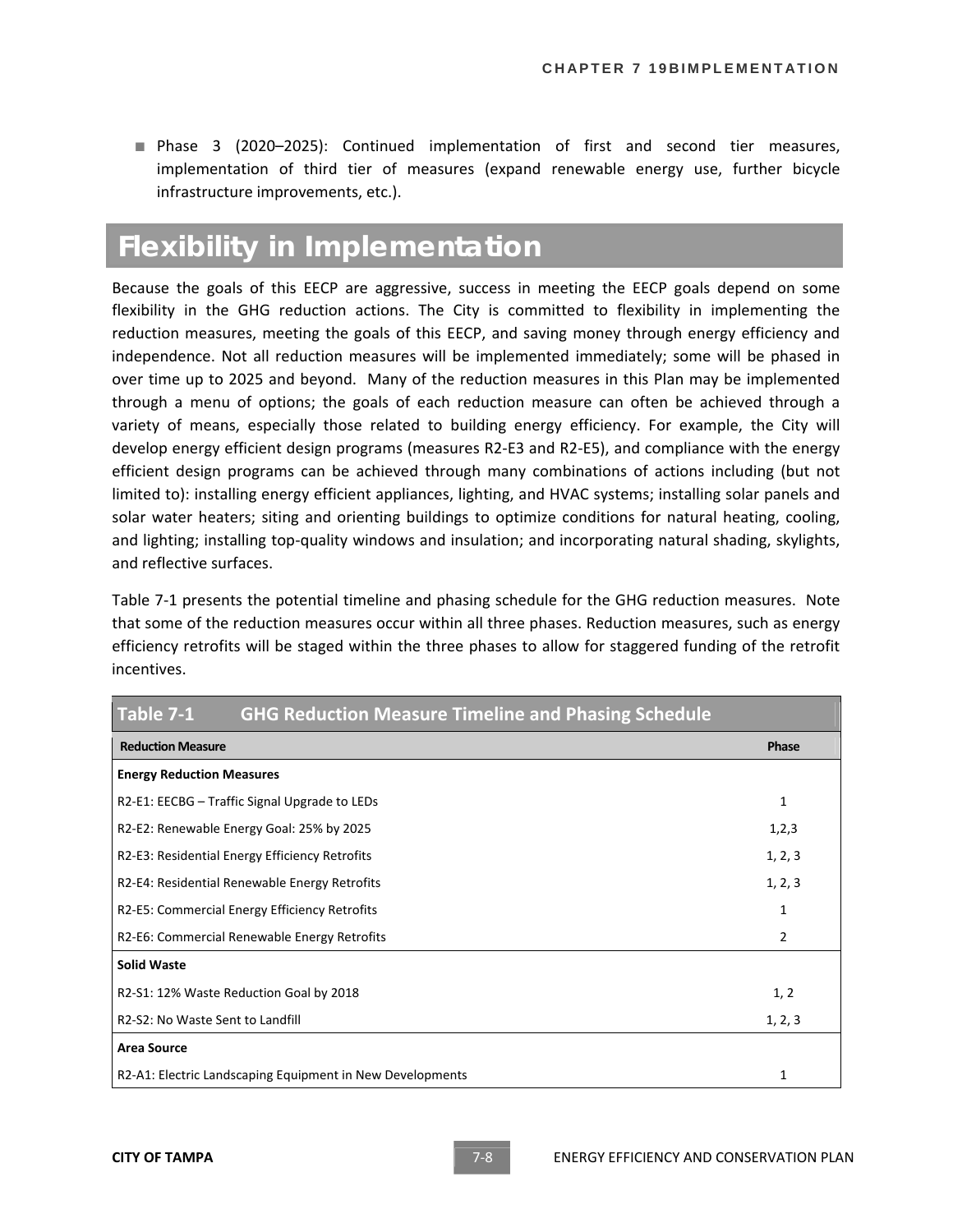| Table 7-1<br><b>GHG Reduction Measure Timeline and Phasing Schedule</b> |              |
|-------------------------------------------------------------------------|--------------|
| <b>Reduction Measure</b>                                                | <b>Phase</b> |
| <b>Transportation</b>                                                   |              |
| R2-T1: Smart Growth Planning                                            | 1, 2, 3      |
| R2-T2: TBARTA Master Plan                                               | 2, 3         |
| R2-T3: Expand Use of Low/Zero Emission Vehicles                         | 1            |
| R2-T4: Bicycle Infrastructure                                           | 1, 2, 3      |
| R2-T5: Encourage Telecommuting and Alternative Work Schedules           | 1, 2, 3      |
| Water                                                                   |              |
| R2-W1: Tampa Water Department Conservation Efforts                      | 1, 2, 3      |

# **7.4 STEP 4—Public Participation**

The citizens and businesses in Tampa are integral to the success of GHG reduction efforts. Their involvement is essential in order to reach the reduction goals because this EECP depends on a combination of state and local government efforts, public and private sources of finance, and the voluntary commitment, creativity, and participation of the community at large. The City will educate stakeholders such as businesses, business groups, residents, developers, and property owners about the EECP and encourage participation in efforts to reduce GHG emissions in all possible sectors.

# **7.5 STEP 5—Green Fast Track Review**

Tampa's Green Fast Track Review process (described in Chapter 4) will play a key role in incentivizing new development projects as they include sustainable design features in the project. The Fast Track Review will be particularly critical in encouraging the implementation of the following reduction measures: energy efficient design features, renewable energy systems, electric landscaping infrastructure, and the telecommuting and alternative work schedules. These are in addition to the GHG‐reducing features already included in the Fast Track Review checklist.

# **7.6 STEP 6—Monitoring and Inventorying**

The City will create a system for monitoring the implementation of this EECP and adjusting the plan as opportunities arise. As the plan is implemented and as technology changes, the EECP should be revised to take advantage of new and emerging technology. If promising new strategies emerge, the City will evaluate how to incorporate these strategies into the EECP. Further, state and federal action will also result in changes which will influence the level of Tampa emissions.

The GHG inventory will be periodically updated in coordination with the three (3) phases noted above: 2015, to review progress after Phase efforts; 2020, to review Phase 2 progress, allow for course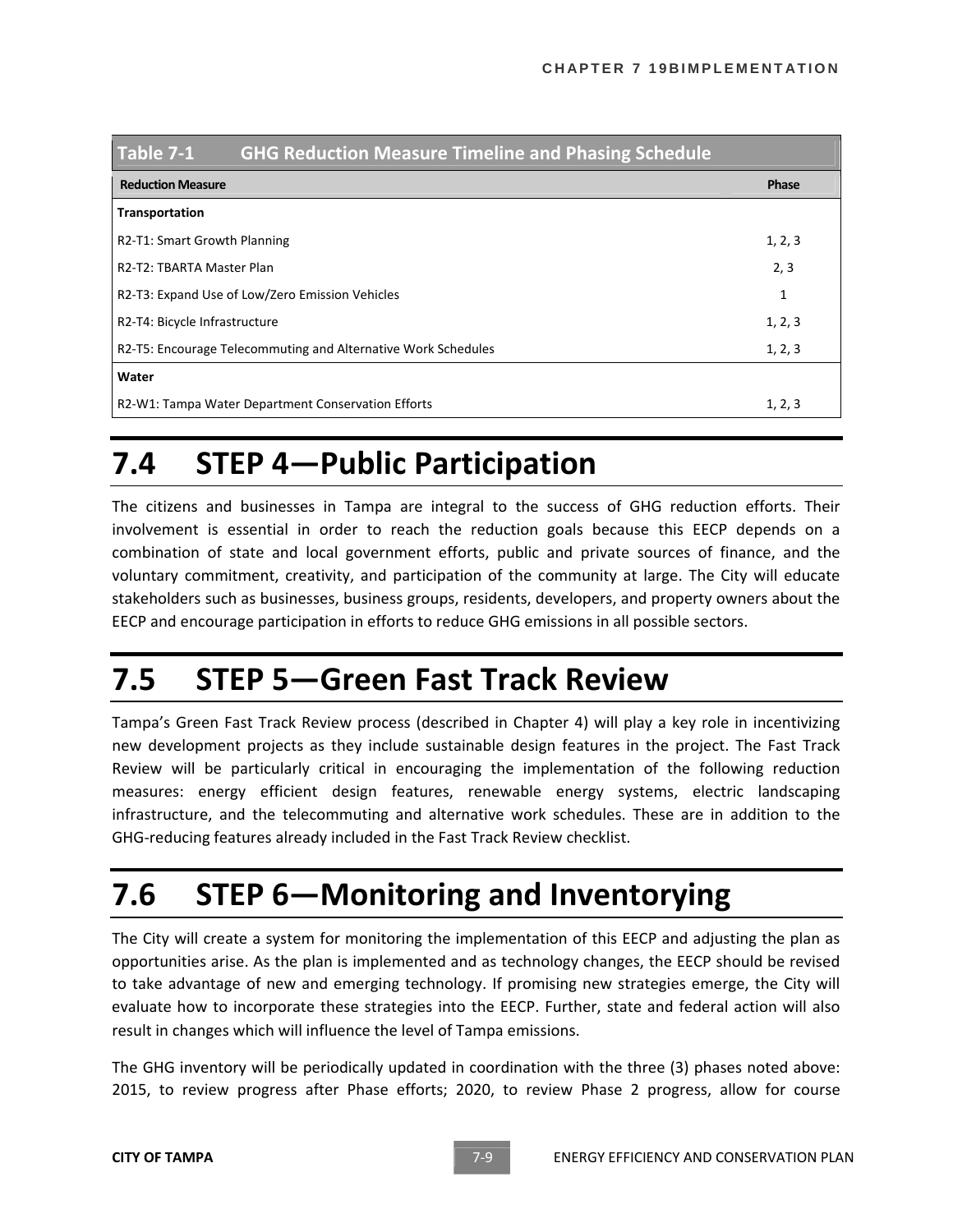corrections to keep progress on target for 2025, and to develop post‐2025 forecasts for use in planning for after 2025); and 2025 (to establish baseline for post-2025 GHG reduction planning). The City will also implement a monitoring and reporting program to evaluate the effectiveness of reduction measures with regards to progress towards meeting the goals of the EECP.

To provide periodic updates to the EECP inventory of GHG emissions, the City will use an Excel‐based emissions inventory tool. This tool will include all the emission factors and emission sources specific to the City of Tampa. The tool will be designed such that City staff can input selected vehicle count, and the level of energy consumed in the City provided to them by the utilities, and the tool will quantify emissions for the City as a whole.

The CGO shall be responsible for maintaining records of reduction measure implementation and insuring that the periodic updates to the emissions inventory are completed using the Excel‐based emissions inventory tool.

# **7.7 STEP 7—Beyond 2025**

As described above under the discussion of Reduction Goals, 2025 is only a milestone in GHG reduction planning. Executive Order 07‐127 calls for a reduction of GHG emissions to a level 80 percent below 1990 levels by 2050, and this level is consistent with the estimated reductions needed to stabilize atmospheric levels of  $CO<sub>2</sub>$  at 450 parts per million (ppm). Thus, there will be a need to start planning ahead for the post‐2025 period.

However, there are many uncertainties in predicting emissions in post‐2025. Federal programs and policies for the near term are likely to be well underway; market mechanisms like a cap and trade system may be in force and will be influencing energy and fuel prices; and continuing technological change in the fields of energy efficiency, alternative energy generation, vehicles, fuels, methane capture, and other areas will have occurred. In addition, by 2018, the City will be at the approximate midway point between plan implementation and the reduction target and after development of key ordinances and implementation of cost-effective measures. At that point, the City will have implemented the first phase of this EECP, will be well in to the second phase, and will have a better understanding of the effectiveness and efficiency of different reduction strategies and approaches. For all of these reasons, it is important that the City prepare and update the EECP for the post 2025 period toward the latter half of the EECP implementation period.

The City will then be able to take the local, regional, state, and federal context into account. The new plan will include a specific target for GHG reductions for 2035, 2040, and 2050. The targets will be consistent with broader state and federal reduction targets and with the scientific understanding of the needed reductions by 2050.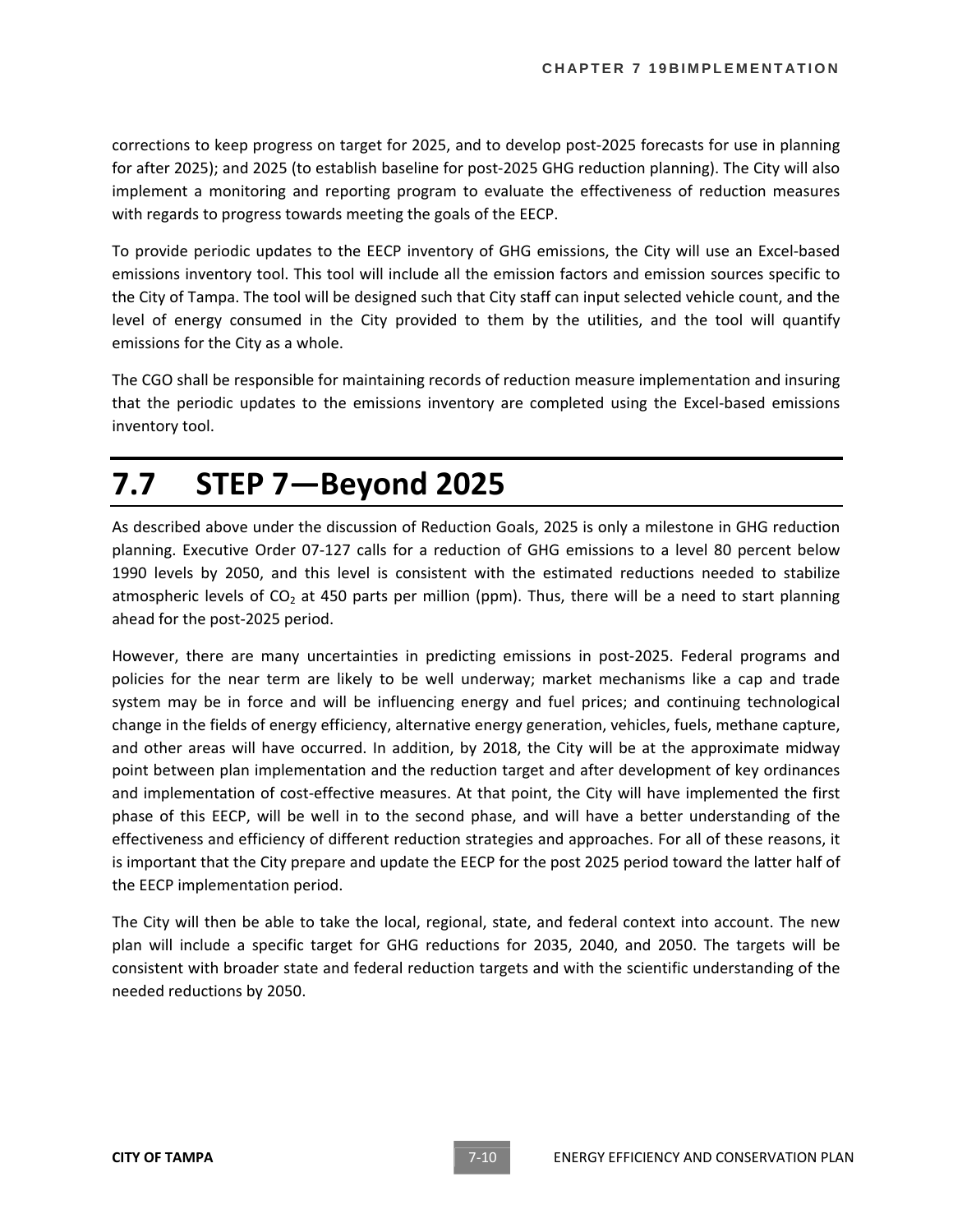# CHAPTER 8 **References**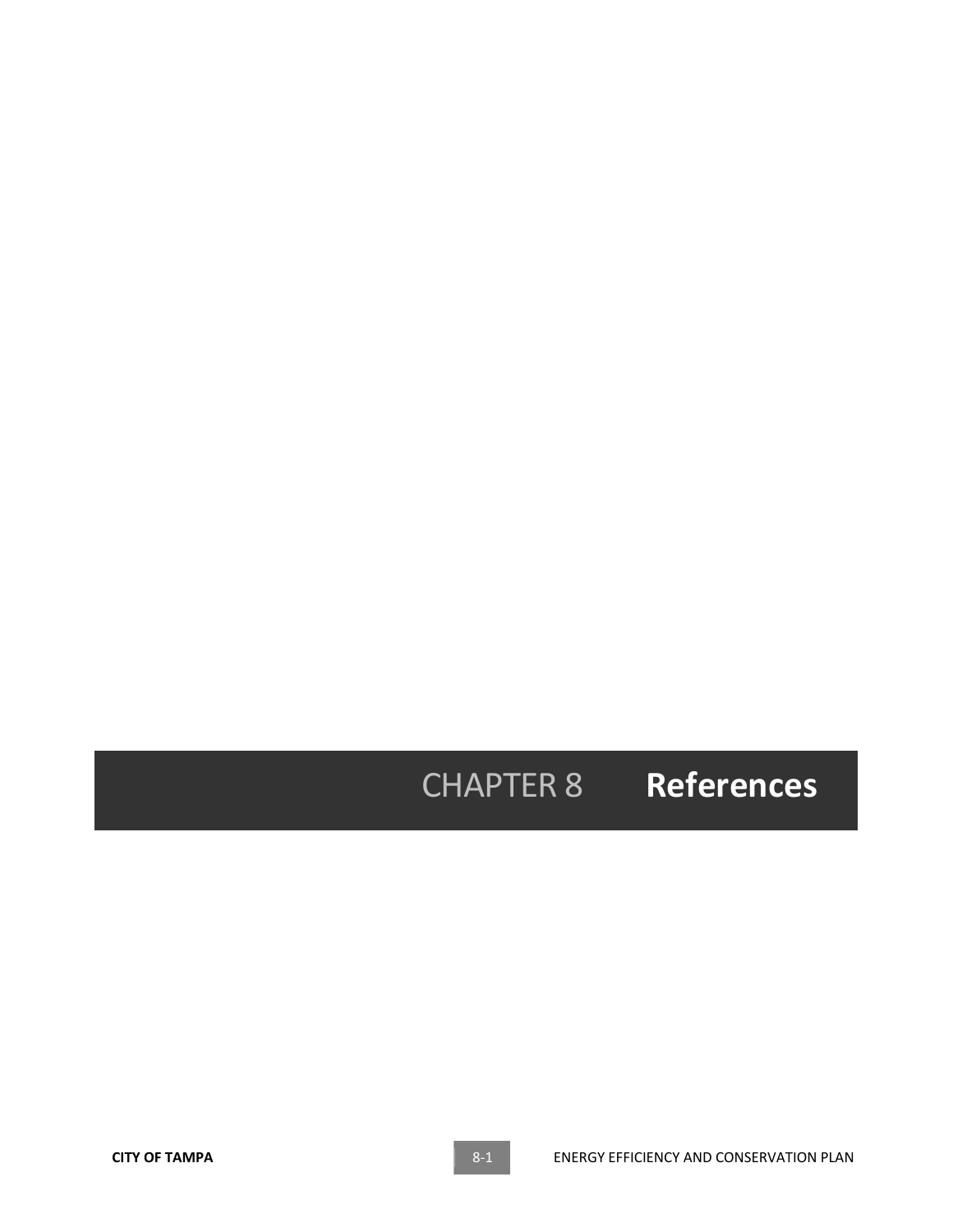- Association of Environmental Professionals (AEP) White Paper: Alternative Approaches to Analyzing Greenhouse Gases and Global Climate Change Impacts in CEQA Documents, June 2007.
- Association of Environmental Professionals (AEP) White Paper: Community‐wide Greenhouse Gas Emission Protocols, November 2010.
- Center for Climate Strategies, Florida's Energy and Climate Action Plan, 2008. [2008a]
- Center for Climate Strategies, Florida GHG Inventory and Reference Case Projection, October 2008. [2008b]
- Department of Environmental Protection (DEP), Chapter 62‐285 Greenhouse Gas Reduction, 2009.
- Hillsborough County City‐County Planning Commission (The Planning Commission), Hillsborough County Summary Totals, Population and Housing, 2010.
- Hillsborough County Metropolitan Planning Organization (MPO), 2035 Long Range Transportation Plan: LRTP Sustainability and GHG Reduction Strategies, April 2009.
- Intergovernmental Panel on Climate Change, Climate Change 2007: The Physical Scientific Basis, Contribution of Working Group I to the Fourth Assessment Report of the Intergovernmental Panel on Climate Change, http://www.ipcc.ch/publications\_and\_data/publications\_and\_data reports.shtml#1, 2007
- Tampa, City of, Energy Efficiency and Conservation Strategy, June 19, 2009.
- Tampa, City of, Green Fast Track Review, 2008. [2008a]
- Tampa, City of, Green Resolution, May 15, 2008. [2008b]
- Tampa, City of, Green Tampa: Tracking Tampa's Path to Sustainability, April 12, 2008. [2008c]
- Tampa, City of, Mayor's Citizen/TECO Energy Conservation Task Force Final Recommendations, February 24, 2010. [2010a]
- Tampa, City of, Tampa Water Department FY10 Water Conservation Program Summary, 2010. [2010b]
- Tampa Bay Water, Greenhouse Gas Emissions Associated with Water Production, February 2, 2010.
- United Nations Framework Convention on Climate Change (UNFCCC), Kyoto Protocol, December 11, 1997.
- U.S. Environmental Protection Agency (EPA), Emissions and Generation Resource Integrated Database (eGRID2007), version 1.1, December 31 2007. [2007a]
- U.S. Environmental Protection Agency, Final GHG Tailoring Rule, 40 CFR Parts 51, 52, 70, et al., May 2010. [2010a]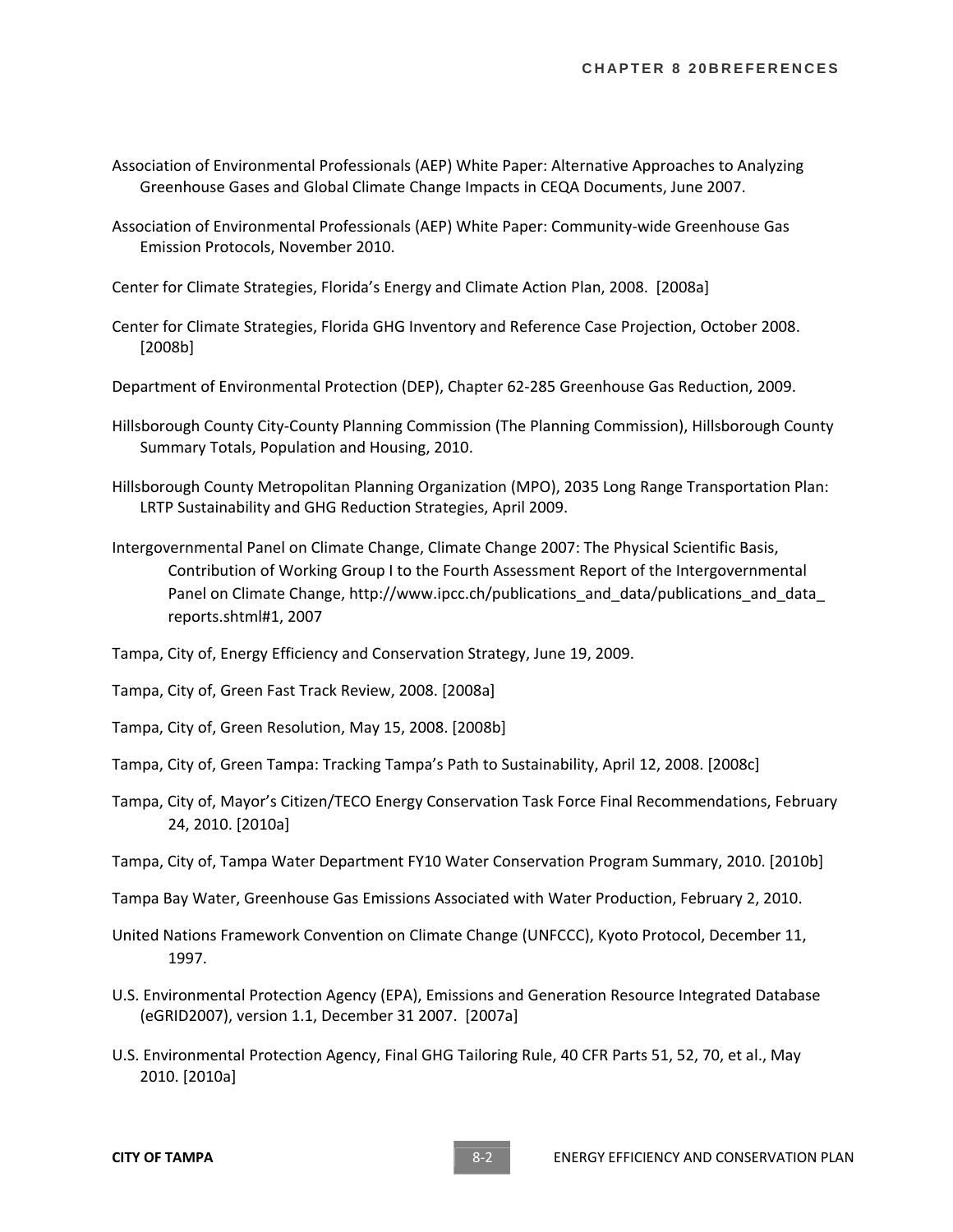- U.S. Environmental Protection Agency, Mandatory Reporting of Greenhouse Gases Rule, 40 CFR Part 98, October 2009.
- U.S. Environmental Protection Agency, Solid Waste Management and Greenhouse Gases: A Life‐Cycle Assessment of Emissions and Sinks, Third Edition, September 2006.
- U.S. Environmental Protection Agency, U.S. Greenhouse Gas Inventory Report, Section 6 Agriculture, http://www.epa.gov/climatechange/emissions/downloads09/Agriculture.pdf, accessed February 2010. [2010b]
- U.S. Supreme Court, Massachusetts et al. v. Environmental Protection Agency et al., No. 05‐1120, Decided April 2, 2007. [2007b]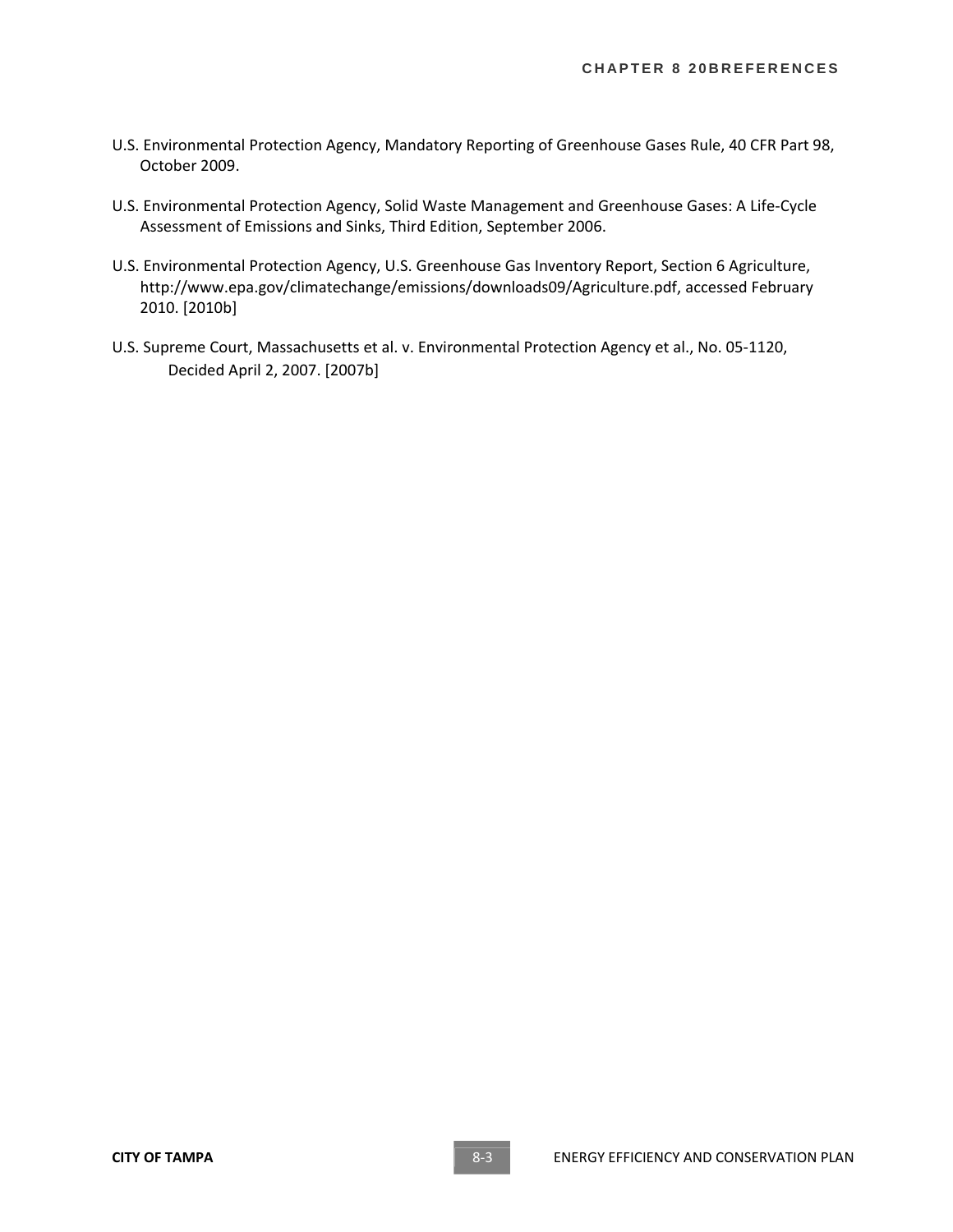This page intentionally left blank.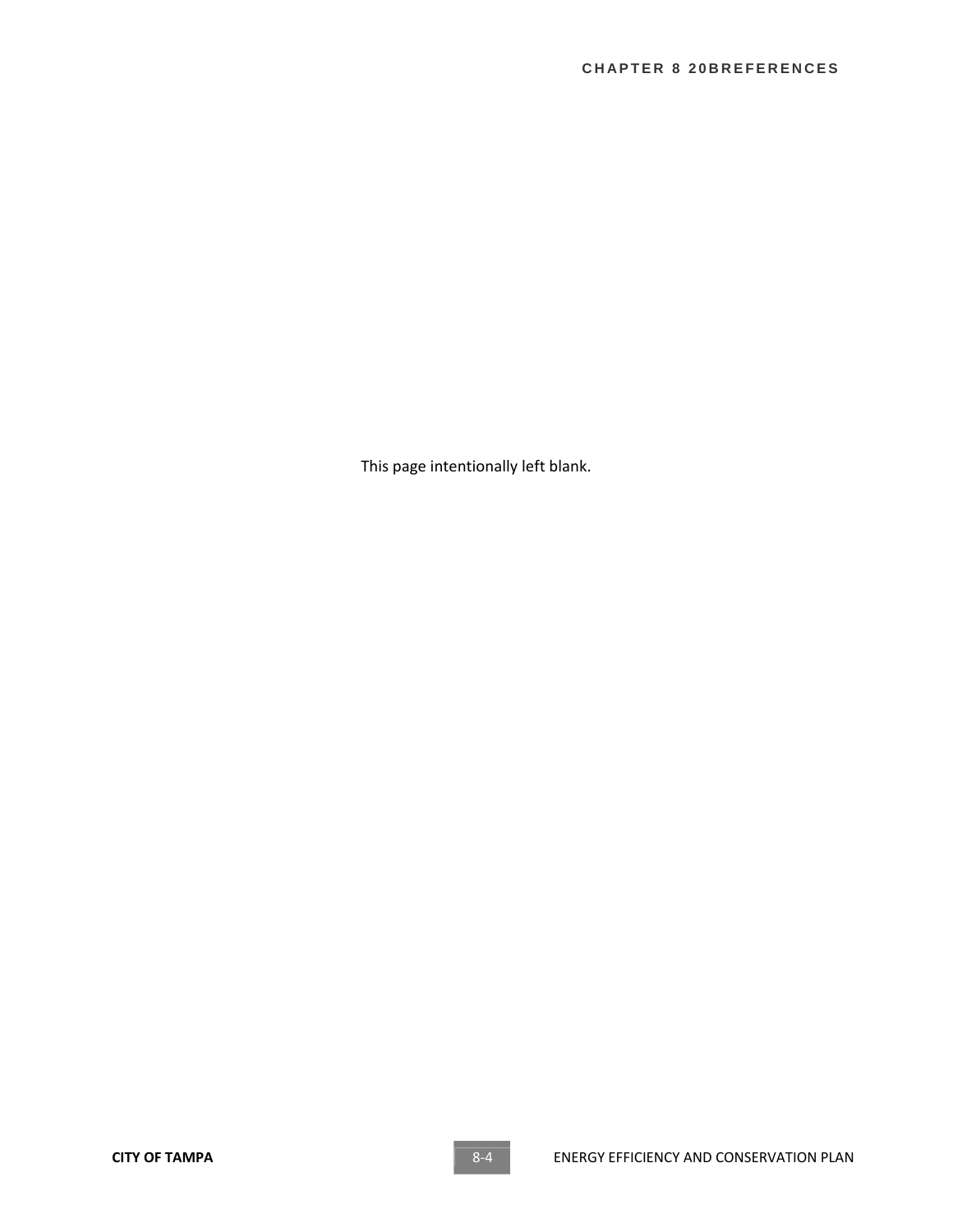#### **APPENDIX A: THE GREENHOUSE EFFECT, GREENHOUSE GASES, AND CLIMATE CHANGE IMPACTS**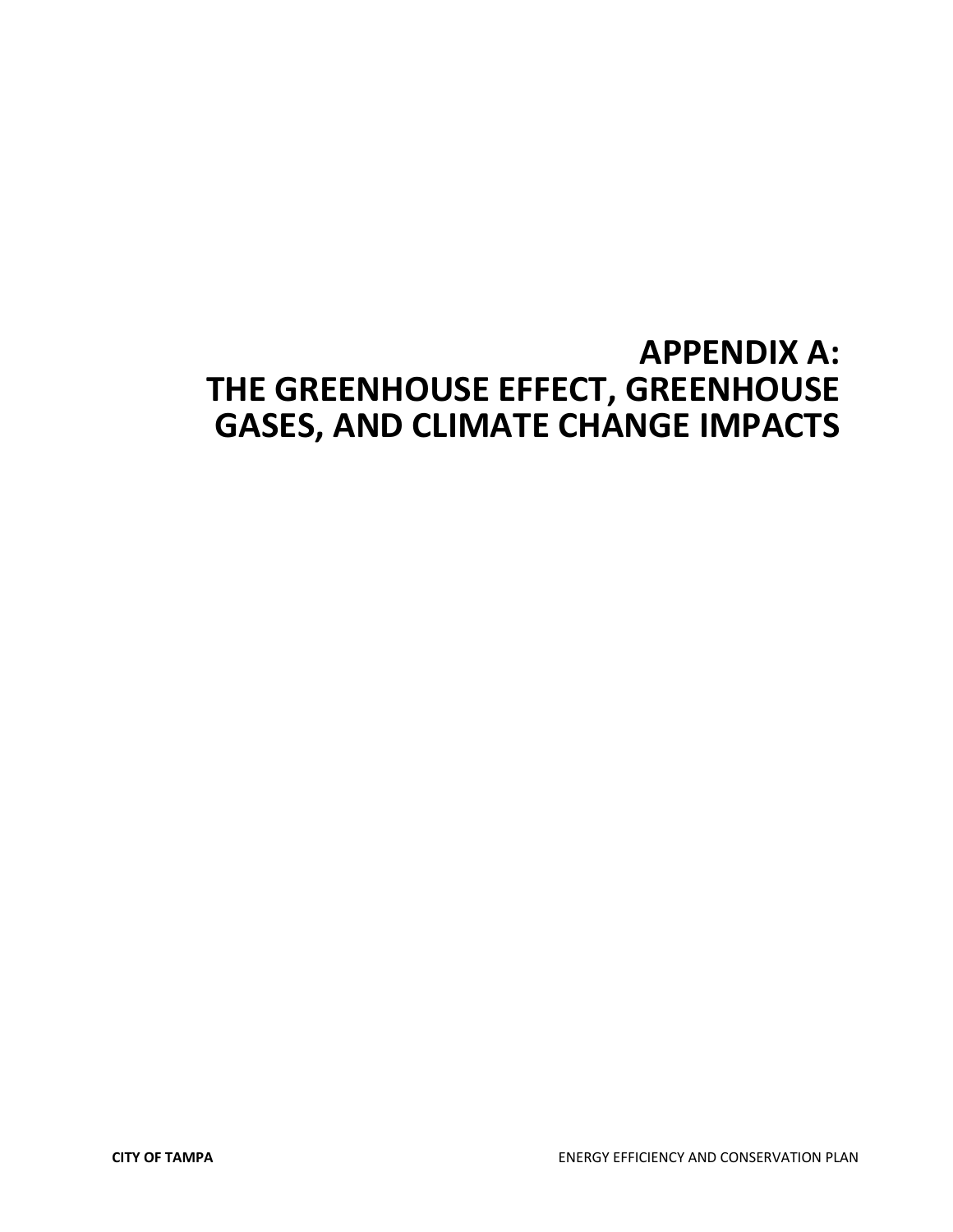## **APPENDIX B: MODELING COEFFICIENTS AND DATA ASSUMPTIONS**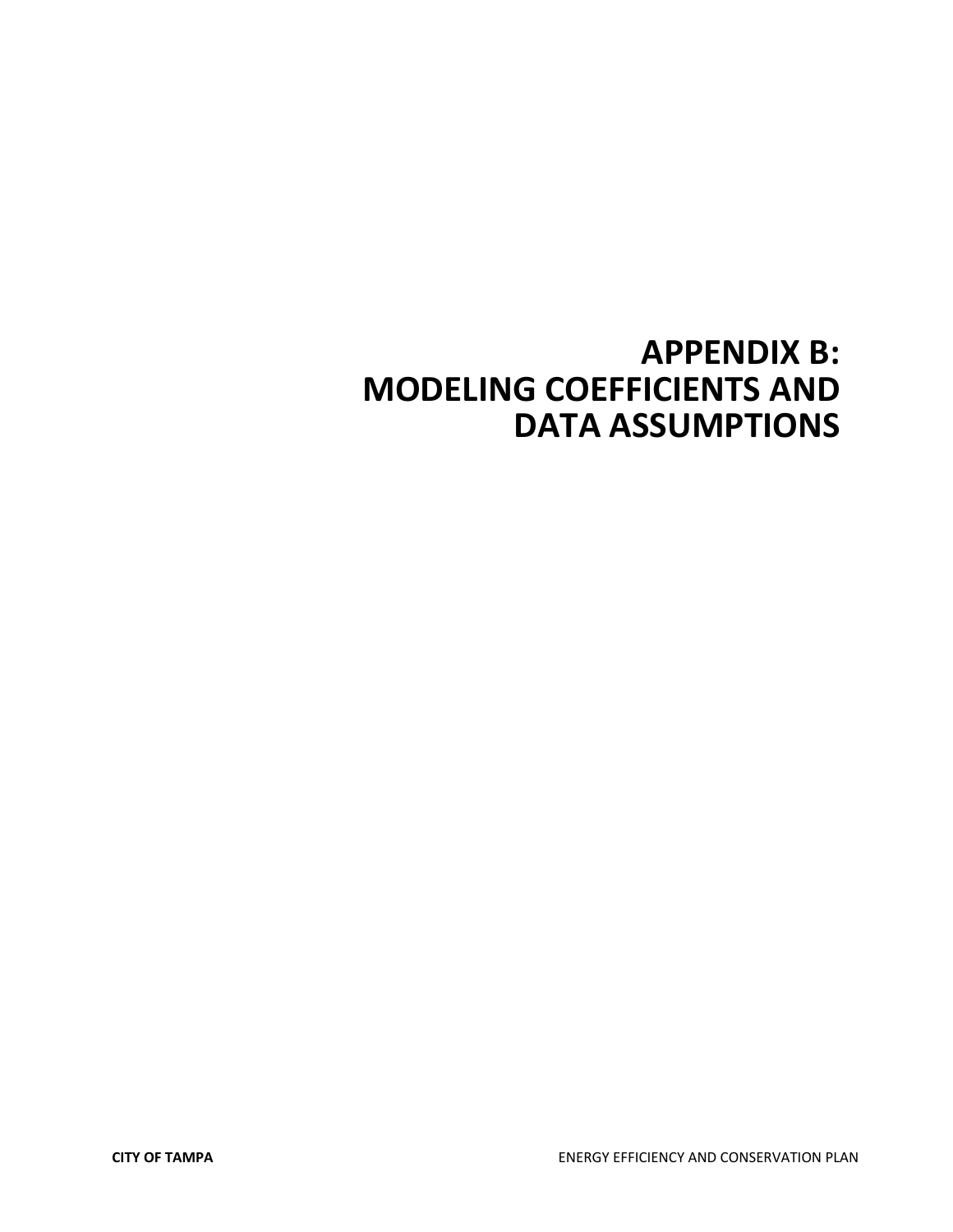### **APPENDIX C: COMMUNITY‐WIDE DATA INPUTS**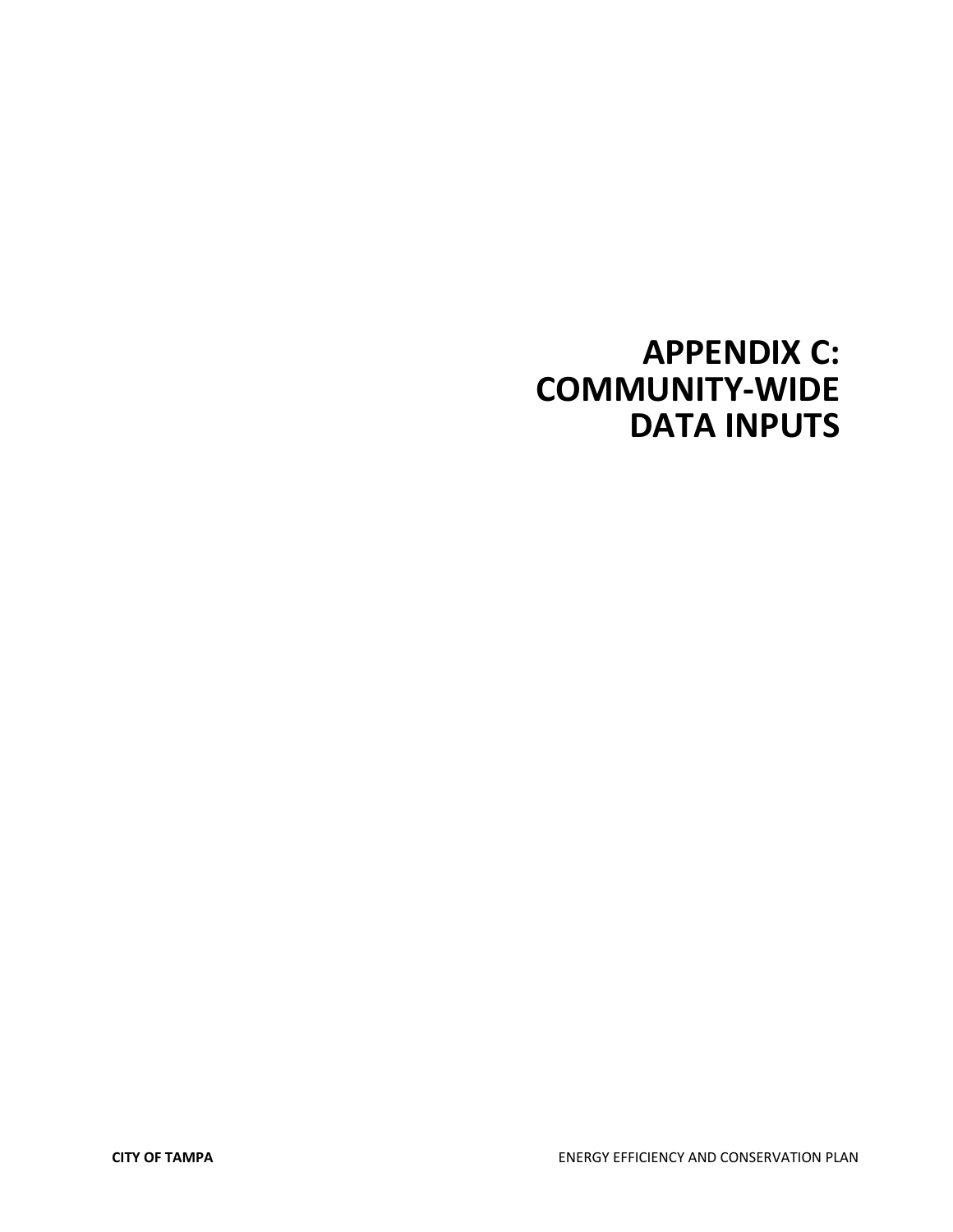# **APPENDIX D: MUNICIPAL INVENTORY GHG CALCULATIONS**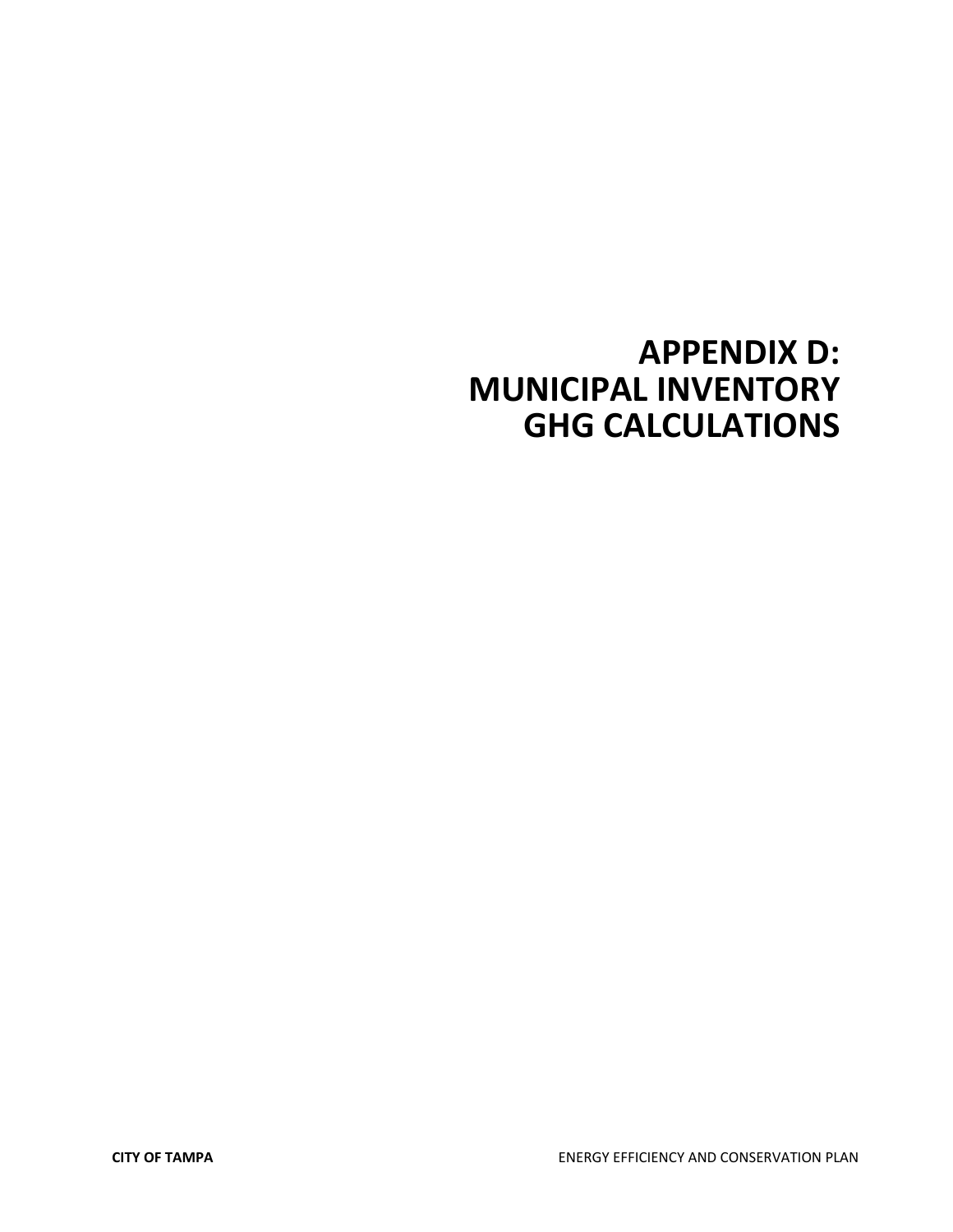# **APPENDIX E: COMMUNITY‐WIDE INVENTORY GHG CALCULATIONS**